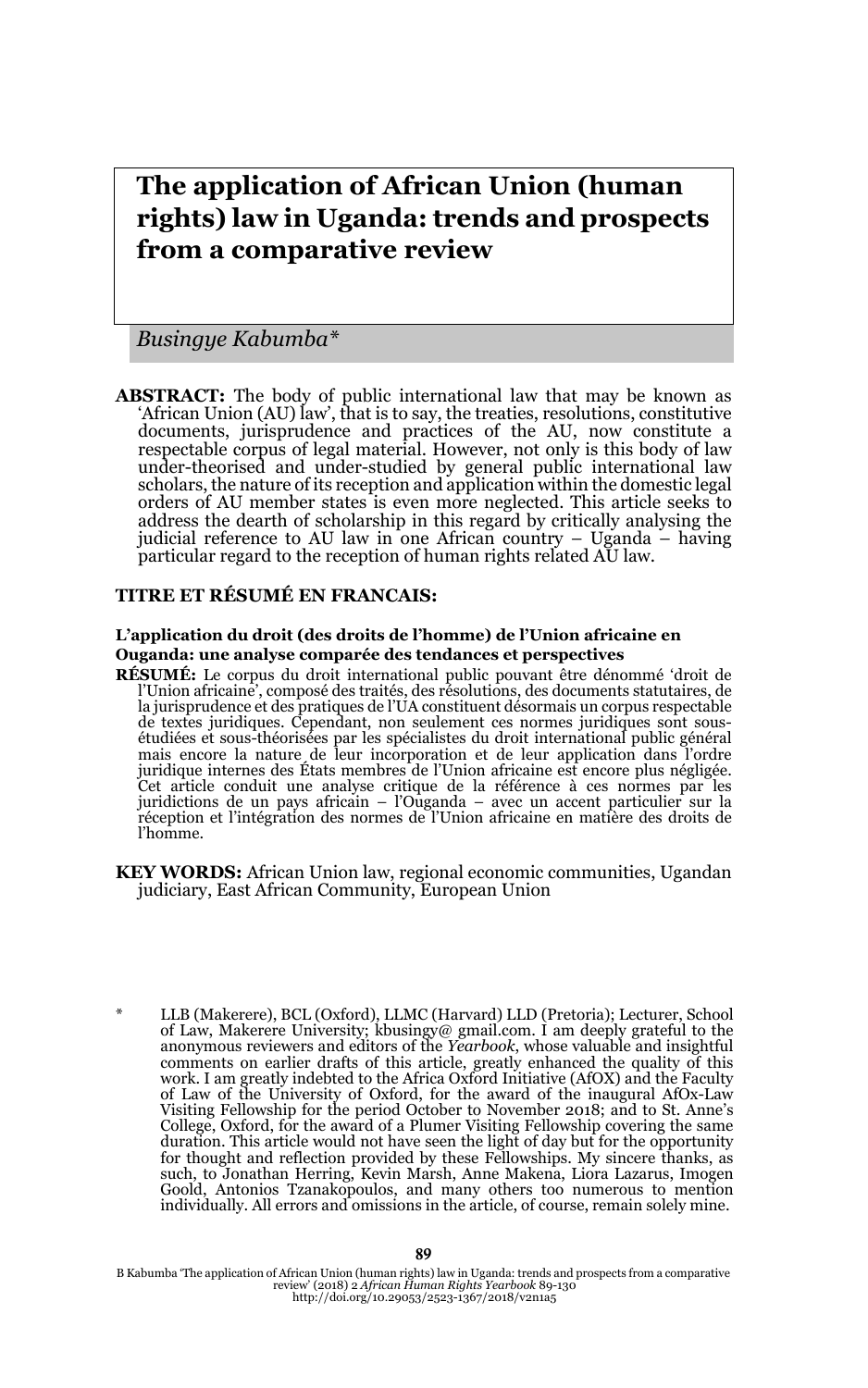|                | <b>CONTENT:</b>                                                                      |  |
|----------------|--------------------------------------------------------------------------------------|--|
| $\mathbf{1}$   |                                                                                      |  |
| $\mathcal{P}$  |                                                                                      |  |
|                | 2.1                                                                                  |  |
|                | $2.2^{\circ}$                                                                        |  |
| 3              |                                                                                      |  |
|                | 3.1                                                                                  |  |
|                | 3.2                                                                                  |  |
|                | The Protocol to the African Charter on the Rights of Women in Africa 100<br>3.3      |  |
|                | The African Charter on Democracy, Elections and Governance 101<br>3.4                |  |
|                | 3.5                                                                                  |  |
|                | 3.6<br>The jurisprudence of the African Commission on Human and Peoples' Rights. 102 |  |
|                | 3.7                                                                                  |  |
| $\overline{4}$ |                                                                                      |  |
|                | 4.1                                                                                  |  |
|                | 4.2                                                                                  |  |
|                | 4.3                                                                                  |  |
| 5              | Emerging trends regarding the influence of AU law in the Ugandan                     |  |
|                |                                                                                      |  |
| 6              |                                                                                      |  |

### **1 INTRODUCTION**

This article considers the extent to which Ugandan courts have referred to African Union (AU) law in general, and AU human rights law in particular. As an initial conceptual point, by 'AU law' we refer to the whole range of normative instruments generated under the auspices of the AU, that is to say, AU treaties, $\frac{1}{1}$  as well as the various decisions of bodies charged with the interpretation of those instruments. Included in this conception are also soft law instruments, especially those directly or indirectly generated by states.<sup>2</sup>

There is a growing body of scholarship that examines the legal orders created under the African Union and the continent's Regional Economic Communities (RECs).3 There is also some work which

- 1 These include the Constitutive Act of the African Union; the African Charter on Human and Peoples' Rights; the African Children's Charter; the Convention on the Prevention and Combating of Terrorism; the African Convention on the Conservation of Nature; the Convention on Preventing and Combating Corruption; the African Youth Charter; and the African Charter on Democracy, Elections and Governance.
- 2 Judge Abdulqawi Yusuf has, elsewhere, referred to the concept of a 'public law of Africa', developed by Pan-African organisations – AA Yusuf (2014) *Pan-Africanism and international law* at 18 ('Through their constitutive instruments and their law-making activities, these Pan-African organisations have developed over the years a public law of Africa, which consists of rules, principles and practices applicable to intra-African relations, but capable also of influencing the development of similar rules in other regions of the world or at the universal level'). This public law of Africa might refer to something wider than AU law, since it would conceivably include those norms generated by all Pan-African and Pan-Africanist organisations.
- 3 See, for instance O Amao (2018) *African Union law: the emergence of a sui generis legal order*; AA Yusuf and F Ouguergouz (2012) *The African Union, legal and institutional framework: a manual on the pan-African organization*; B Kabumba 'Soft law and legitimacy in the African Union: the case of the Pretoria Principles on ending Mass Atrocities Pursuant to article 4(h) of the AU Constitutive Act' in OO Shyllon (ed) (2018) *The Model Law on Access to*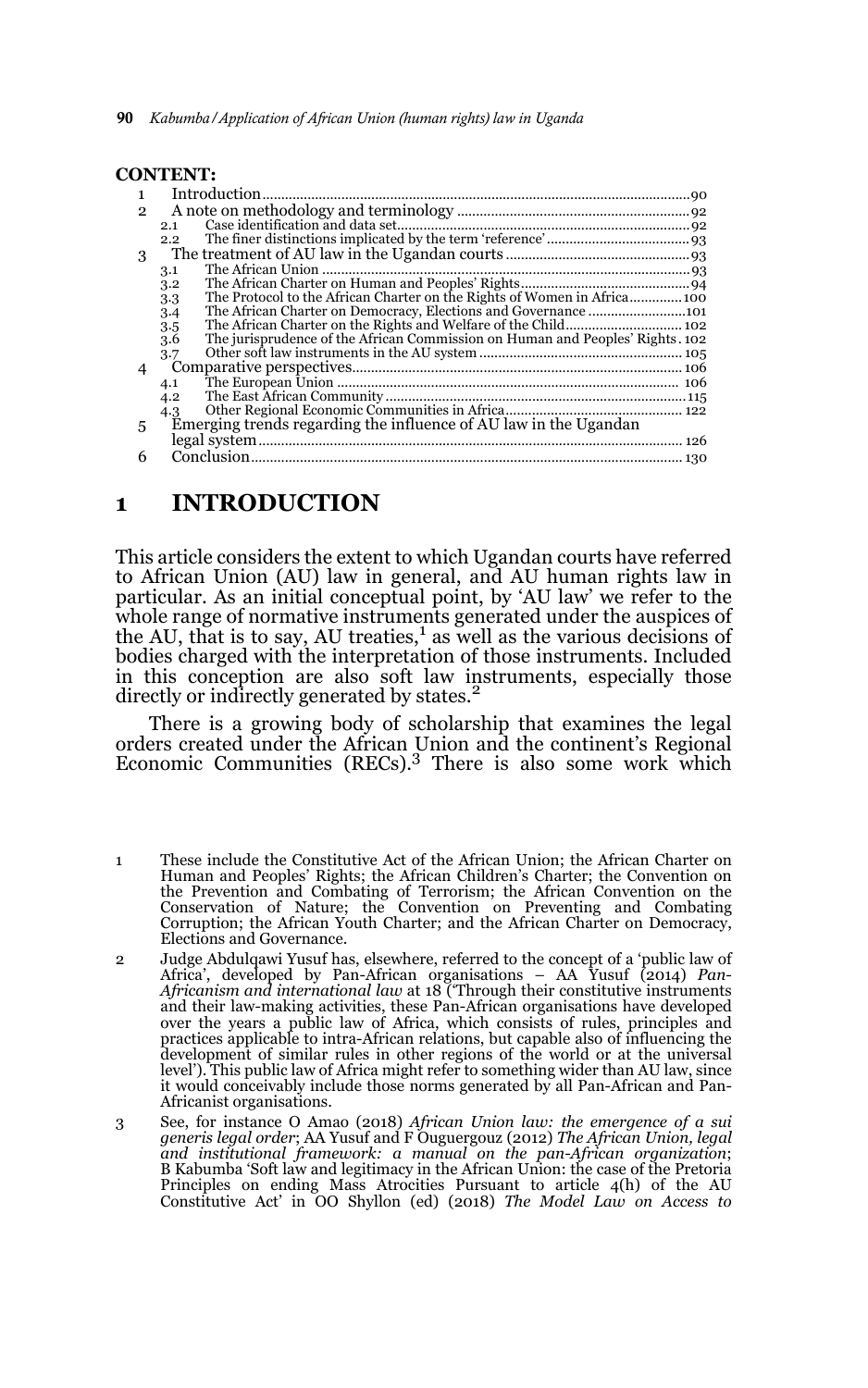considers, broadly, the application of international law in Uganda.<sup>4</sup> There is, however, relatively less work which considers the extent to which AU law and 'REC law' have been received and applied in national legal orders generally,<sup>5</sup> and even less so with regard to the particular context of Uganda. $\overset{\circ}{\text{o}}$  The present work, therefore, is an attempt to contribute to the investigation of an under-researched, and yet critical, legal question – the judicial reception of AU law in Uganda. For avoidance of doubt, this article specifically addresses the approach of Ugandan courts to AU law, and does not focus on the related, but separate, question as to the nature and extent of the domestication of this law through legislative and other means.

This assessment is done through a review of case law from 1995 to the present. The year 1995 is used as starting point as it witnessed the promulgation of a new Constitution in Uganda, which has provided the foundation for robust constitutional and human rights litigation. As a guide to assessing the extent of judicial reliance on AU law, the article also considers the courts' reception of European Union (EU) law – that jurisdiction being perhaps the most advanced global effort towards supranational integration. As an additional comparator, the article also considers judicial reference to legal orders created under the eight Regional Economic Communities (RECs) traditionally viewed as

3 *Information for Africa and other regional instruments: soft law and human rights in Africa* 165*;* ME Olivier 'The role of the African Union law in integrating Africa' (2015) 22 *South African Journal of International Affairs* 513; F Viljoen (2012) *International human rights law in Africa* at 151; E Ugirashebuja, JE Ruhangisa, T Ottervanger and A Cuyvers (eds) (2017) *East African Community law: institutional, substantive and comparative EU aspects*; KD Magliveras and GJ Naldi (2018) *The African Union;* and EF Ssempebwa (2015) *East African Community law.*

- 4 This includes B Kabumba 'The application of international law in the Ugandan judicial system: a critical enquiry' in M Killander (ed) (2010) *International law and domestic human rights litigation in Africa* 83; J Obitre-Gama 'The application of international law into national law, policy and practice' Paper presented at WHO international conference on a global tobacco control law, 7-9 January 2000, New Delhi, India and S Namwase (2011) *The principle of legality and the prosecution of international crimes in domestic courts: lessons from Uganda* unpublished LLM Dissertation, University of Pretoria. Two papers presented at a conference on the application of international law in regional and domestic courts, 29 July 2010, Kampala, Uganda are also relevant: I Mulyagonga-Kakooza 'International human rights and the courts in Uganda' and H Onoria 'Application of international law in domestic courts: perspectives from practice'.
- 5 Examples include T Maluwa 'Ratification of African Union law treaties by member states: law, policy and practice' (2012) 13 *Melbourne Journal of International Law* 636 and F Viljoen and L Louw 'State compliance with the recommendations of the African Commission on Human and Peoples' Rights, 1994-2004' (2007) 101 *American Journal of International Law* 1. In addition, the important and specific enquiry into the reception and impact of AU soft law has also begun to be undertaken. See, for instance, J Biegon 'The incorporation of the thematic resolutions of the African Commission into the domestic laws of African countries' in Shyllon (n 3) 190.
- 6 Preliminary work in this area includes S Serumaga-Zake and M Ilyayambwa 'The "promise" of ratification: a Uganda-EAC perspective' (2014) 5 *Mediterranean Journal of Social Sciences* 2172 and S Arach-Amoko 'Relationship between the domestic courts and regional and sub-regional courts', also presented at the Kampala conference referenced in n 4 above.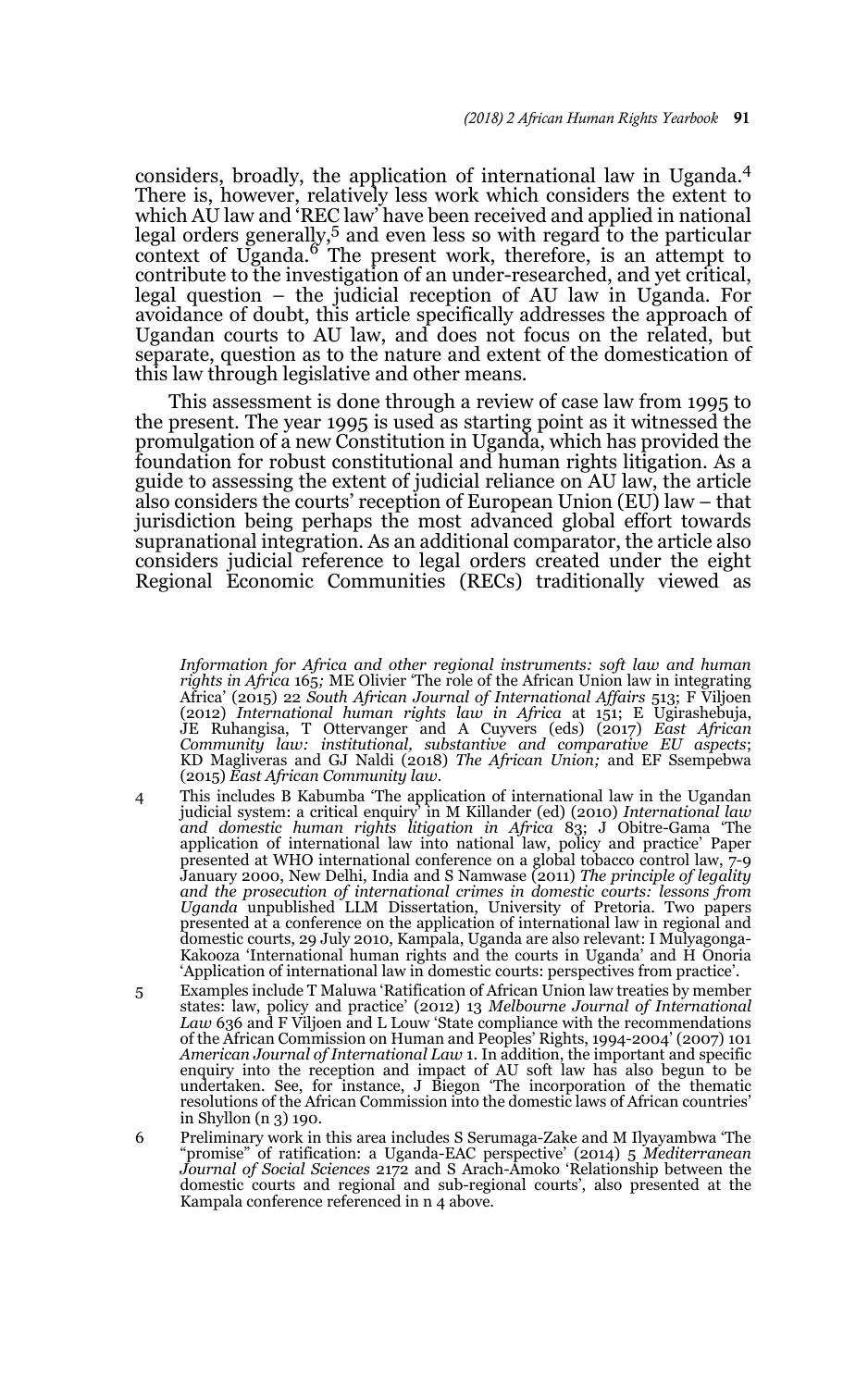the 'building blocks' of the AU.7 These are: the East African Community (EAC); the Economic Community of West African States (ECOWAS); the Economic Community of Central African States (ECCAS); the Arab Maghreb Union (AMU); the Community of Sahel-Saharan States (CEN-SAD); the Common Market for Eastern and Southern Africa (COMESA); the Intergovernmental Authority on Development (IGAD) and the Southern African Development Community (SADC).

## **2 A NOTE ON METHODOLOGY AND TERMINOLOGY**

#### **2.1 Case identification and data set**

The review considered cases available online, primarily those contained<br>in the Uganda Legal Information Institute (ULII) database.<sup>8</sup> A search was made through the ULII records, using all possible permutations of relevant code words and combinations thereof, so as to identify all applicable case law. The various cases highlighted were then appropriately categorised, and subsequently analysed.

This approach – of reliance on an online search rather than a survey of print law reports – was adopted for two reasons. In the first place, the tradition of law reporting in Uganda has been neither consistently nor rigorously maintained, especially after the late 1980s. The result is that many key decisions of courts of Judicature (High Court, Court of Appeal and Supreme Court) remain unreported. Some of these have been availed online either through fee-charging portals, such as Uganda Online Law Library or the open-access ULII database. Secondly, the ULII database allowed for a more systematic and quicker collection and analysis of relevant case law, through a relevant key word search, than might have been possible with print reports.

The study is, therefore, based upon and limited to this particular data set. The reliance on case law available online, and the ULII database in particular, admittedly presents a limitation upon the comprehensiveness of the study findings. At the same time, if understood as an in-depth examination of a specific sample – Ugandan jurisprudence available through ULII covering a particular time period – then it is possible that the insights provided herein might provide some useful indicators as to the more general position.

<sup>7</sup> The reference to these RECs as 'building blocks' of the AU is contained in the official websites of the African Union – see https://au.int/en/organs/recs (accessed 15 January 2019); and the United Nations Economic Commission for Africa (UNECA) – see https://www.uneca.org/oria/pages/regional-economic-communities (accessed 15 January 2019). The AU website, in this regard, references the Abuja Treaty, the AU Constitutive Act, the 2008 Protocol on Relations between RECs and the AU, and the Memorandum of Understanding on Cooperation in the Area of Peace and Security between the AU, RECs and the Coordinating Mechanisms of the Regional Standby Brigades of Eastern and Northern Africa.

<sup>8</sup> See https://ulii.org (accessed 15 January 2019).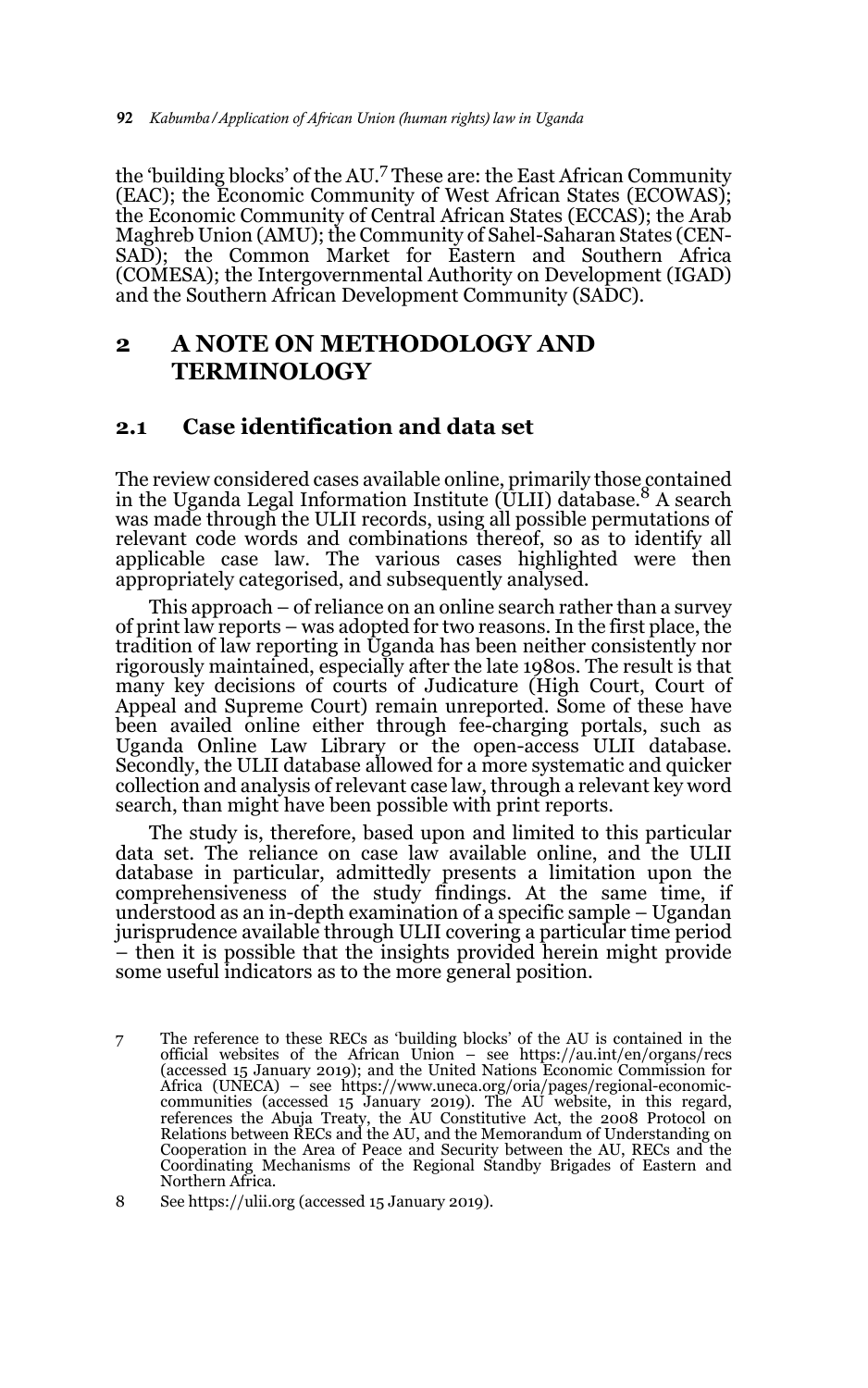## **2.2 The finer distinctions implicated by the term 'reference'**

It is also important, at the outset, to point out that 'reference' by courts to AU law, or to other legal orders, can take several forms, with varying implications. There are at least five different forms that such reference can take: i) reference in a case record as part of a judicial summary of arguments made by counsel, with no subsequent reliance by the court in its own determination of the matter; ii) a passing reference in the court's decision, by a way of a footnote or as one of a list of several authorities, whether or not this is accompanied by actual or specific reliance on the authority in the court's final determination; iii) substantial engagement by the court in terms of discussing the authority without any actual or specific reliance on it in the final determination or finding, that is to say, engagement by the domestic court with a treaty or decision as part of *obiter dicta*; iv) substantial engagement with a provision or decision, with specific reliance being placed upon it in the final determination by the court, and the domestic court *agreeing* with such treaty or decision; v) substantial engagement with a provision or decision, with specific reliance being placed on it it the court's final determination of the matter, but with the domestic court *disagreeing* with that treaty or provision. In addition, 'reliance' can take various additional forms. For instance, a court may rely on a treaty or decision as an aid to the interpretation of domestic law, or might apply such treaty in its own right, that is to say, as a selfexecuting provision.

In the narrative parts of this article – in which the specific cases are reviewed – an attempt is made to distinguish as a minimum, between 'reference' in the sense of i) above, from that implicated in ii) to v). The account also points out instances in which reliance took the form 'direct application' as opposed to being in the nature of use of AU, EU or REC law as an aid to the interpretation of Ugandan law. However, in the tabular representations of the data, and the brief analysis that follows therefrom, 'reference' (or 'citation') is used as a catch-all phrase, covering all five variations of the term.

## **3 THE TREATMENT OF AU LAW IN THE UGANDAN COURTS**

### **3.1 The African Union**

There seems to be a paucity of references, in Ugandan case law, to the AU as an institution or law-generating entity. Indeed, we could only find one case that specifically mentioned the AU – the High Court decision in *John Kagwa v Kolin Insaat Turizm and Another*. 9 Even

<sup>9</sup> High Court Civil Suit 318 of 2012 (Ruling of Judge Masalu Musene).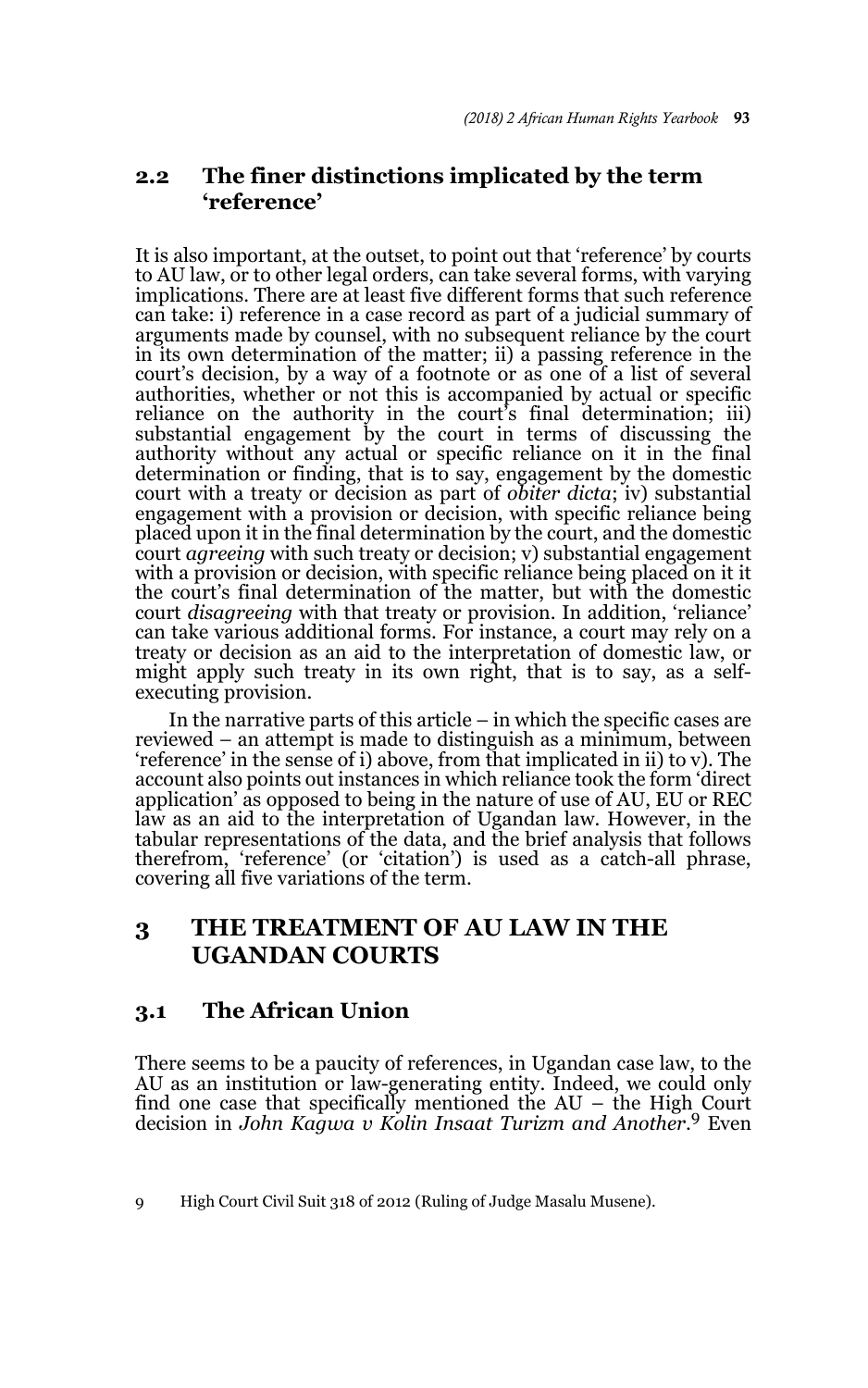then, this was not a reference to the AU, as such, but rather to the AU Convention on Preventing and Combating Corruption.<sup>10</sup>

### **3.2 The African Charter on Human and Peoples' Rights**

In contrast to the general silence in Ugandan case law relating to the AU, as such, there is a substantial body of judicial decisions referring to the African Charter on Human and Peoples' Rights (African Charter).

One of the earliest decisions that referred to the African Charter was that in the 2002 case of *Uganda Law Society and Jackson Karugaba v Attorney General.*11 The petition challenged the constitutionality of the indictment, trial and execution – all conducted in one day, 25 March 2002 – of two soldiers of the Uganda Peoples' Defence Forces, for the alleged murder of three civilians. In upholding the petition, Justice Twinomujuni, who wrote the lead judgment of the Constitutional Court, observed that during the course of the proceedings, counsel on both sides apparently thought the UPDF Act did not allow for the right of appeal against a decision of a Field Court Martial.<sup>12</sup> To Justice Twinomujuni, this was an erroneous view, given that the African Charter was 'part and parcel' of the Ugandan Constitution.13 As such, article 7(1) of the Charter, which provided for the right of appeal, read together with article 45 of the Constitution (on the inexhaustibility of the Bill of Rights) created an 'automatic' right of appeal – including with respect to proceedings of the Field Court Martial – the denial of which was 'clearly unconstitutional'.<sup>14</sup> There was, however, was no unanimity on this particular point. In a separate opinion, Justice Kavuma felt that while the African Charter was 'part of our law', it did not by virtue of article 286 of the Constitution, 'automatically become part of our Constitution although it remained part of the law of the land'.15 That said, in his view the Charter, as part of the law of the land, had 'play[ed] the role of being the equivalent to an operationalizational law to article 28 of the Constitution' and '[came] in handy to provide the necessary bridge between the UPDF Act and article 28 which calls for confirmation of the death sentence by the

- 10 In addition, this was not a reference in the Court's own determination, but appears to have been an authority cited by counsel for the defendants. The plaintiff sought to assert a claim for commission. The defendants raised a preliminary objection in this regard on the ground that the plaintiff's claim was tainted by indications of corruption and influence peddling. It was in support of this preliminary objection that the defendants cited article 4(f) of the AU Convention on Preventing and Combating Corruption. Although the Court ultimately upheld this objection, it did not itself consider or apply the AU Convention.
- 11 Constitutional Petitions 2 and 8 of 2002.

- 13 At 27.
- 14 At 27-28.
- 15 At 47-48.

<sup>12</sup> At 26-27.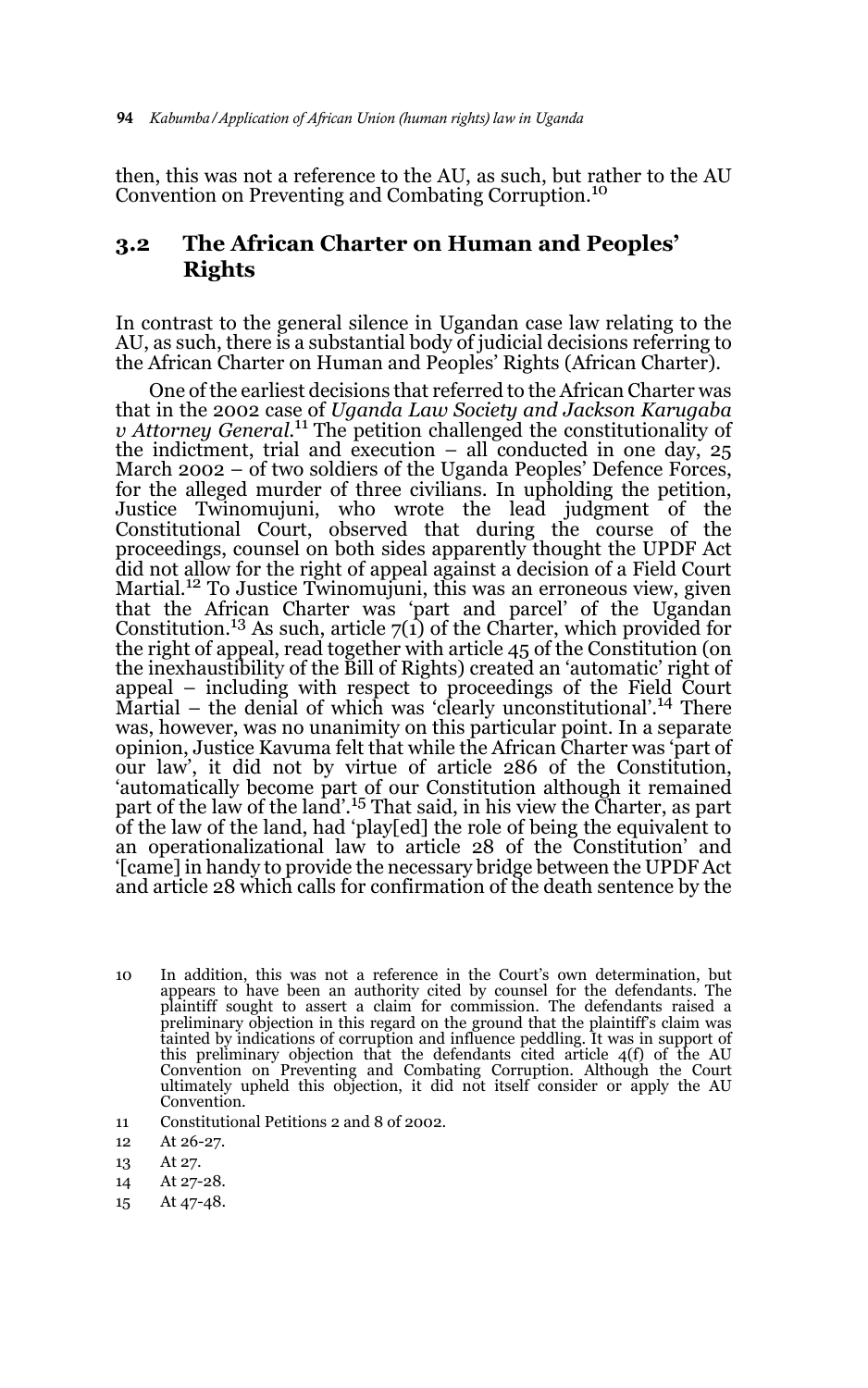Highest Appellant Court'.16 In this way, the African Charter 'remove[d] an apparently serious lacuna in our law'.<sup>17</sup>

Similarly extensive reference to the Charter was made by the Supreme Court in the 2002 case of *Charles Onyango Obbo and Another v Attorney General*, 18 when it had to determine the scope of the right to freedom of expression under article 29 of the Constitution. Justice Mulenga, who wrote the lead judgment, referred to article 9 of the African Charter.<sup>19</sup> In his concurring opinion, Justice Oder also referred to the Charter, alongside the International Covenant on Civil and Political Rights (ICCPR), to support his rejection of the Attorney General's argument that Uganda's 'democracy' had to be defined using a subjective test. According to Justice Oder, the meaning of 'democracy' as used in article 43 of the Uganda Constitution had to be understood based on an objective test, in part because Uganda was a party to a number of international treaties on fundamental and human rights, including the African Charter, which provided for 'the universal application of those rights and freedoms and the principles of democracy'.<sup>20</sup>

Regard may also be had to the 2005 decision in *Uganda Law Society v Attorney General*. 21 In this case, the petitioner argued that the action of security forces, who had re-arrested 22 accused persons granted bail by the High Court, was a violation of their right to liberty under article 23 of the Constitution as well as a violation of the constitutional guarantee of independence of the judiciary under article 128. The majority of the Constitutional Court upheld the petition,  $22$ with one Justice of the Court specifically referring to the African Charter in this regard. In his concurring opinion, while considering the substance of article 23 of the Constitution, Justice Okello observed that '[t]o recognize the universality of human rights, it is important to note

- 16 At 48-49.
- 17 At 49. As we have noted previously, however, both Justices Twinomujuni and Kavuma's postulations regarding the status and effect of the African Charter are, with the greatest respect, erroneous. One the one hand, Justice Twinomujuni's<br>suggestion that the African Charter is 'part and parcel' of the Constitution is<br>deeply problematic, in so far as it stipulates an effect of rati unknown to Ugandan law. On the other hand, Justice Kavuma's critique of the position advanced by Justice Twinomujuni is itself partly flawed, to the extent that it gives the African Charter the status and effect of an Act of Parliament. Although this postulation is somewhat less perilous than Justice Twinomujuni's position (which would give ratified treaties the status of constitutional provisions), it is itself an erroneous statement of the law, given the dualist stance of the Ugandan legal framework. For an extended discussion of these points, see Kabumba (n 4) 98-102.
- 18 Constitutional Appeal 2 of 2002.
- 19 At 7-8.
- 20 At 30-31.
- 21 Constitutional Petition 18 of 2005.
- 22 Justices Mukasa-Kikonyogo, Okello, Engwau and Byamugisha agreed on this point, while Justice Kavuma dissented.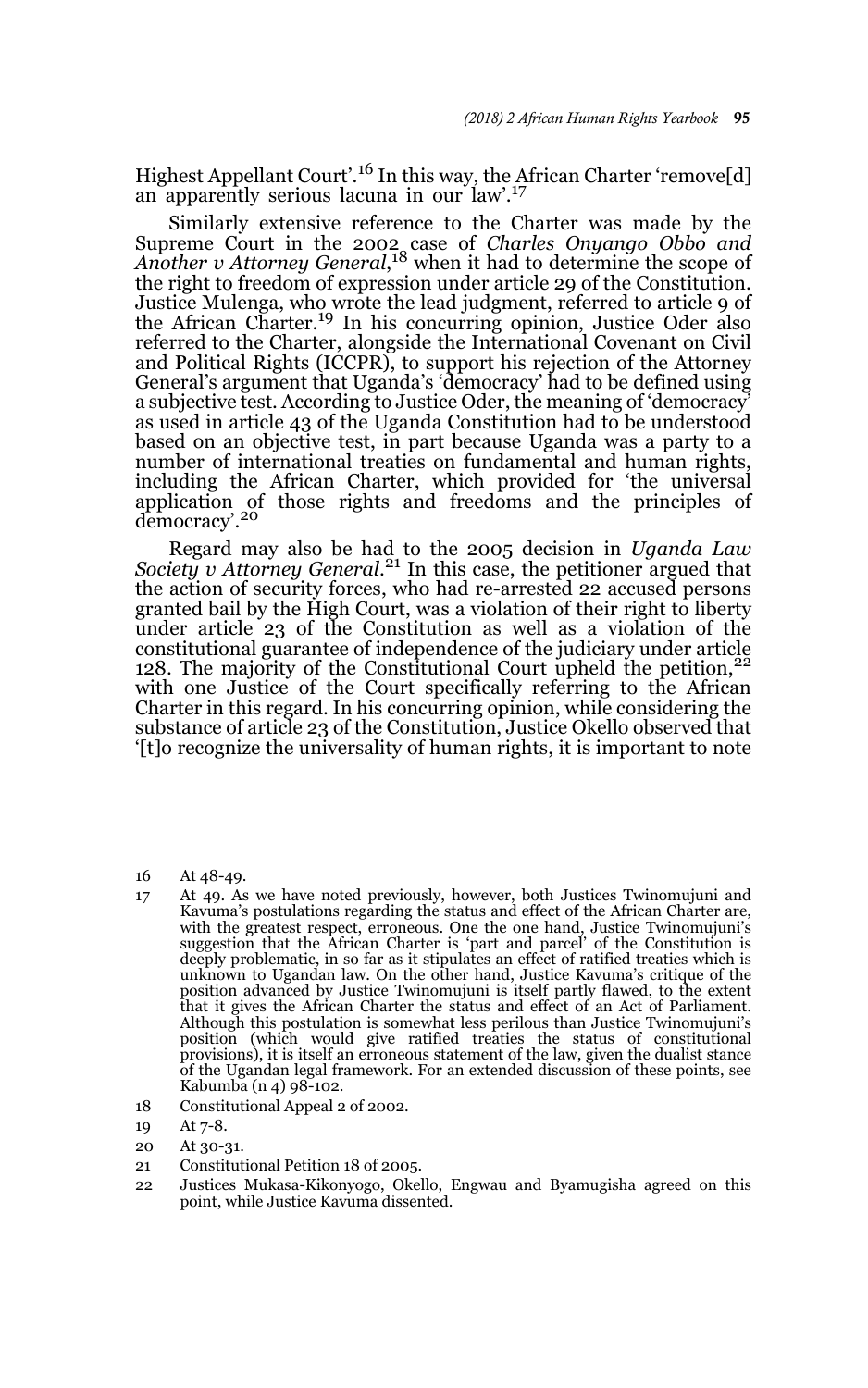that the above article is similar to article 6 of the African Charter on Human and Peoples' Rights to which Uganda is signatory'.<sup>23</sup>

The African Charter was also relied upon in the 2005 High Court case of *Hon. Okupa Elijah and 2020 Others v Attorney General and 3 Others*. 24 The case concerned the failure of the State to disarm the Karamojong, a cattle-keeping people who were alleged to periodically raid neighbouring communities for cows to expand their herds. The applicants – who were from the Itesot community, and who were led in this action by a Member of Parliament from the area – faulted the Ugandan state for failing to take legislative and other steps to protect them from the Karamojong. In upholding the claim, Judge David Batema invoked article 5 of the African Charter, on the right to dignity.<sup>25</sup> He also referred to article 28 of the Charter, ostensibly on the right to non-discrimination, in deciding that the state had not been consistent in its (non)enforcement of the Firearms Act in different parts<br>of the country.<sup>26</sup>

Further, in the 2006 decision in *Caroline Turyatemba and 4 Others v Attorney General and Another,*<sup>27</sup> the Constitutional Court referred to articles  $7(1)(c)$  (right to be heard) and 8 (freedom of conscience and free practice of religion) of the Charter28 in considering the petitioner's claims to constitutional violations relating to land allocation. Although the petition was dismissed, the Court drew upon these African Charter provisions in articulating the nature and scope of the relevant constitutional rights, partly on the basis that the Charter preceded the 1995 Uganda Constitution and had inspired its provisions.29 The reference also appears to have been based on the Court's appreciation for the need for Ugandan law to be consistent with relevant international standards.<sup>30</sup>

- 23 At 49.
- 24 High Court Misc Cause 14 of 2005, arising from Misc Cause 163 of 2002.
- 25 At 14.
- 26 At 15-16 of the Charter. Art 28 of the Charter is to the effect that '[e]very individual shall have the duty to respect and consider his fellow beings without discrimination, and to maintain relations aimed at promoting, safeguarding and reinforcing mutual respect and tolerance'. The decision in this respect is problematic in so far it appears to invoke a provision which refers to the duties of the individual, with respect to the obligation of the State. It would appear that the more appropriate Charter provision in this respect was article 2, which requires states to ensure that the rights in the Charter are enjoyed without discrimination on any basis.
- 27 Constitutional Petition 15 of 2006.
- 28 At 12, 14 and 20 of the Decision.
- 29 See 14 ('The above articles of the 1995 Uganda Constitution [on freedom of expression] have their foundation from a number of International Instruments that preceded the Uganda Constitution'); at 15 ('…articles 29(1) (c), 37 and other relevant national objectives and articles of the Uganda Constitution are a reinstatement of the international human rights law position') and at 20 ('Article 21, like articles 29 and 37 of the Constitution, has also its foundation in a number of international legal Instruments that preceded the 1995 Uganda Constitution').
- 30 See 11-12 ('This principle [hear the other side] is now of universal application'); at 15 ('On the basis of the above international Instruments, and the current norms, practices and values practiced by the international community of nations, it can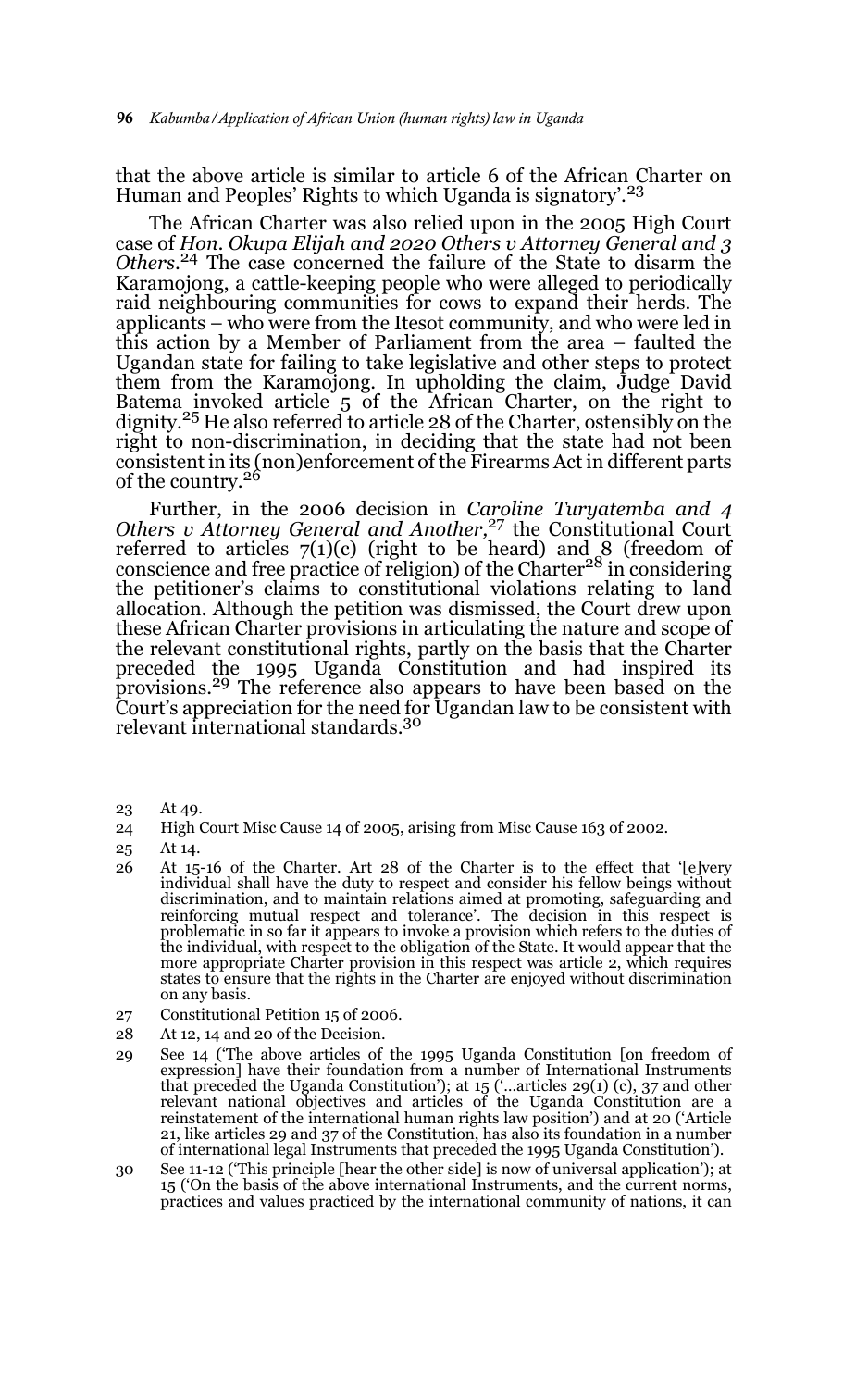The Charter was additionally invoked by the Supreme Court in the 2006 case of *Attorney General v Susan Kigula & 417 Ors*, 31 which concerned the constitutionality of the death penalty in Uganda. In finding that the death penalty was not, in itself, unconstitutional, the majority of the Supreme Court referred to the Charter. The majority observed, in particular, that simply because the Charter, among other international instruments, guaranteed the rights to life and to freedom from torture, it did not thereby follow that these rights were<br>inconsistent with the death penalty.<sup>32</sup> According to the Court, the insertion of the word 'arbitrarily' in article 4 of the African Charter (relating to the right to life), among other similarly worded treaties, constituted a recognition that the death penalty could be applied, in certain instances and with appropriate procedural and substantive guarantees.<sup>33</sup> This proved to be an important consideration for the Court, especially since this formulation was similar to that in the Ugandan Constitution.34

More recently, in the 2011 case of *Centre for Health, Human Rights and Development (CEHURD) and Daniel Iga v Attorney General,*<sup>35</sup> the Constitutional Court also referred to various provisions of the African Charter in finding that a number of Ugandan statutory law provisions violated the constitutional rights of persons with intellectual and psychosocial disabilities. In particular, the Court cited articles 2 (enjoyment of Charter rights without discrimination), 3 (equality before the law and equal protection of the law), 5 (right to dignity) and 6 (right to liberty) of the Charter.<sup>36</sup>

In another 2011 case, *Omar Awadh Omar and 10 Others v Attorney General*, 37 before the Constitutional Court, the petitioners invoked, among others, article 6 of the African Charter (on the right to personal liberty and protection from arbitrary arrest). The matter had its antecedents in a terror attack at two places in Uganda on 11 July 2010, during the screening of the World Cup finals. The attacks left

now be safely asserted that international human rights law prohibits discrimination on the ground of religion') and at 21 ('The prohibition against discriminatory conduct is based upon the universal principle of equality before the law. The human race as a family is characterized by the attribute of oneness in dignity and worthiness as human beings. Therefore, there ought not to be one group of human beings entitled to privileged treatment as regards enjoyment of basic rights and freedoms over others, because of perceived superiority. Likewise, no group of human beings should be taken as inferior and not entitled, and be treated with hostility, as regards enjoyment to the full of the fundamental rights and freedoms'). The decision in *Caroline Turyatemba,* relating to the right to fair trial, including the passage invoking the African Charter in this respect, was cited with approval and relied upon in *Nyaketcho Vanessa Leonie (Appealing through her next friend Elizabeth Tuhaise) and 2 Others v Oboth Obuya Gershom* Civil Appeal 12 of 2012, at 21-23.

- 31 Constitutional Appeal 3 of 2006.
- 32 At 9-11.
- 33 At 10-14.
- 34 At 14.
- 35 Constitutional Petition 64 of 2011.
- 36 At 8-10, 16, 17, 19, 23 and 26.
- 37 Consolidated Constitutional Petitions 55 and 56 of 2011.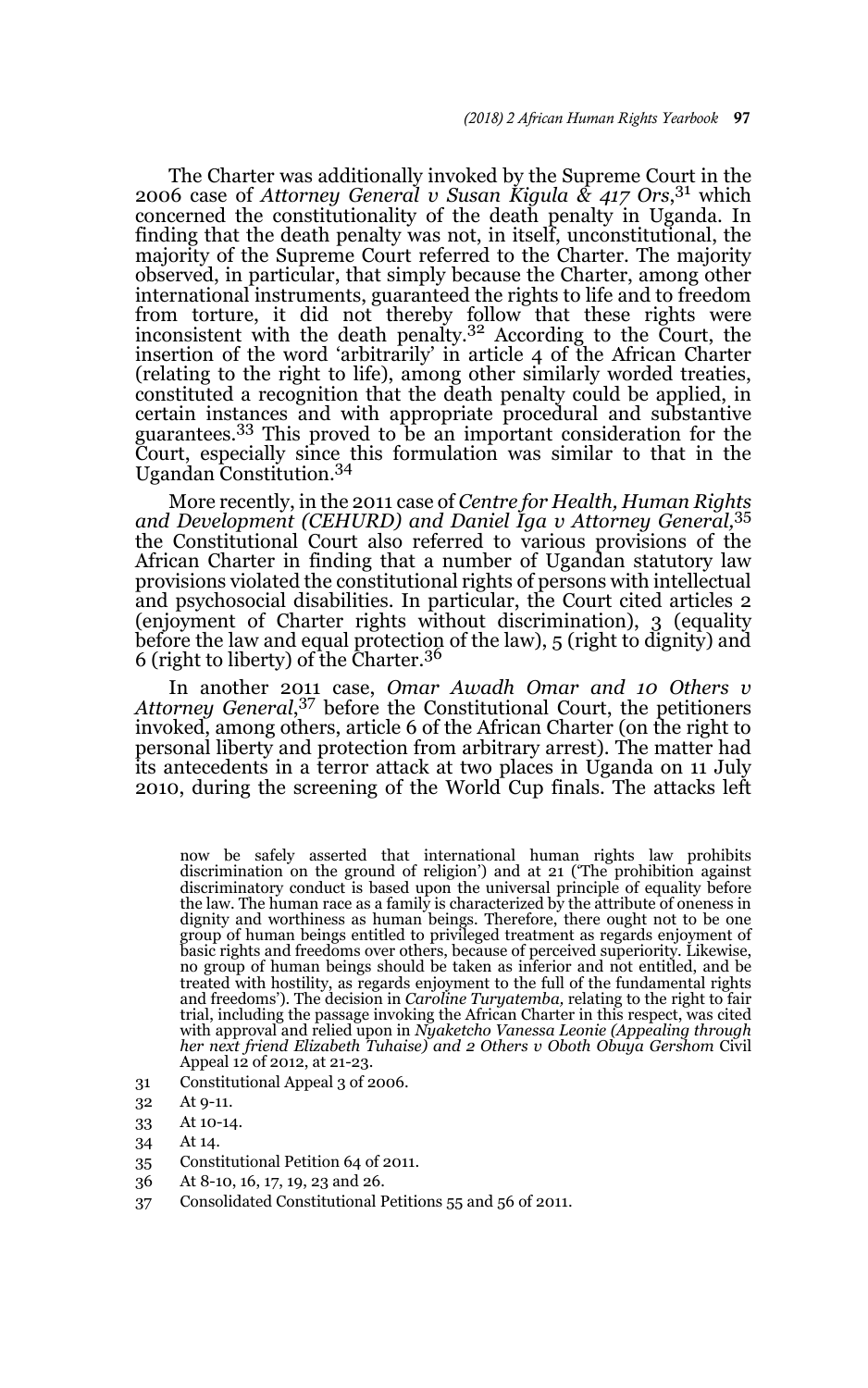several people dead and countless others injured. Initial investigations indicated that the attacks had been planned across a number of countries, including Somalia, Kenya, Tanzania, Uganda and the United Kingdom. The petitioners had been arrested from various places in Kenya, Uganda and Tanzania, charged before a Chief Magistrate's Court in Uganda, and on 30 November 2010, committed by that Court to the High Court of Uganda for trial. They were ultimately indicted before the International Crimes Division of the Uganda High Court on a number of counts of terrorism, murder and attempted murder. In this constitutional case, the petitioners challenged several aspects of their arrest, rendition and prosecution, and invoked a number of international treaties, including article 6 of the African Charter. For its part, after setting out the provisions of article 6 of the Charter, along with the article 9 of the ICCPR, the Constitutional Court noted that it would 'bear [these] in mind in the ensuing discussion',<sup>38</sup> especially since those provisions were 'largely echoed in the constitutional provisions in articles 23 regarding the protection of personal liberty and article 24 relating to respect for human dignity and protection from inhuman treatment'.39 Ultimately, the Court felt that there had not, in fact, been a violation of article 6 of the African Charter, on the facts of the case. $40$ 

A more controversial consideration of the African Charter occurred in the 2012 High Court decision in *Jacqueline Kasha Nabagesera and 3 Others v Attorney General and Another*, 41 in which Judge Musota (as he then was) appeared to emphasise the claw-back clauses in the Charter rather than its more progressive aspects. The case challenged the closure, by the Ugandan Minister of State for Ethics and Integrity, of a workshop organised by the applicants. The Minister alleged that the workshop implicated illegal activities, namely the 'promotion of homosexuality'. For their part, the applicants argued that the closure violated, among others, their freedoms of assembly, association and expression. In dismissing these human rights-based claims, the Judge opined that the promotion of morals was a generally recognised ground for the restriction of rights in public interest – one which found expression in the African Charter.<sup>42</sup> In particular, the Judge relied on article 27 of the African Charter (requiring rights to be exercised 'with due regard to the rights of others, collective security, morality and common interest'); article 17(3) (concerning the duty of the state to promote and protect morals and traditional values recognised by the community) and article 29(7) (the duty of the individual to 'preserve and strengthen positive African cultural values and to contribute to the moral well-being of society').<sup>43</sup> To him, the workshop organised by the complainants was unlawful since it had been convened to promote

- 38 At 29.
- 39 As above.
- 40 At 70.
- 41 High Court Misc. Cause 33 of 2012 (Ruling by Stephen Musota J).
- 42 At 9.
- 43 As above.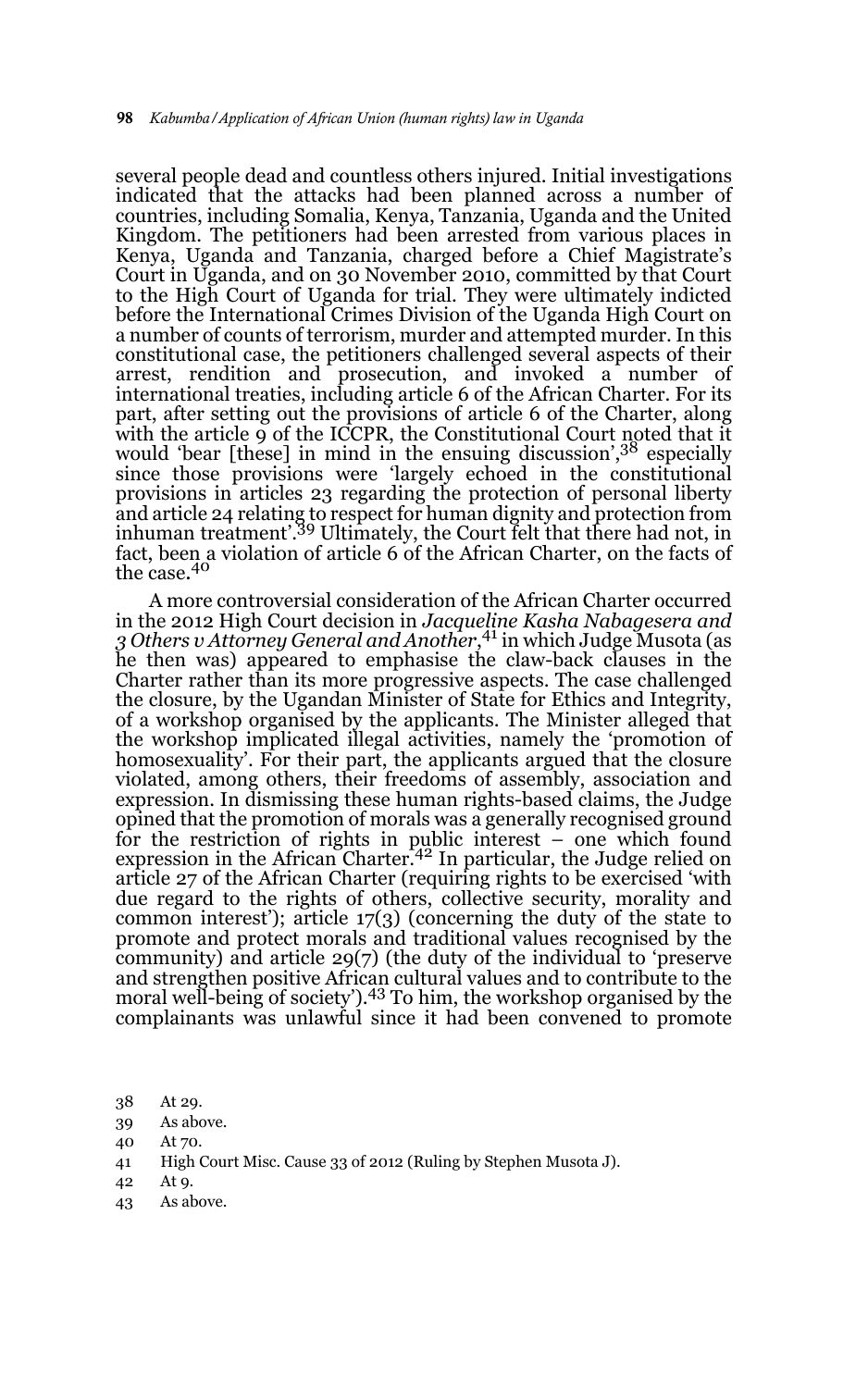illegal activities.44 In these circumstances 'since the applicants in the exercise of their rights acted in a manner prohibited by law, it was not a valid exercise of these rights' and 'was also prejudicial to public interest'.<sup>45</sup> The Judge then went ahead to emphasise that rights had to be exercised 'within or according to the existing law' and that the exercise of rights could 'be restricted by law itself<sup>46</sup> citing article  $9(2)$ of the African Charter (to the effect that individuals have the right to express and disseminate opinions only 'within the law').<sup>47</sup>

The *Kasha* decision is particularly important – and problematic – insofar as it demonstrates the potential for the African Charter to be used to restrict rather than realise human rights in national contexts. Indeed, by emphasising the Charter's claw-back clauses, and its references to morality, the Judge imposed a lower standard for human rights adjudication than that actually provided under the Ugandan Constitution.48 In addition, in so doing, the Judge ignored a chain of jurisprudence of the African Commission, which has interpreted the Charter broadly and progressively, to overcome the restrictions presented under the Charter's claw-back clauses.49

The Charter was also referred to, in passing, in two cases, in 2013 and 2014 respectively. In the 2013 case of *Centre for Health, Human Rights and Development (CEHURD) and 2 Others v The Executive Director, Mulago National Referral Hospital and Another,*50 (*Mulago* case) the High Court in dealing with a matter concerning the disappearance of a new-born baby, briefly mentioned articles 5, 16, 61 and 62 of the African Charter.51 Similarly, in the 2014 case of *Prof J Oloka Onyango and 9 Others v Attorney General*, 52 the Constitutional Court mentioned the African Charter, as it enumerated the grounds upon which the petitioners had challenged the constitutionality of the Anti-Homosexuality Act.<sup>53</sup> Ultimately, however, the Court invalidated the 2014 Act on a procedural ground, rather than based upon the substantive bases urged by the petitioners.

Finally, the Charter seems to have been referenced in *Patrick Kaumba Wiltshire v Ismail Dabule*, a civil appeal from a High Court

- 44 At 10.
- 45 As above.
- 46 At 10-11.
- 47 At 11.
- 48 In particular, article 43 of the Constitution, but also articles 2, 20, 21, 32, 35 and 45, among others.
- 49 See, for instance, *Media Rights Agenda and Others v Nigeria* (2000) AHRLR 200 (ACHPR 1998), para 65; *Scanlen and Holderness v Zimbabwe* (2009) AHRLR 289 (ACHPR 2009), para 112; *Jawara v The Gambia* (2000) AHRLR 107 (ACHPR 2000) and *Aboubacar v Ghana* (2000) AHRLR 124 (ACHPR 1996). See, further, AO Enabulele 'Incompatibility of national law with the African Charter on Human and Peoples' Rights: does the African Court on Human and Peoples' Rights have the final say?' (2016) 16 *African Human Rights Law Journal* 1.
- 50 High Court Civil Suit 212 of 2013 (decision of Lydia Mugambe J).
- 51 At Paras 16, 24, 30, 32, 33, 66 and 67.
- 52 Constitutional Petition 8 of 2014.
- 53 At 5 of the decision.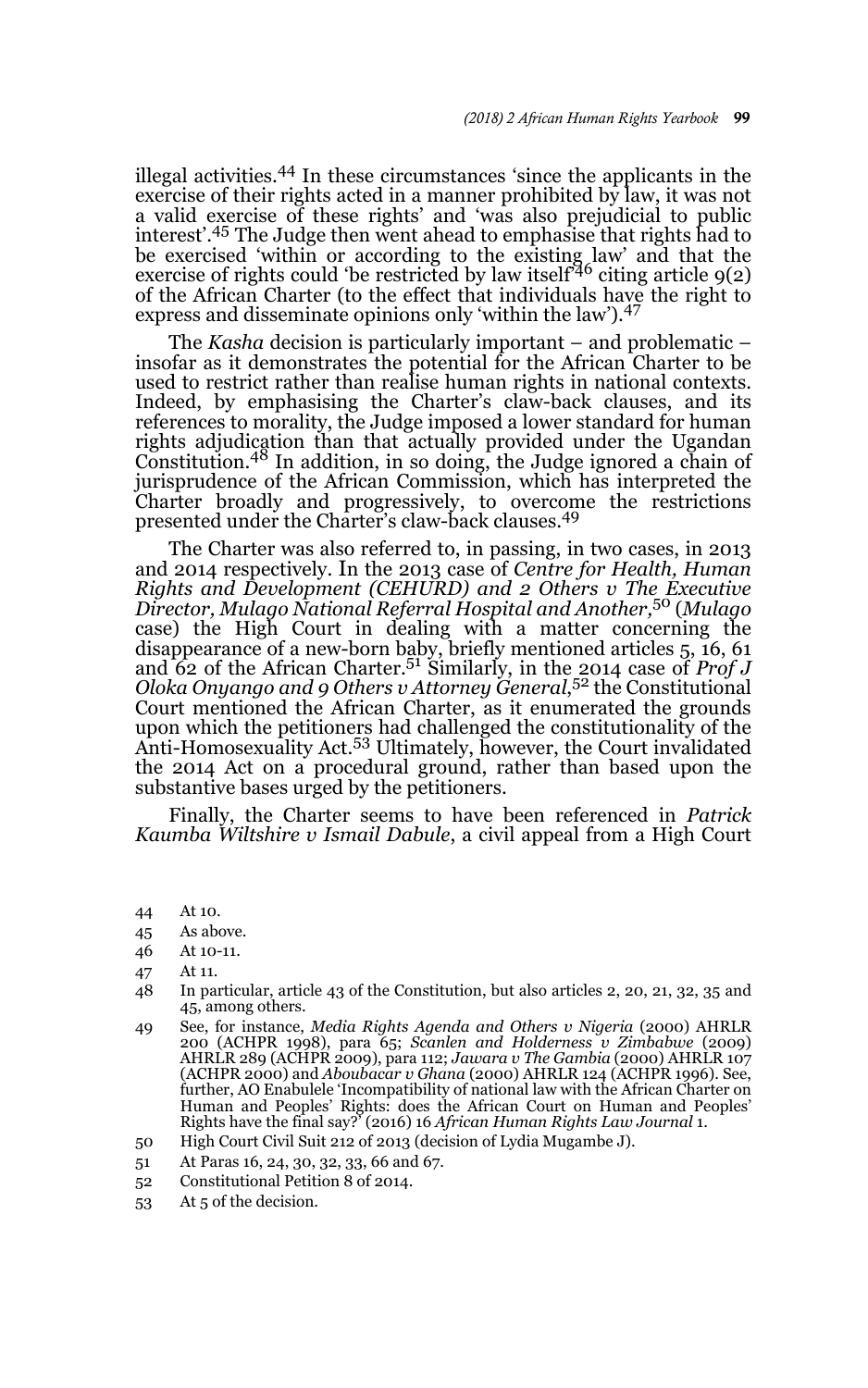decision.54 In considering the right to a fair hearing, the Court of Appeal referred not only to articles  $28$ ,  $44(c)$  and  $45$  of the Ugandan Constitution, but also to the 'African Commission': 'The African Commission on Human and Peoples' Rights provides for principles and guidelines on the right to a fair hearing which include *inter alia* an entitlement to an appeal to a higher judicial body'.55 Although the Court referenced the Commission, it would appear, on balance, that the reference was in fact intended to be to the African Charter.

### **3.3 The Protocol to the African Charter on the Rights of Women in Africa**

There has also been some reference, in Ugandan jurisprudence, to the Protocol to the African Charter on Human and Peoples' Rights on the Rights of Women in Africa (Women's Rights Protocol).<sup>56</sup>

An early instance of this was in the 2003 Constitutional Court decision in *Uganda Association of Women Lawyers and Others v Attorney General*. 57 In that case, Justice Mpagi-Bahigeine was of the view that the 1995 Constitution was 'the most liberal document in the area of women's rights than any other Constitution South of the Sahara' and that it was 'fully in consonance' with international and regional treaties relating to women's rights, including the Women's Rights<br>Protocol.<sup>58</sup> According to her, the remaining challenge was its implementation, which 'ha[d] not matched its spirit'.<sup>59</sup>

In the *Mulago* case,<sup>60</sup> the High Court, in addition to findings based on Ugandan law, also found that the actions and omissions of the respondents constituted a violation of articles 2(a) and (b) of the Women's Rights Protocol, which, according to the Court, 'require[d] state parties to take appropriate measures to provide adequate, affordable and accessible health services, including information, education and communication programs to women especially those in rural areas; establish and strengthen existing pre-natal and post-natal health and nutritional services for women during pregnancy and while they are breast-feeding'.61 This holding is particularly significant, in so far as the Judge seems to have enforced the Protocol in its own right,

57 Constitutional Petition 2 of 2003.

- 59 As above.
- 60 n 50.
- 61 At 56.

<sup>54</sup> Court of Appeal Civil Application No.16 of 2016, arising from Civil Appeal No.130 of 2015.

<sup>55</sup> At 12.

<sup>56</sup> It is noteworthy that the Maputo Protocol constitutes a very rare instance in which Uganda has entered a reservation to an international treaty. Uganda entered reservations to article 14(1)(a) and 2(c), regarding the right to abortion in certain circumstances – see DA Kabagambe 'The impact of the African Charter and the Maputo Protocol in Uganda' in VO Ayeni (ed) (2016) *The impact of the African Charter and the Maputo Protocol in selected African states* 265.

<sup>58</sup> At 45.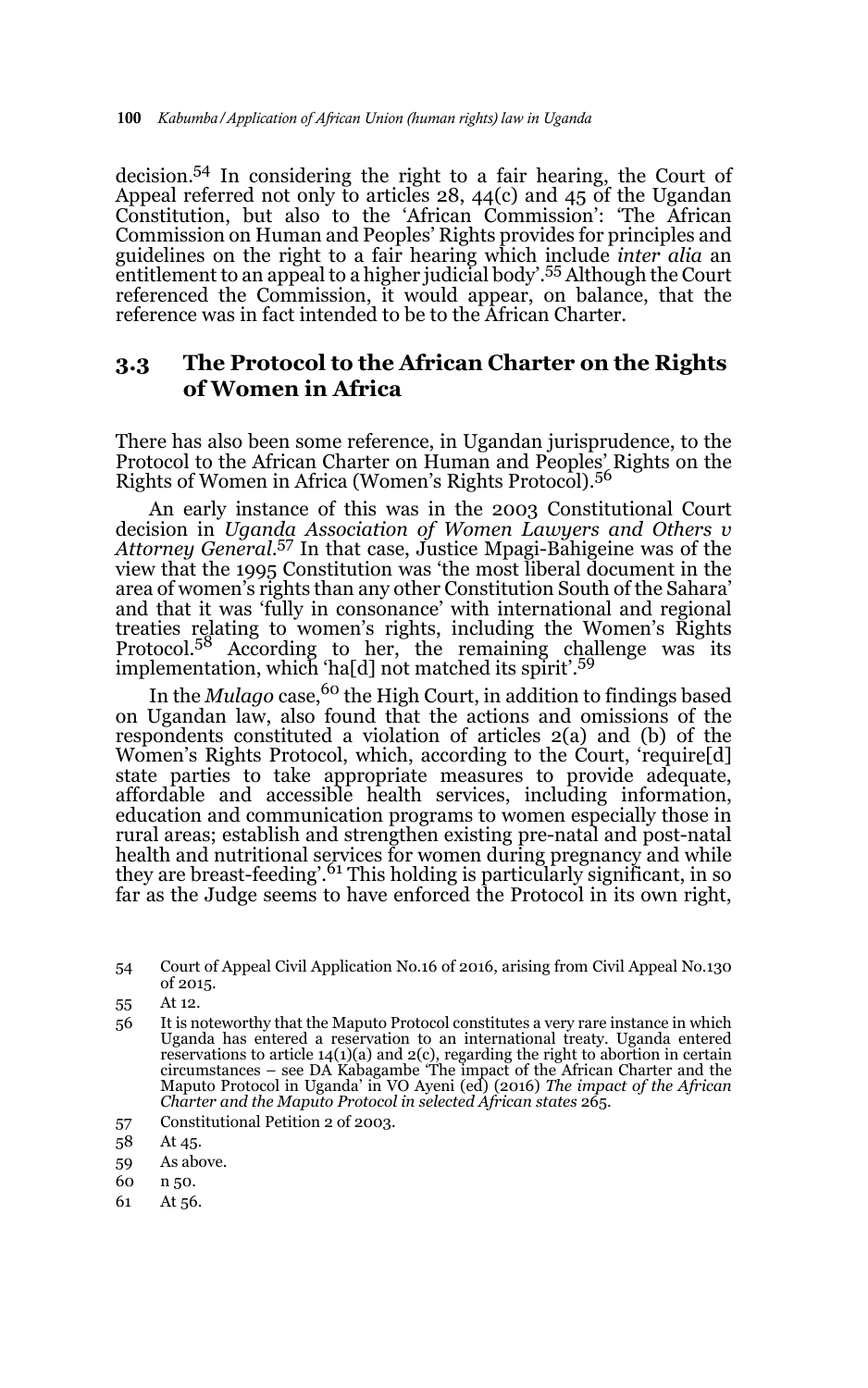rather than using it as an aid in the interpretation of relevant Ugandan law.

Finally, in *Oloka Onyango*, 62 the Constitutional Court also recognised that the Women's Rights Protocol had been one of the instruments invoked by the petitioners in their constitutional challenge to the 2014 Anti-Homosexuality Act.<sup>63</sup> As noted above, however, the Court eventually nullified the Act on a technical ground: the absence of quorum in Parliament at the time of its passage.

### **3.4 The African Charter on Democracy, Elections and Governance**

We could find only two instances – both relating to parliamentary election petitions, and rendered on the same day by High Court Judge Rubby Opio Aweri (as he then was) – in which a court referred to the African Charter on Democracy, Elections and Governance (Democracy Charter).

In *Akidi Margaret v Adong Lilly and Electoral Commission*, 64 Judge Opio Aweri observed that the world was 'now a global village' in which the 'global family' of the world was interested in the social, political and economic life of each country, including Uganda.<sup>65</sup> In this regard, he noted that Uganda was bound by a number of international treaties on democracy and good governance, including the Democracy<br>Charter.<sup>66</sup>

Judge Opio Aweri also invoked the Democracy Charter in *Toolit Simon Akecha v Oulanyah Jacob L'Okori and Electoral Commission*. 67 In this case, he observed that Chapter 7 of the Charter required that states hold democratic elections, and that article 17 of the Charter obliged states to hold transparent, free and fair elections in accordance with the AU's Declaration on the principles Governing Democratic<br>elections in Africa.<sup>68</sup> He further noted that, to achieve this, states were mandated: i) to establish and strengthen independent and important national electoral bodies responsible for the management of elections; ii) to establish and strengthen national mechanisms that redress election – related disputes in a timely manner; iii) to ensure fair and equitable access by contesting parties and candidates to State controlled media during elections; and iv) to ensure that there is a binding Code of Conduct governing legally recognised political stakeholders, government and other political actors prior, during and after elections, which Code had to include a commitment by political stakeholders to accept the results of elections or challenge them

- 63 At 5 of the decision.
- 64 Election Petition 4 of 2011.
- 65 At 5.
- 66 At 6.
- 67 Election Petition 1 of 2011.
- 68 At 8-9.

<sup>62</sup> n 52.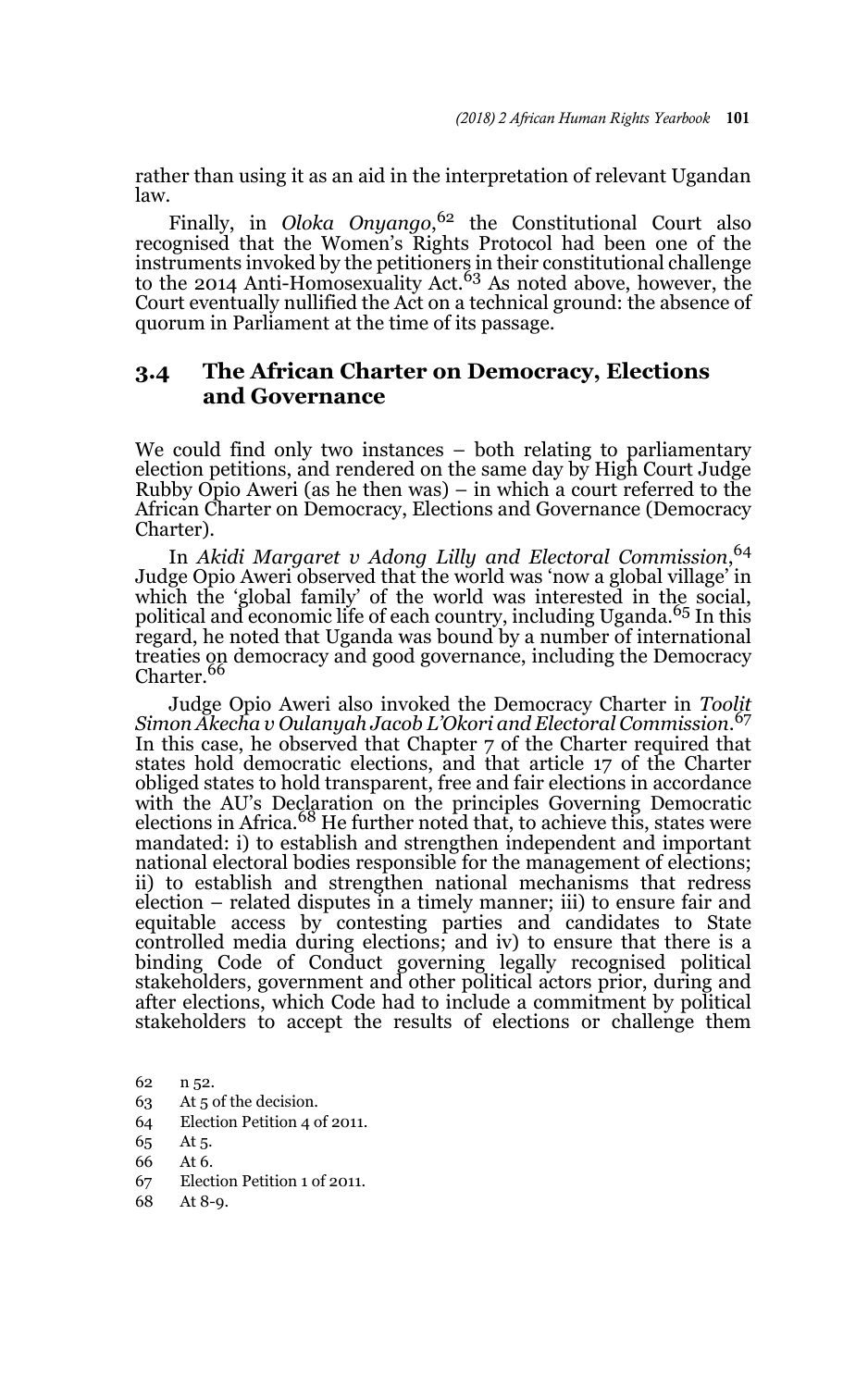through exclusively legal channels.<sup>69</sup> The above decisions are particularly interesting, since Uganda is, in fact, todate yet to ratify the Democracy Charter.<sup>70</sup>

### **3.5 The African Charter on the Rights and Welfare of the Child**

The African Charter on the Rights and Welfare of the Child (African Children's Charter), and its article 4 in particular, has been cited in a number of cases in the High Court Family Division, in support of the proposition that the best interests of children and their welfare must be the paramount consideration in all decisions concerning them.<sup>71</sup>

In addition, in *Turyatemba,*<sup>72</sup> the Constitutional Court invoked article 9 of the Charter (on freedom of conscience and free practice of religion) as a relevant international standard in adjudicating a constitutional claim based on religious freedom.<sup>73</sup>

## **3.6 The jurisprudence of the African Commission on Human and Peoples' Rights**

The jurisprudence of the African Commission on Human and Peoples' Rights (African Commission) has featured prominently in some Ugandan decisions, although the reception in this regard has been decidedly mixed.

- 69 At 9.
- 70 Uganda signed the Charter on 16 December 2008 but has not taken the additional step, of ratification, required to be fully bound by its terms – see the Charter's ratification table, http://www.achpr.org/instruments/charter-democracy/ratifi cation/ (accessed 15 January 2019).
- 71 See, for instance, *In the Matter of Wanzala Hassan Adam and In the Matter of An Application for Appointment as the Legal Guardians of Wanzala Hassan by Andre' Dees and Margaretha Helena Dees-Schouten* High Court Misc Cause 21 of 2012 (Ruling by Flavia Senoga Anglin J) at 5; *In the Matter of Kisule Grace (Child) and In the Matter of an Application for Appointment as Legal Guardian of Kisule Grace (Aged 5 Years) by Lyn Simon* Family Cause 29 of 2013 (Ruling by Godfrey Namundi J) at 3; *In the Matter of an Application for Guardianship of Kalema Grace (Minor) and In the Matter of an Application for Guardianship by Joshua Robinson and Jennifer Robinson* Family Cause 12 of 2014 (Ruling by Elizabeth Ibanda Nahamya J) at 3-4; *In the Matter of Namukose Aida (Child) and In the Matter of an Application for Appointment as Legal Guardians of Namukose Aida (Aged 13 Years) by Selam Techeste Ahderom and Debra Anne Kaur Singh* Misc Cause 37 of 2012 (Ruling by Flavia Senoga Anglin J) at 4-5; *Grace Namutebi v McFarland Shalona Jolene and Hann Robert Wayne* Adoption Cause 8 of 2014 (Ruling by Masalu Musene J) at 4-5 and *Wafula Renny Mike v Sarah Sheila Wanyoto and Equity Bank* Civil Revision 17 of 2014, Arising from Family Cause 291 of 2013 (Judgment of Wilson Masalu Musene J) at 8. See also, to the same effect, *In the Matter of Ithungu Rolivin and Mbambu Roseline (Children) and In the Matter of an Application for a Guardianship Order by Graeme Christopher Sandell And Bethany Noel Nelson* Civil Appeal 172 of 2015 (Court of Appeal).
- 72 n 27.
- 73 At 15.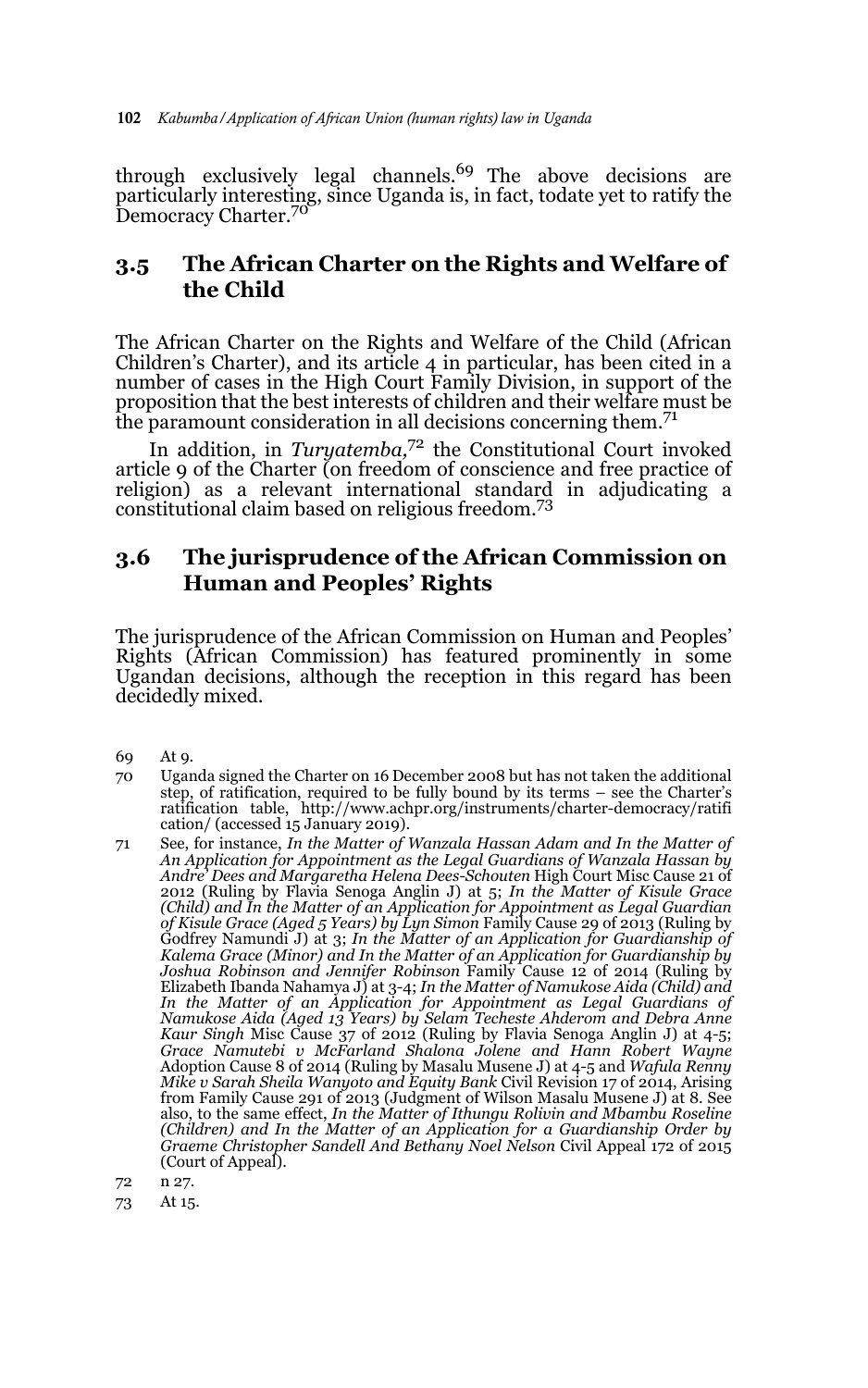In the *Mulago* case,74 Judge Mugambe felt that an evaluation of the right to health '[could not] be complete without a discussion of the internationally accepted ideas of the various duties or obligations engendered by it as an economic, social and cultural right'.<sup>75</sup> She then cited the African Commission's findings in *Social and Economic Rights Action Centre (SERAC) and Centre for Economic and Social Rights (CESR) v. Nigeria*76 as authority for various propositions regarding the nature and scope of the right to health in Uganda, and the state's<br>obligations in this regard.<sup>77</sup> Judge Mugambe further made reference,<sup>78</sup> in the same context, to the Commission's decision in *Purohit and Moore v The Gambia.*79 After this extensive review, the Judge concluded that: '[c]learly the notion of progressive realization within available resources must not be viewed as an excuse to defeat or deny economic, social and cultural rights like the right to health'. Ultimately, the Judge found the defendants to have violated a number of constitutional provisions, and stipulated several wide ranging specific and structural remedial orders.

Similarly, in the *CEHURD and Iga* case,<sup>80</sup> the Constitutional Court made extensive reference to the African Commission's decision in *Purohit*<sup>81</sup> in finding a range of expressions and terms in statutory law to be inconsistent with the rights of persons with intellectual and psychosocial disabilities to dignity (under article 24 of the Constitution). The Justices of the Constitutional Court expressly stated that they had 'drawn inspiration from'82 the *Purohit* case, and especially the Commission's determination that the right to human dignity was to be enjoyed by all persons, including persons with intellectual or psychosocial disabilities, without discrimination of any kind.83 The Court noted that the *Purohit* decision was consistent with, and based upon, the Commission's previous decisions in *Media Rights Agenda v Nigeria* and *John K. Modise v Botswana* – relating to freedom from torture and the right to human dignity.<sup>84</sup> The Court also felt that the *Purohit* decision was 'a persuasive authority' in so far as it construed a provision of a Gambian statute which was similar to section 45(5) of the Trial Indictments Act of Uganda, one of the statutes challenged before the Court. <sup>85</sup> The Court also later drew upon *Purohit* with regard to the right to liberty  $-$  in the context of the involuntary detention of persons with intellectual or psychosocial disabilities – again noting that the *Purohit* reasoning in this respect was 'persuasive'

- 74 n 50.
- 75 At para 19.
- 76 Communication 155/96.
- 77 See paras 19-32.
- 78 At para 33.
- 79 Communication 241 of 2001 (2003).
- 80 n 35.
- 81 n 79.
- 82 At 16.
- 83 At 17.
- 84 As above.
- 85 As above.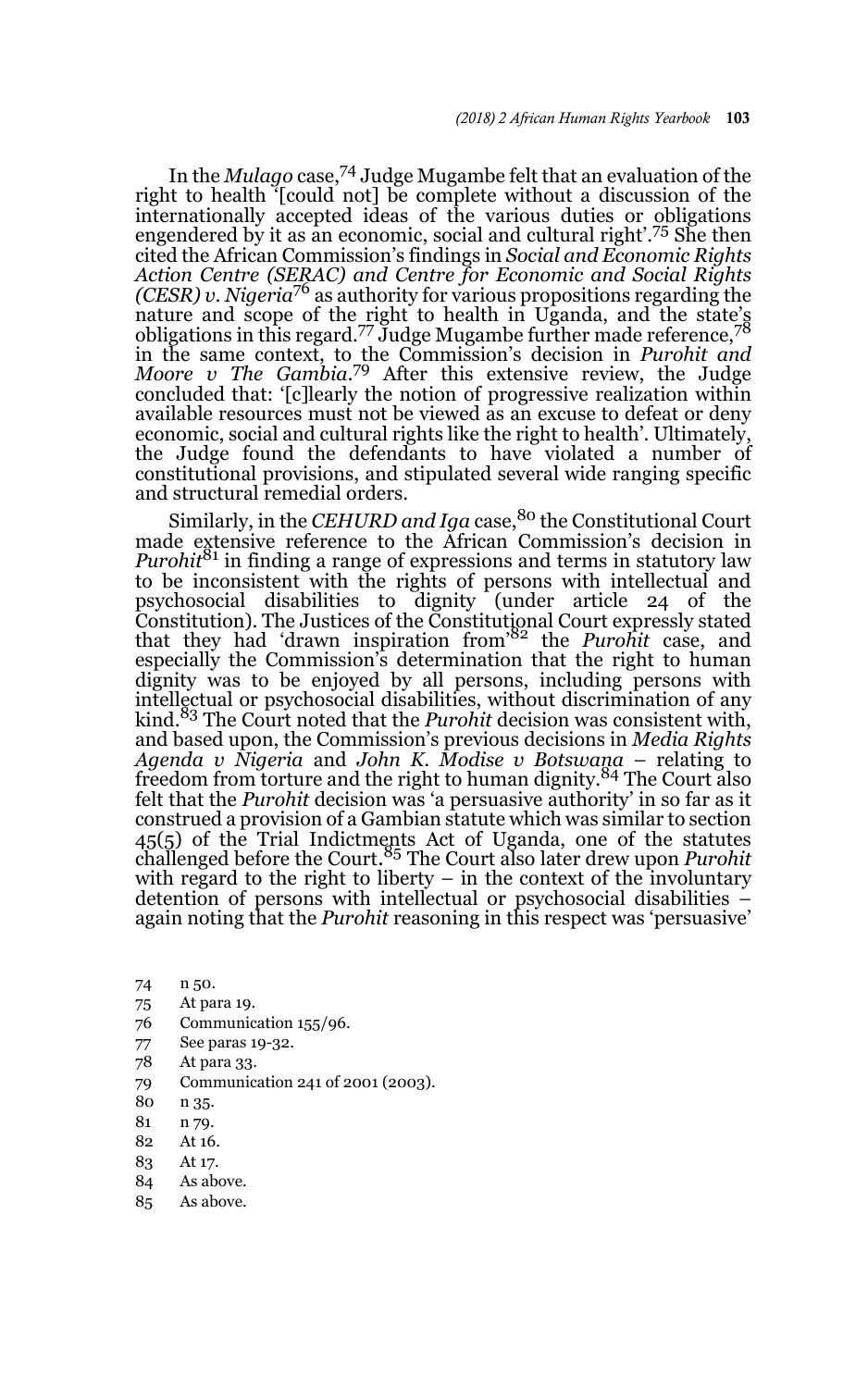especially given the similarity between the African charter provision on liberty and article 23 of the Ugandan Constitution. 86 Finally, the Court also relied on the *Purohit* case to strike down derogatory language in the Penal Code Act (referring to persons with intellectual and psychosocial disabilities as 'idiots' and 'imbeciles'), again noting that it had found the decision to be 'persuasive' and that its decision in the instant case was made expressly 'following the reasoning and decision' in *Purohit*. 87

A notable departure from the above approach – of receptiveness to African Commission jurisprudence – was the decision of High Court<br>Judge Musota in the *Kasha* case,<sup>88</sup> in which he distinguished a number of Commission decisions from the matter before him. He, for instance, felt that the case of *Law Office Ghazi Suleiman v Sudan II,*89 which had been cited by counsel for the applicants, was inapplicable, in that Mr Ghazi Suleiman had not sought to exercise his freedom of expression to promote any illegality. In the instant case, according to Judge Musota, the applicants 'were using the pretext of training in human rights advocacy to promote homosexual acts which were prohibited by the Ugandan laws'.<sup>90</sup> Later in the judgment, Judge Musota similarly distinguished the Commission's decision in *Civil Liberties* distinguished the Commission's decision in *Civil Liberties Organizations v Nigeria*91 from the matter before him. According to him, while the *Civil Liberties* case concerned state interference in the establishment of the Nigerian Bar Association, in the case before him there had been no interference in the formation of the applicants' various organisations – and 'their activities were only restricted when it was established that they were using the workshop to promote prohibited and illegal acts'.<sup>92</sup>

The rather strained distinctions made by Judge Musota in the *Kasha* case, between the Commission's case law and the matter before him, might have been occasioned by the Judge's reluctance to uphold the applicants' claim in that particular case – which broadly related to the rights of sexual minorities in Uganda – rather than a more doctrinally grounded objection to the applicability of that jurisprudence. In any case, it is significant that he distinguished, rather than rejected, the Commission's jurisprudence urged upon him by the applicants.

The above circumstances, taken together with the more robustly receptive approaches by the courts in *Mulago* and *CEHURD and Iga*, suggest that, going forward, there is a great potential role for use of the Commission's jurisprudence in constitutional and human rights litigation in Uganda.

- 86 At 22-23.
- 87 At 26-27.
- 88 n 41.
- 89 (2003) AHRLR (ACHPR 2003).
- 90 At 11.
- 91 101/93, 8th Annual Activity Report 1994 1995.
- 92 At 13.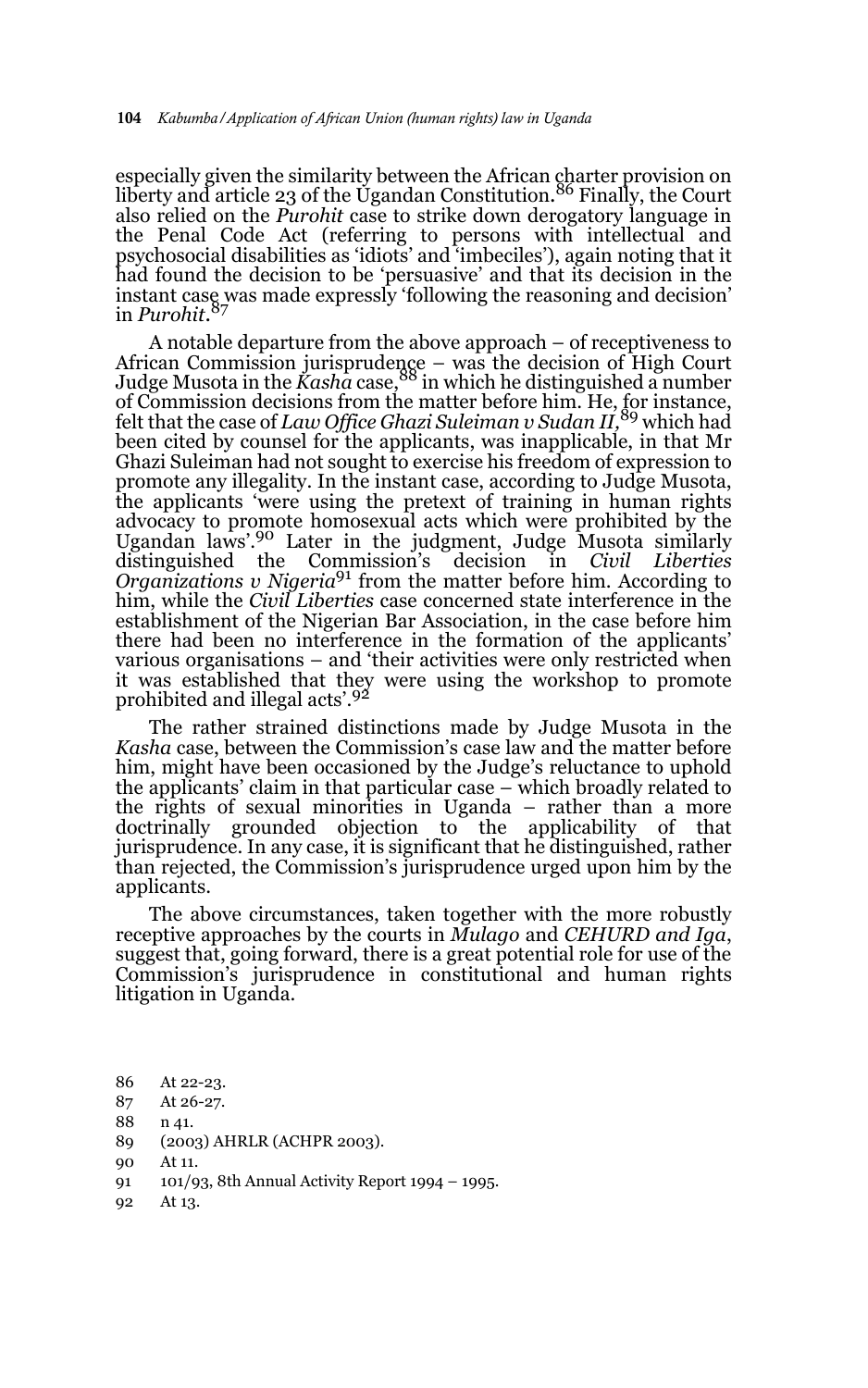On a related note, it is of some significance that we were unable to find any domestic decisions referring to decisions rendered by the African Court or the African Committee of Experts on the Rights of the Child (African Children's Rights Committee). This may be, in part, due to the relatively more recent establishment of the African Court<sup>93</sup> and African Children's Rights Committee,<sup>94</sup> as compared to the African Commission.<sup>95</sup>

### **3.7 Other soft law instruments in the AU system**

Aside from the African Charter, related treaties and the Commission's jurisprudence, we identified two cases in which courts had referred to AU soft law instruments – in both cases generated by the African Commission.<sup>96</sup>

In the first place, in *Onyango Obbo*, 97 Justice Mulenga, who wrote the lead judgment, noted that while article 9 of the African Charter simply provided for the right to receive information and disseminate opinions, the African Commission had, in October 2002, adopted a Declaration on Principles on Freedom of Expression in Africa (FoE Declaration) in order 'to elaborate and expound on the nature, content<br>and extent of the right provided for under article 9'.<sup>98</sup> He then cited and relied upon Principles 1 and 2 of the Declaration which, according to him, had provided greater clarity regarding the scope of the right under<br>article 9 of the African Charter.<sup>99</sup> In the end, the Supreme Court made far reaching pronouncements on the nature and scope of the right to freedom of expression in Uganda (article 29 of the Constitution), in a decision which continues to be the classic case on this point in Uganda's constitutional jurisprudence.

Similarly, in *Mulago*, 100 Judge Mugambe referred to the African Commission's Principles and Guidelines on the Implementation of

- 93 The African Court was instituted by the Protocol to the African Charter on the Establishment of an African Court on Human and Peoples' Rights (the Court Protocol), which was adopted by the Assembly of the OAU on 9 June 1998. The Protocol entered into force on 25 January 2004, and the first 11 judges of the Court were inaugurated on 2 July 2006 – Viljoen (n 3) 412-413.
- 94 The African Children's Charter was adopted on 11 July 1990, but only came into force on 29 November 1999. The first 11 members of the African Children's Rights Committee were elected by the OAU Assembly in July 2001 - Viljoen (n 3) 391- 397.
- 95 The African Commission was established under the African Charter, which was adopted in 1981, and which entered into force on 21 October 1986. The initial 11 Commissioners held their first session on 2 November 1987 - Viljoen (n 3) 289- 290.
- 96 The Commission's jurisprudence may also be considered to be AU soft law. For an extended consideration of the nature and scope of soft law, see B Kabumba (2018) *Soft law and legitimacy in international law.*

- 98 At 8, citing the African Commission Declaration.
- 99 At 8.
- 100 n 50.

<sup>97</sup> n 18.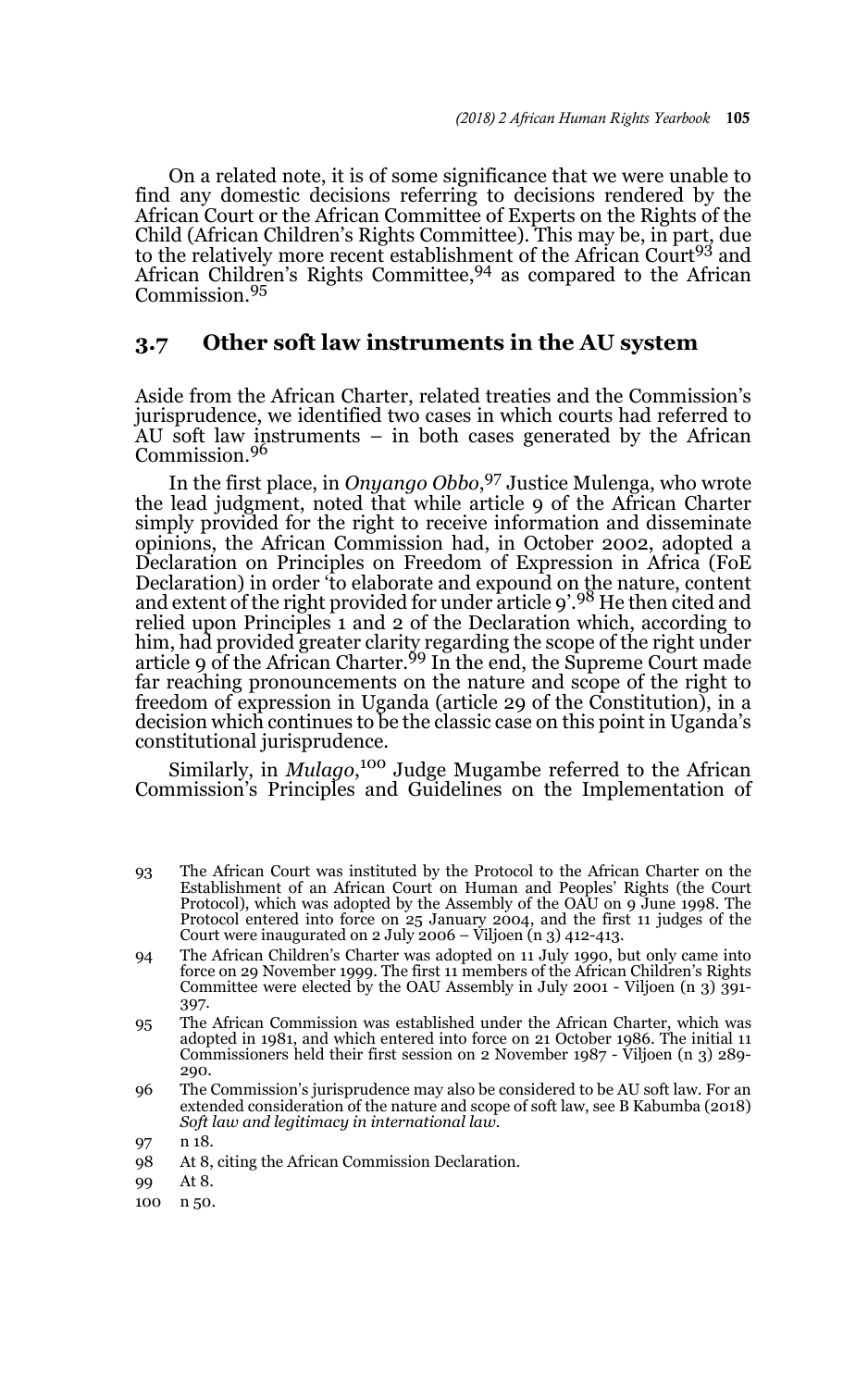Economic, Social and Cultural Rights in the African Charter,<sup>101</sup> (Ecosoc Guidelines) in determining a matter implicating the right to health in Uganda.102

The foregoing enumeration and analysis suggests that AU law has made some inroads into the jurisprudence of Uganda courts. As Table 1 below shows, different kinds of AU law have had different fortunes in this regard, with the African Charter and the African Children's Charter appearing to have had the most impact. However, the references to the African Children's Charter have been mainly *pro forma*, formulaic and in passing – being in the nature of a standard recitation of the Charter, part of a statement of the 'best interests' principle, as a preamble to the determination of family causes.

#### **Table 1: Frequency of citation of AU law by Ugandan courts**

| Institution, case law or instrument                   | Number of cases in<br>which cited |
|-------------------------------------------------------|-----------------------------------|
| AU                                                    | $\Omega$                          |
| African Charter                                       | 12                                |
| AU Convention on Preventing and Combatting Corruption | l 1                               |
| African Children's Charter                            | 8                                 |
| Maputo Protocol                                       | 3                                 |
| <b>Democracy Charter</b>                              | $\mathbf{2}$                      |
| African Commission jurisprudence                      | 3                                 |
| <b>FoE</b> Declaration                                | 1                                 |
| <b>Ecosoc Guidelines</b>                              | 1                                 |
| African Children's Rights Committee jurisprudence     | $\Omega$                          |
| African Court jurisprudence                           | $\Omega$                          |
| Total references                                      | 31                                |

In the next part, we assess the extent to which the laws of other regional integration efforts have been relied on in Ugandan cases, as a means of placing into context the experience of AU law in this respect.

## **4 COMPARATIVE PERSPECTIVES**

## **4.1 The European Union**

EU law has been referred to on a number of occasions, especially in the context of commercial litigation. Aside from a number of passing

101 Adopted on 24 October 2011.

102 At paras 19-32.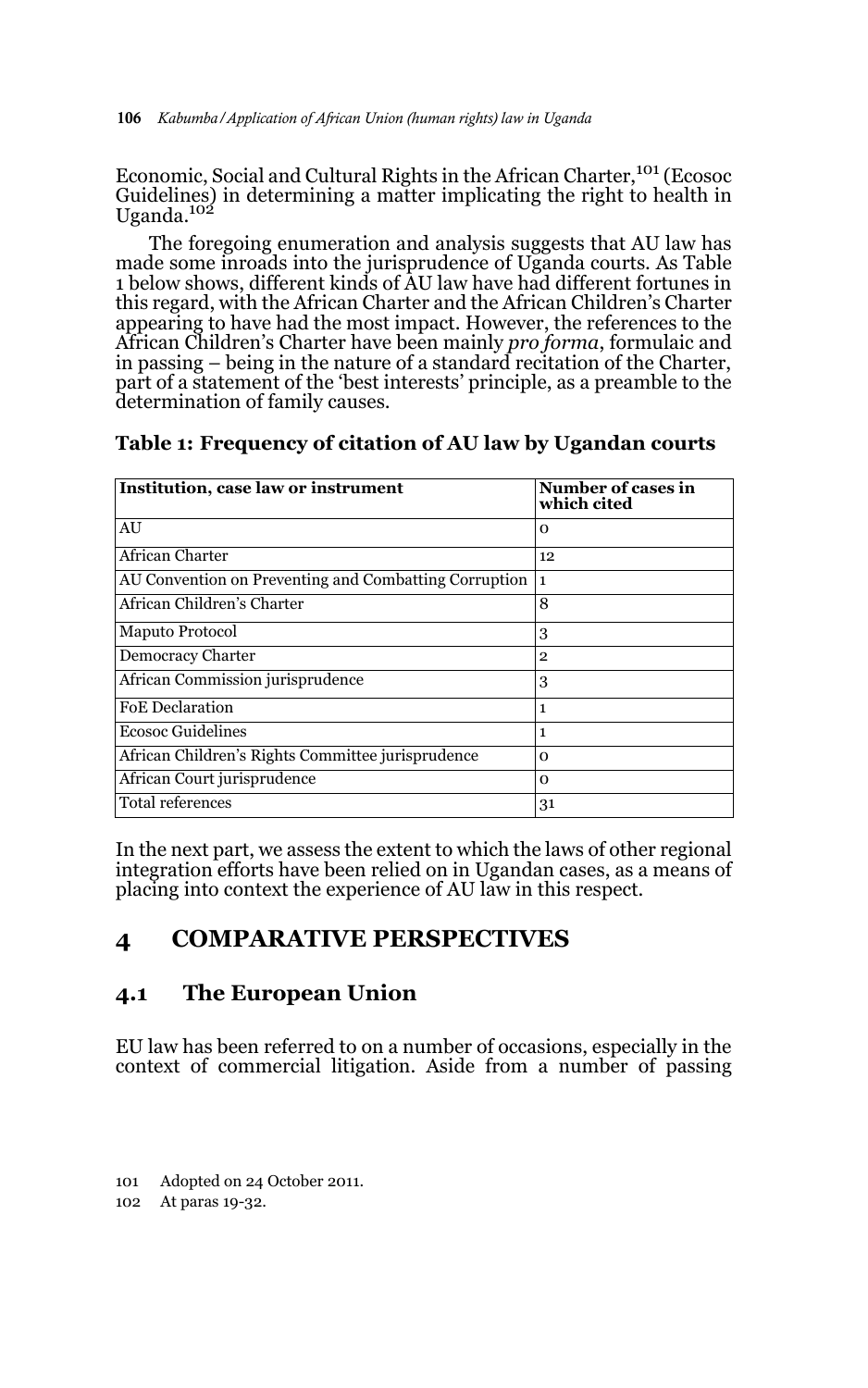references to the EU as such,<sup>103</sup> and to the European Community (EC),104 as shown below, Ugandan courts have extensively referred to, and relied upon, various aspects of EU law.

- 103 See, for instance, the Judgment of Odoki CJ in *Onyango Obbo* (n 18) at 49 ('The scope of the limitations imposed on freedom of expression has been considered by courts in various jurisdictions throughout the world including United Kingdom, Canada, India, Zimbabwe, Zambia, Nigeria, European Union and the United States'); *Suffish International Food Processors (U) Ltd and Another v Egypt Air Corporation T/A EgyptAir Uganda* Supreme Court Civil Appeal 15 of 2001 at 1 (relating to a consignment of fish exported to the European Economic Community, which was found by the authorities in the EEC to be unfit for entry into the Community and destroyed); *Uganda Network of Toxic Free Malaria Control Ltd v Attorney General* Constitutional Petition 14 of 2009 at 3, (in which one of the Petitioner's contentions against the use of DDT to prevent malaria was recited as that 'Uganda being an agricultural Country using DDT will continue to hurt the export market as some Ugandan exporters have already received warnings from the export buyers such as European Union, Japan and USA to reject their products if found contaminated with DDT'); *Uganda Development Bank v ABA Trade International Limited and 3 Others* High Court Civil Suit 357 of 2010 at 5 and 13 (in which one of the documents submitted by the Plaintiff, and referred to by Judge Christopher Madrama in his evaluation of the evidence on record, was a European Union Certificate of Origin/European Community Export Permit); *Uganda Revenue Authority v Total Uganda Ltd* High Court Civil Appeal 11 of 2012, arising from Tax Appeal Tribunal Case 9 of 2010 at 10 ('The<br>honourable Tribunal considered several other authorities from the European<br>Union'); *Paul K Ssemogerere and 2 Others v Attorney General* Supreme Court Constitutional Appeal No.1 of 2002, Lead Judgment by Kanyeihamba JSC at 74- 75 ('In Uganda, it is in the people and the constitution that sovereignty resides. However, even in the United Kingdom before the creation of the European Union of which that country is a member, it was always emphasized that Parliament was obliged to obey the constitutional rules which were prior to the exercise of its sovereignty') and *Pearl Fish Processors Ltd v Attorney General and Commissioner for Fisheries* High Court Misc Appln 103 of 2007, arising from Misc Cause 92 of 2007, Ruling by Yorokamu Bamwine J at 5 ('… the suit arose out of the withdrawal of an EAN (Establishment Approval Number) from the applicant … The closure resulted from the EU setting new standards relating to benzo (a) pyrene, a chemical secreted during combustion of any food product. While the withdrawal was in March 2006, the notification to the applicant of the need to comply and fit into the new regime of controls set by the European Union was in August 2006 ... Annexture A10 specifically outlines the effect of the new<br>changes in the European Union. The issue as I see it is whether the 2<sup>nd</sup> respondent was justified to withdraw the EAN before a dialogue with the applicants on the matter. I am of the considered view that in a substantial investment of this magnitude, it was imperative that the management of the applicant be given notice of any deficiency and a chance to correct it, and that a reasonable notice of withdrawal of EAN be given').
- 104 See *Deepak K Shah and 3 Others v Manurama Ltd and 2 Others* High Court Misc. Appln 361 of 2001, arising from High Court Civil Suit 354 of 2001, Judgment of James Ogoola at 3 ('First, the initial practice of English Courts used to be dictated by the principle enunciated in the ancient case of Ebrard v. Gassier *(supra),* to the effect that the fact of a Plaintiff's residence abroad was a *prima facie* ground for ordering him to pay security for costs. From that venerable principle, English courts have had to swing to a different position in cases involving European Community residents') and at 4 ('the East African Court of Justice … is similar to the Court of Justice of the European Community').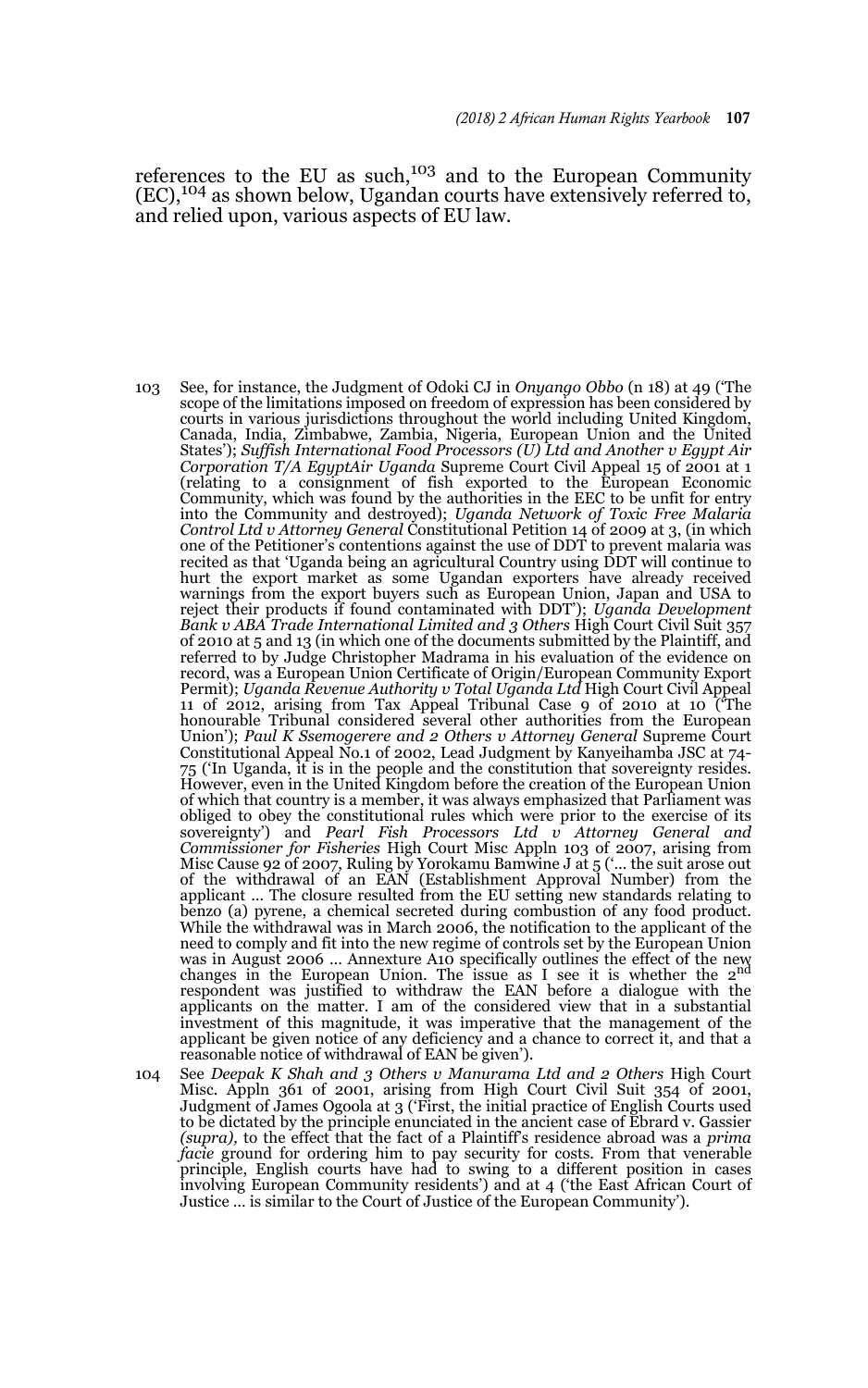#### **4.1.1 European Community Council Directives**

A European Community Council (ECC) Directive was invoked in *AON Uganda Limited v Uganda Revenue Authority,*<sup>105</sup> a judicial review application before the Commercial Division of the High Court. In that case, counsel for the defendant cited article 13B(a) of ECC Directive 77/ 388, in support of the argument that tax provisions had to be construed strictly.<sup>106</sup> In deciding the matter, the Judge similarly referred to this Directive, in his evaluation of the extent to which, in its construction, the European Court of Justice (ECJ) jurisprudence had adopted as strict and literal an approach as urged by the defendant in the instant case.<sup>107</sup>

#### **4.1.2 The European Convention on Human Rights**

More substantial reference to EU law has been in terms of reliance on various provisions of the European Convention on Human Rights (European Convention).

In the earlier referenced 2002 case of *Onyango Obbo,*108 Chief Justice Odoki<sup>109</sup> and Justice Mulenga<sup>110</sup> referred to article 10 of the European Convention, as an aid to interpreting article 29 of the Uganda Constitution (on freedom of expression).

The Convention was also mentioned in the 2005 case of *Muwanga Kivumbi v Attorney General*,<sup>111</sup> a leading authority on the right to freedom of assembly in Uganda's constitutional jurisprudence. Byamugisha JCA, who delivered the lead judgment of the Constitutional Court, observed that although the United Kingdom had previously not had a written constitution, 'this position had changed with the enactment of the human rights Act in 1998 which domesticated the European convention on human rights'.<sup>112</sup> She then proceeded to consider articles 8 to 11 of the Convention, noting that article 29 of the Ugandan Constitution had been 'modeled along the<br>lines of the Convention.<sup>113</sup>

Similarly, in *Kigula*,<sup>114</sup> Egonda-Ntende Ag JSC, who dissented from the decision of the Court, referred to articles 2(1) and 3 of the European Convention, noting that they were similarly worded to articles 22(1) and 24 of the Ugandan Constitution, on the rights to life

105 High Court Civil Suit OS-04 of 2008 (decision of Judge Geoffrey Kiryabwire).

- 106 At 10.
- 107 At 15.
- 108 n 18.
- 109 At 46.
- 110 At 11.
- 111 Constitutional Petition 9 of 2005.
- 112 At 15.
- 113 As above.
- 114 n 31.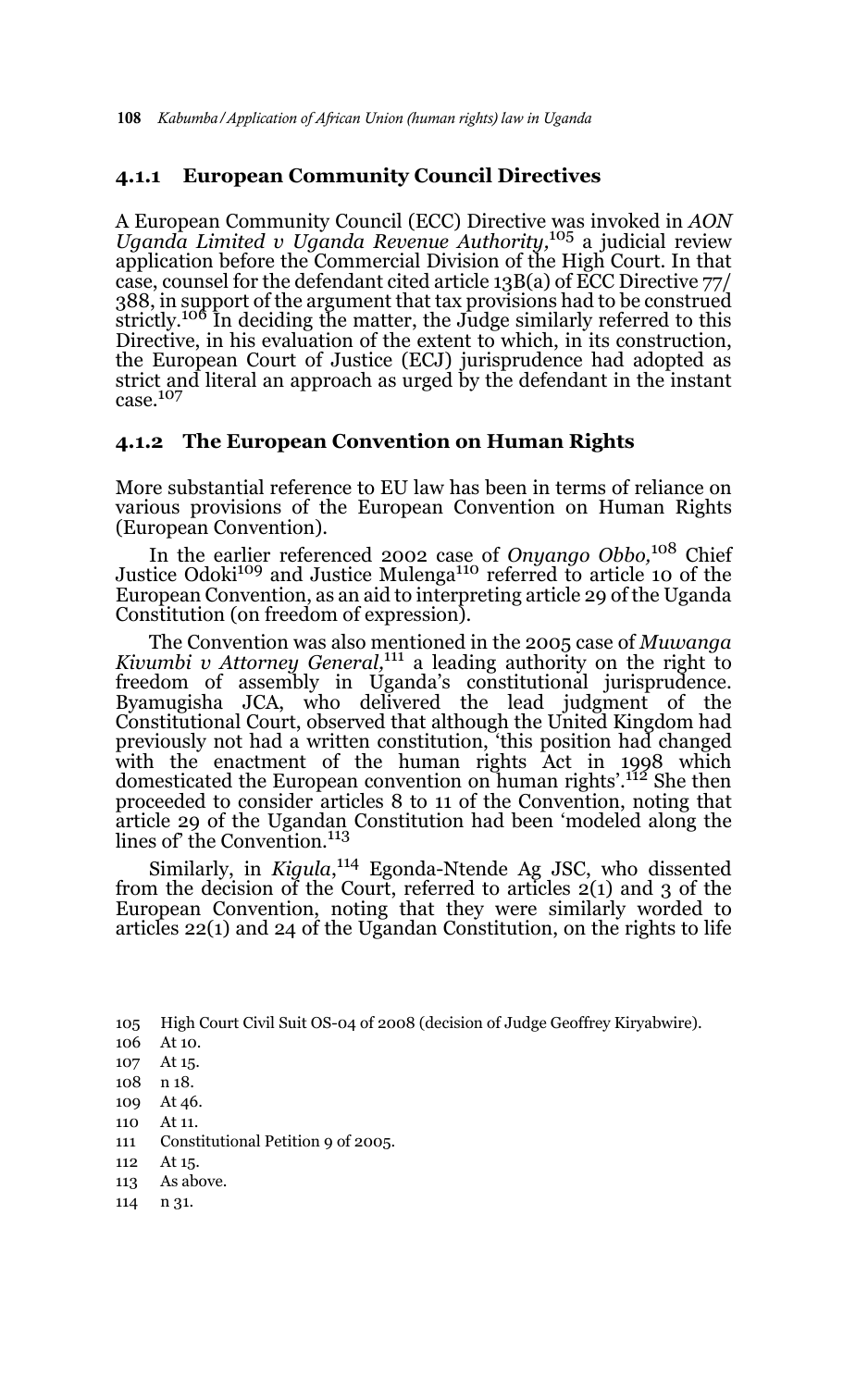and to freedom from torture, respectively.115 This reference, in his view, was in part informed by the fact that the Convention was 'the forerunner of the bill of rights found in many independence, and post independence constitutions'.<sup>116</sup>

Significant reference to the European Convention was also made by the Constitutional Court in the *Turyatemba* case.<sup>117</sup> Relying on article 6(1) of the Convention, the Court opined that the right to be heard was 'a fundamental basic right', 'one of the cornerstones of the whole concept of a fair and impartial trial', 'fundamental and far reaching' and 'now of universal application'.118 The Court also referred to the Convention in respect of the right to freedom of conscience and of religion,<sup>119</sup> as well as the right to non-discrimination.<sup>120</sup> The Court seemed to be particularly attracted by the fact that the Convention preceded the 1995 Constitution.<sup>121</sup>

A less enthusiastic stance towards the Convention was, however, adopted by the Constitutional Court in *Andrew Mujuni Mwenda and The Eastern African Media Institute v Attorney General,*<sup>122</sup> two cases from 2005 and 2006 respectively which were consolidated by the Court as they dealt with the same subject matter. It was argued on behalf of the Attorney General, based in part on the provisions of article 10(2) of the European Convention, that restrictions on the freedom of expression were not unique to Uganda but a feature of many other progressive legal orders.<sup>123</sup> In determining the matter, however, the Constitutional Court itself did not rely upon the European Convention.

The Constitutional Court also declined to rely on the Convention in the 2007 case of *Soon Yeon Kong Kim and Another v Attorney General*. 124 This matter came to the Court by way of reference from a criminal trial, before a Magistrate, of two Korean nationals. Counsel for the accused persons (the applicants in the matter before the Constitutional Court) sought access to police statements made by prosecution witnesses, arguing that this was an aspect of the right to a fair trial, guaranteed under article 28 of the Constitution. In support of this argument, he referred to, among others, article 6 of the European

- 115 At 51.
- 116 As above.
- 117 n 27.
- 118 At 12-13.
- 119 At 14.
- 120 At 20.
- 121 At 14 & 20.
- 122 Consolidated Constitutional Petitions 12 of 2005 and 3 of 2006.
- 123 Article 10(2) of the European Convention provides that: 'The exercise of these freedoms since it carries with it duties formalities and responsibilities, may be subject to such conditions, restrictions or penalties as are prescribed by the law and are necessary in a democratic society in the interests of national security, territorial integrity, or public safety, for the prevention of disorder or crime for protection of health or minerals, for the protection of the reputation or rights of others for preventing of the disclosure of information received in confidence or for maintaining the authority and impartiality of the judiciary'.
- 124 Constitutional Reference 6 of 2007.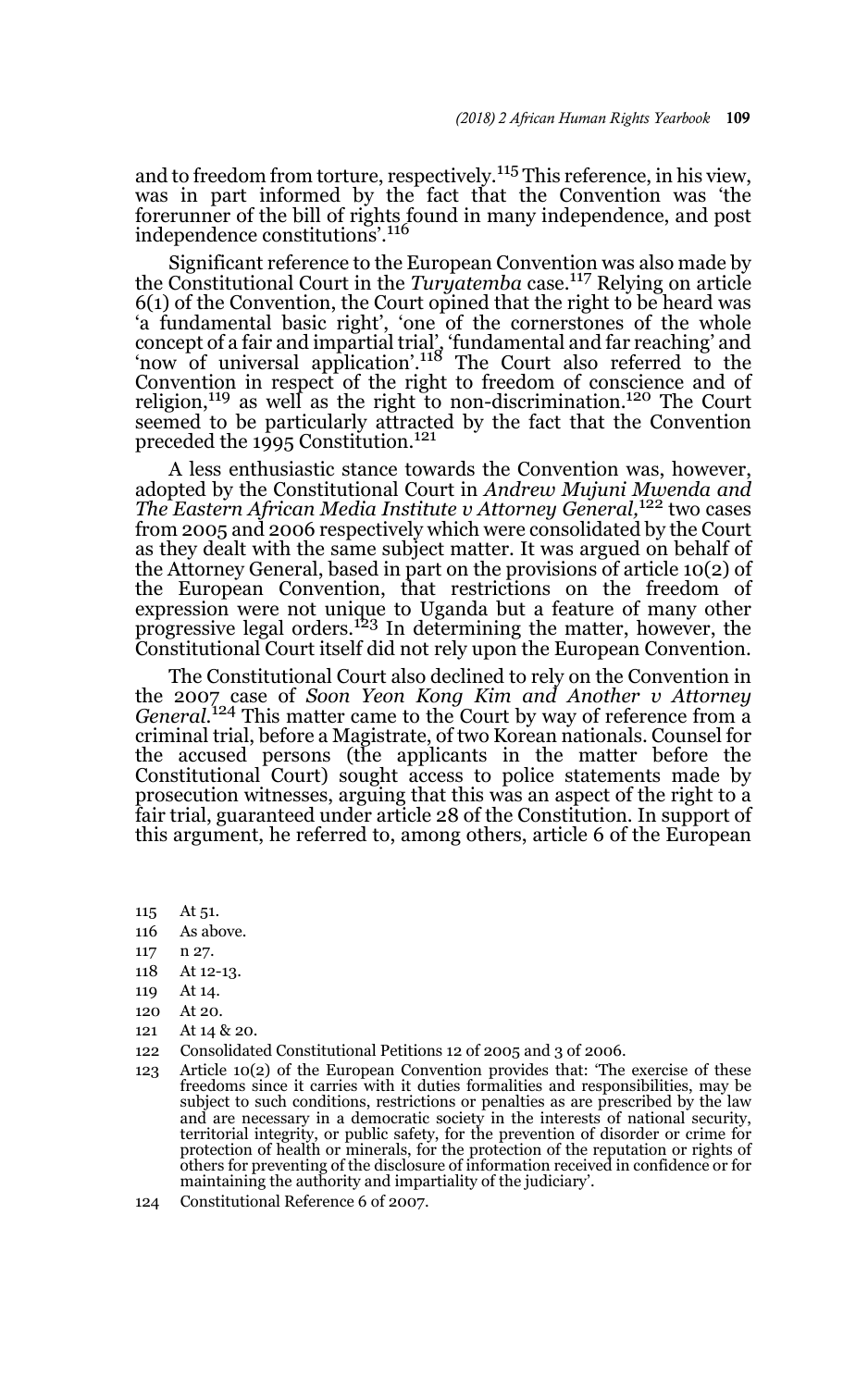Convention, on the ground that its text was similar to that of article 28 of the Constitution.125 In the event, although the Constitutional Court upheld the applicants' contention, it did not itself rely upon the European Convention.

#### **4.1.3 The European Court of Human Rights**

In addition to some references to the European Convention, Ugandan courts have also occasionally referred to the jurisprudence of the European Court of Human Rights (European Court) in determining matters before them.

In *Onyango Obbo,*126 for instance, Mulenga JSC127 and Odoki CJ128 also referred to the jurisprudence of the European Court on the nature and scope of freedom of expression (in addition to references to the European Convention), in interpreting the scope of the right under article 29 of the 1995 Constitution of Uganda.

Similarly, in *Turyatemba*, 129 the Constitutional Court referred to the decision of the European Court in the case of *Kokkinakis v Greece*<sup>130</sup> as authority for the proposition that the right to freedom of religion, conscience and belief was not absolute but rather subject to such limitations, in the public interest and based on law, as were necessary and demonstrably justifiable in a free and democratic society.131 Later in the judgment, the Court further referred to the European Court decision in *Cha'are Shalom Ve Tsedek v France*<sup>132</sup> to support its determination that the term 'discrimination' had 'come to imply a distinction, exclusion, restriction, or preference based on race, colour, sex, language, religion, political or other opinion, national or social origin, property, birth or other status, which has the purpose or effect of nullifying or impairing the recognition, enjoyment or exercise by all persons, on an equal footing, of all rights and freedoms'.133

In addition, in *Kigula,*<sup>134</sup> Egonda-Ntende Ag JSC, in dissenting from the majority decision, placed substantial reliance upon the jurisprudence of the European Court. Having regard to the decision of the European Court in *Soering v United Kingdom*135 Egonda-Ntende Ag JSC was of the view that the relevant provisions of the Constitution (on the right to life, freedom from torture and the non-derogability of the right to freedom from torture) had to be read together, rather in

- 125 At 3.
- 126 n 18.

- 128 At 48, citing what he referred to as a 'celebrated statement' by the ECtHR in *Handyside v The United Kingdom* (1979 - 80) 1 EHRR 737 (para 49).
- 129 n 27.
- 130 Judgment of 25 May 1993, Series A 260 A.
- 131 At 15-16.
- 132 Judgment of 27 June 2000.
- 133 At 21.
- 134 n 31.
- 135 Application 14038/88 delivered on 7 July 1989.

<sup>127</sup> At 11, citing the ECtHR's decision in the *Lingens Case* 12/1984/84/131.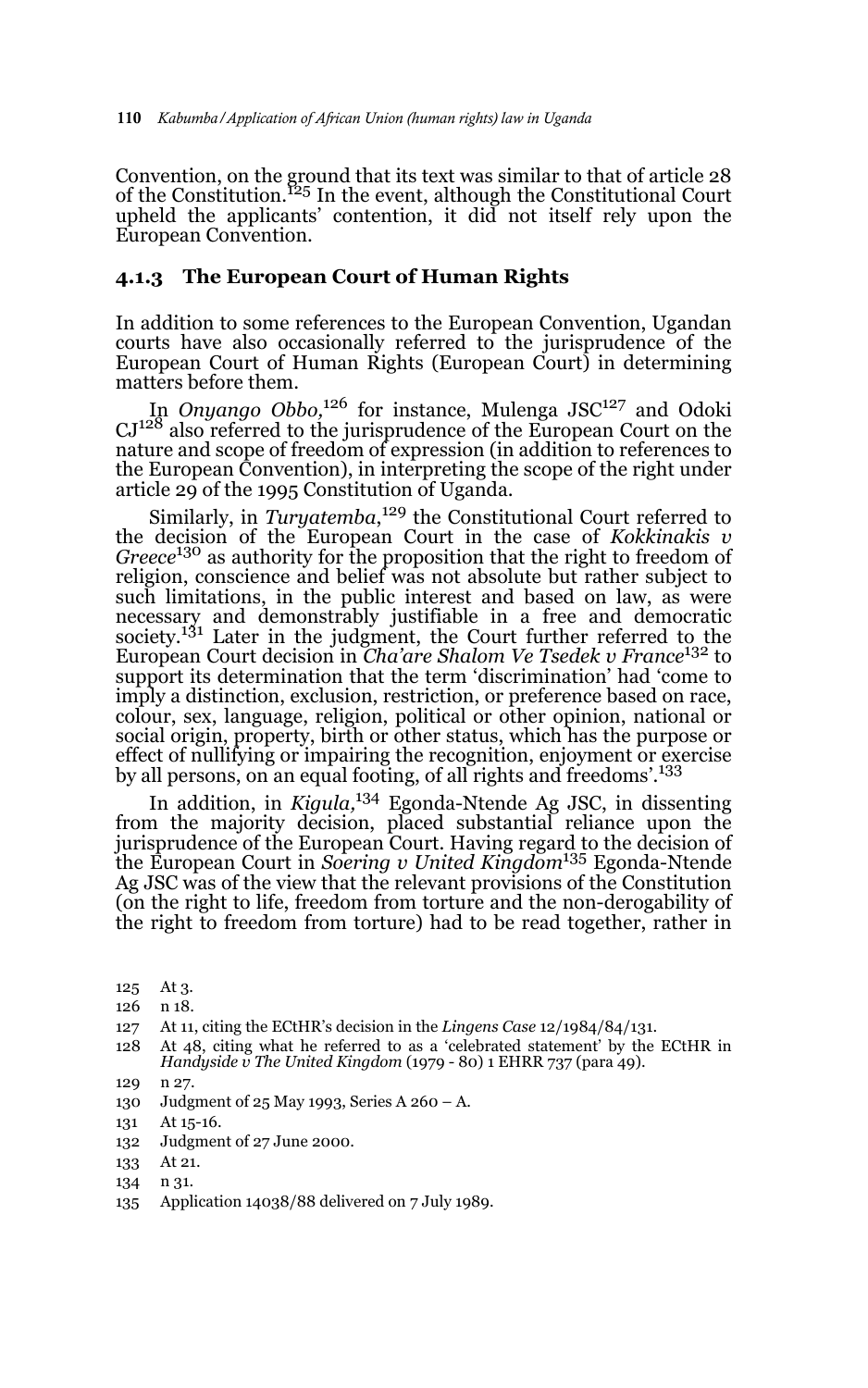isolation. In addition, he made reference to the European Court's decision in *Ireland v United Kingdom*<sup>136</sup> as a guide to the definition of 'inhuman treatment' as used in article 24 of the Constitution. In so doing he made a case for the relevance of the European Court's case law, in the following terms:

Article 2(1) of the European Convention on Human Rights is *in pari materia* with article 22(1) of our Constitution. So is article 3 with article 24 of our Constitution. The approach by the European Court to read the said provisions in harmony is in line with the established approach to constitutional interpretation here in Uganda. Reading the provisions together is essential in order to grasp the full meaning of the provisions bearing upon the same subject. The reasoning of the European Court is very persuasive. The European Convention on Human Rights is the forerunner of the bill of rights found in many independence constitutions, and post independence constitutions. The jurisprudence of the European Court is therefore quite persuasive.<sup>137</sup>

The Constitutional Court was more reticent regarding European Court jurisprudence in the consolidated case of *Mwenda and EAMI.*<sup>138</sup> Counsel for the first petitioner cited the cases of *Surek and Ozdemir v Turkey*139 and *Lingens v Austria*140 to emphasise the importance of a free press in a democratic society, which would allow it to inform public debate and discussion. Ultimately, however, the Constitutional Court determined the matter without itself engaging with, or relying upon, these authorities.

A more emphatic repudiation of the legitimacy of references to European Court jurisprudence was evidenced in *Kasha*. 141 In that case, High Court Judge Musota rejected the invitation to consider jurisprudence from the European Court of Human Rights in the interpretation of the African Charter and, ultimately, of article 29 of the Uganda Constitution. In the first place, according to him, the jurisprudence of the European Court had to be 'viewed in the context that there is no member country of the European community which prohibits homosexual acts which reflects the moral standards of Europe'.142 In Uganda, on other hand, homosexual acts were prohibited by law on moral and cultural grounds.<sup>143</sup> Secondly, in his view, as Uganda was not a signatory to the European Convention, decisions of the European Court were not binding on Ugandan courts.144 Finally, according to him, it was not open to use the decisions of the European Court to interpret the African Charter since this would be inconsistent with the Charter itself.145 To him, article 61 of the Charter required the African Commission to consider international treaties stipulating rules expressly recognised by member states of the

- 136 Application 531 of 1971.
- 137 At 51.
- 138 n 122.
- 139 Applications 23927/94 and 24277/94.
- 140 Application 9815/82.
- 141 n 41.
- 142 At 14-15.
- 143 At 15.
- 144 As above.
- 145 As above.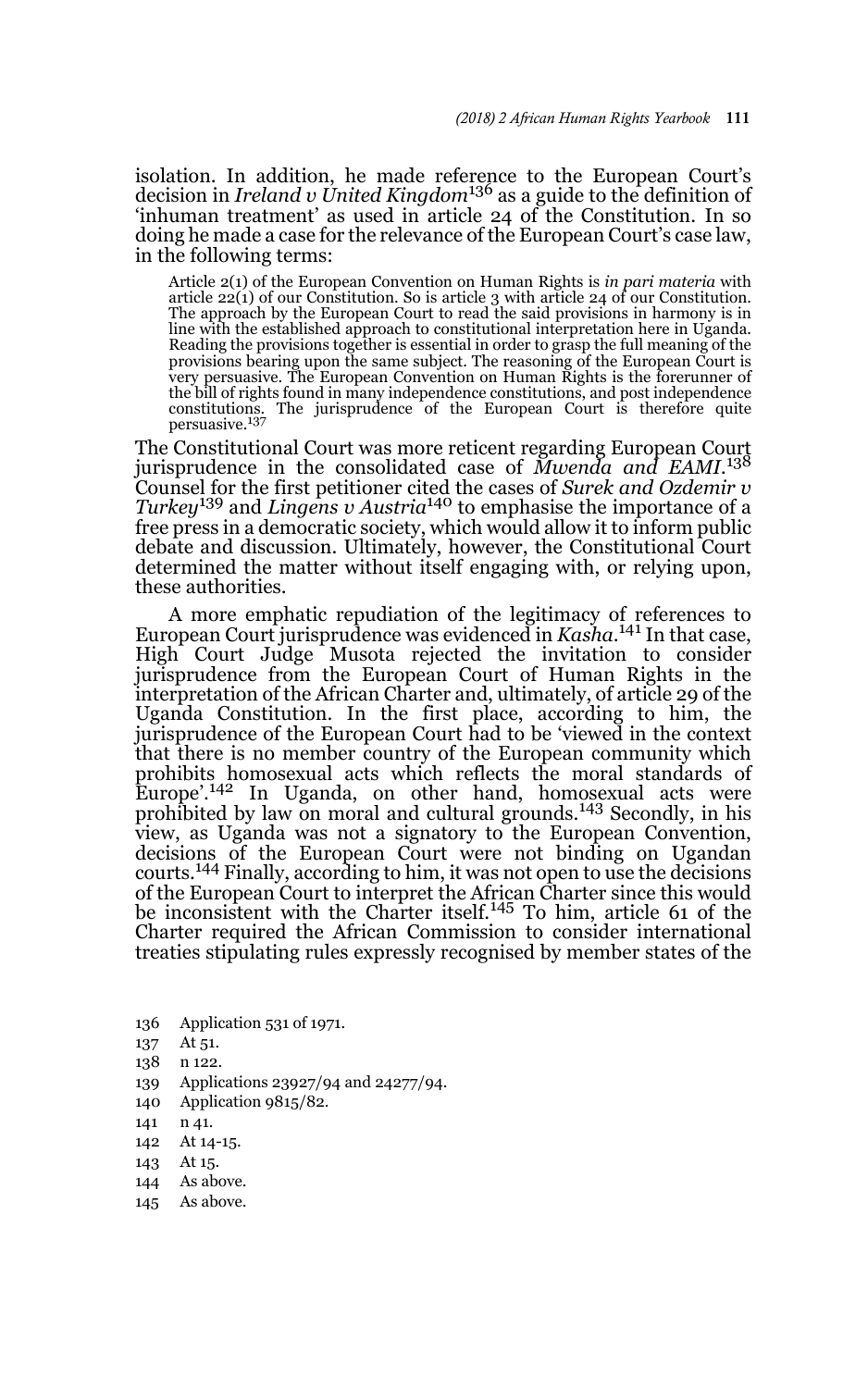Organization of African Unity (OAU).146 The provision also obliged the Commission to take into account African practices consistent with international norms, customs generally accepted as law, legal principles recognised by African states and legal precedents and doctrine.<sup>147</sup> To the Judge, therefore, international jurisprudence could only be 'considered as a legal precedent depending on whether the cited rules and legal principles [were] expressly recognized by African states<br>and reflect[ed] African practices'.<sup>148</sup> In the instant case, to the Judge, 'the recognition of homosexuals as a minority whose acts [were] legitimately protected [was] not a principle of law and norm generally recognized by all African states nor [were] homosexual acts recognized as an accepted African practice'.149 In such circumstances, the Court would not place any reliance on the European Court's jurisprudence presented to it.150 In the same vein, in a posture generally uncharacteristic of Ugandan courts, the Judge rejected the invitation to consider comparative jurisprudence as a guide for the determination of the extent to which morality could be a valid restriction on rights.<sup>151</sup>

#### **4.1.4 The European Court of Justice**

Aside from the European Court, decisions of the ECJ have also been referenced by Ugandan courts, particularly in commercial and civil litigation.

One of the earliest instances of such reliance appears to be in the earlier referenced *AON* case*,* <sup>152</sup> a tax dispute, brought by way of judicial review, before the High Court Commercial Division. Counsel for the defendant cited the ECJ decisions in *Card protection Plan Ltd v Customs and Excise Commissioner*<sup>153</sup> (hereafter referred to as the '*Card Protection Plan* case') and *Re Forsakringsaktiebolaget Skandia (Publ)*<sup>154</sup> as authorities for the proposition that a tax exemption could

- 146 As above.
- 147 As above.
- 148 As above.
- 149 As above.
- 150 As above.
- 151 At 18 ('In Uganda, the only forum which can determine if protection of public morals is justifiable as a basis for limiting homosexual rights under art 43 or if legal restrictions such as sec 145 of the Penal Code Act is inconsistent with Uganda's obligations under International Law are our National Courts. Decisions from South Africa, India and Hong Kong which learned counsel for the applicants relied on reflect what those national courts have determined as to what amounts to public interest of those countries and as such are not binding on Uganda. Since public interest is defined by a country's fundamental values, it differs between countries. In as far as there is no legal challenge to the validity of sec 145 of the Penal Code Act, it is still valid and bidding on all courts in Uganda, regardless of whether there are foreign precedents stating that prohibition of homosexual acts as offences against morals is unjustified restriction on rights of the homosexuals').
- 152 n 105.
- 153 [1999] STC 270 at pages 291 292.
- 154 [2001] STC 754.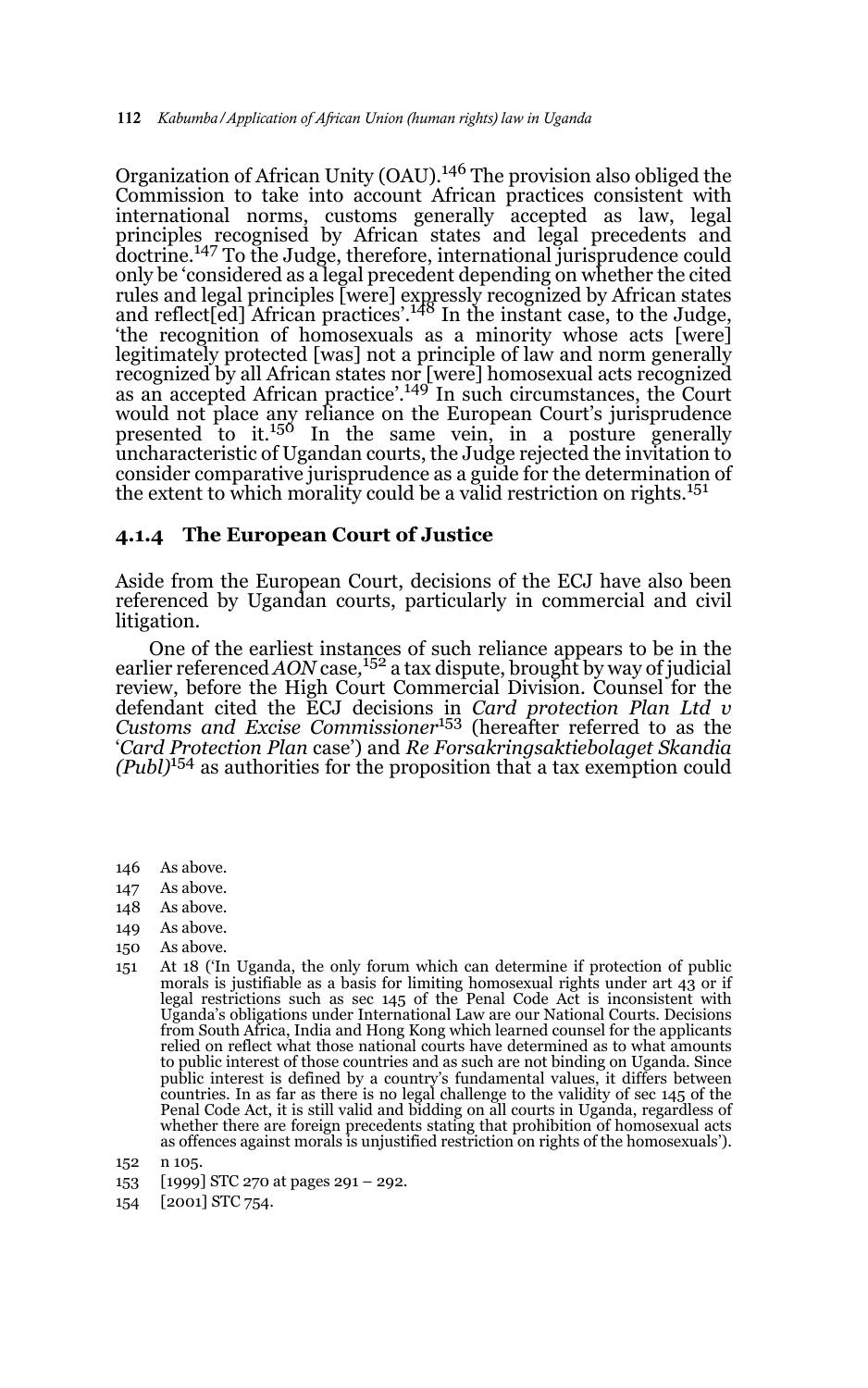only be granted if expressly provided for under the law.155 In the event, High Court Judge Kiryabwire (as he then was) did refer to the *Card Protection* case, albeit in a holding apposite to that urged by the defendant, and found that the applicants' services were entitled to tax exemption under the Value Added Tax Act.<sup>156</sup>

Substantial reliance on the case law of the ECJ also occurred in the 2012 case of *Uganda Revenue Authority v Total Uganda Ltd*157 – another tax dispute before the Commercial Division of the High Court. In interpreting Section 12(1) of the Value Added Tax Act, High Court Judge Christopher Madrama (as he then was) also referred to, and relied upon the ECJ decision in the *Card Protection Plan* case*.* 158 He held, on the authority of *Card Protection Plan*, that a supply which was essentially a single or incidental service from a commercial lens should not be mechanically disaggregated, and that the Revenue Authority was required to assess the main characteristics of the whole dealing to evaluate whether the taxable entity was supplying a number of separate<br>services, or a single service.<sup>159</sup> In reaching this decision Judge Madrama found that an alternative ECJ decision urged upon the Court by the appellant – the case of *Levob Verzekeringen BV and another v Staatssecretaris van Financien*160 – did not diminish the authority of the *Card Protection Plan* case but rather affirmed the principle therein.<sup>161</sup> The Judge also seemed to have drawn comfort, in relying on *Card Protection,* from the fact that the decision in that case had 'been followed in subsequent cases both by the European Court of Justice of the Communities and the English courts'.<sup>162</sup>

In addition, in the 2015 case of *Kampala Stocks Supermarket Co* Ltd v Seven Days International Ltd,<sup>163</sup> a trademark dispute in the Commercial Division of the Uganda High Court, Counsel for the defendant relied on, among others, the case of *Arsenal Football Club v Matthew Reed*. 164 In that case, the ECJ had held that the purpose of trademarks was to assure the identity of origin of the protected goods or services to the final consumers by enabling them to distinguish such goods or services from others of a different origin. Ultimately, in resolving the dispute, however, High Court Judge Christopher Madrama placed no reliance on this particular decision.

Similar invocation of ECJ jurisprudence by counsel was made in another trademark dispute before the Commercial Division of the Uganda High Court – the 2015 case of *Nairobi Java House Ltd v*

- 156 At 15.
- 157 High Court Civil Appeal No.11 of 2012, arising from Tax Appeal Tribunal Case No. 9 of 2010.
- 158 n 153.
- 159 At 10-12.
- 160 [2006] STC 766, Decision of the First Chamber, ECJ.
- 161 At 12.
- 162 At 10.
- 163 High Court Civil Suit 112 of 2015.
- 164 Case C-206/01.

<sup>155</sup> At 10-11.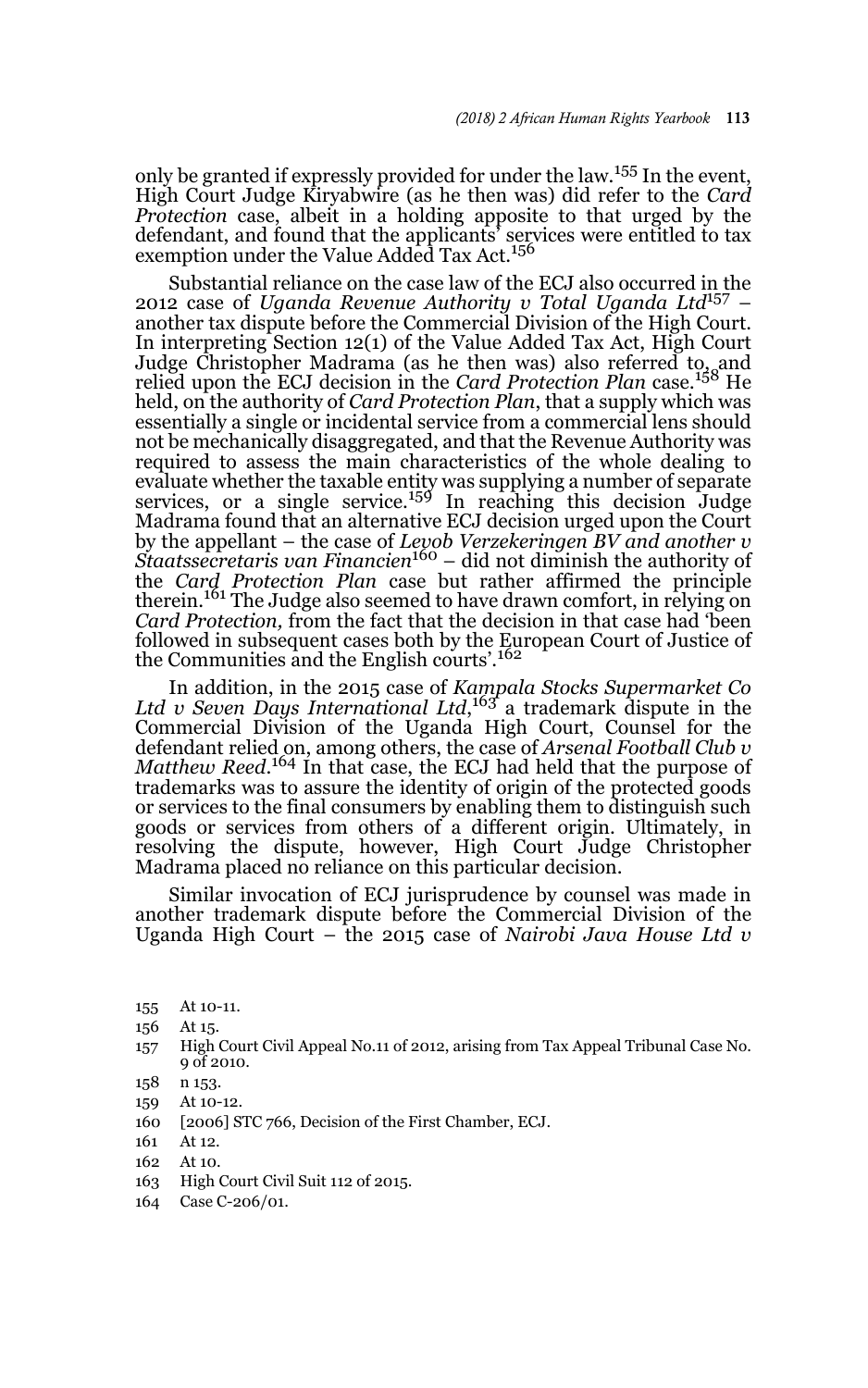*Mandela Auto Spares Ltd.*<sup>165</sup> Counsel for the Appellant cited the ECJ case of *Office of Harmonization in the Internal Market (OHIM)*<sup>166</sup> to support the proposition that in evaluating two contentious trade marks, and the extent to which there may be a likelihood of confusion of the marks, the Registrar had to conduct a comprehensive assessment of such likelihood, taking into account all the relevant aspects including a phonetic and aural comparison. However, again, in his adjudication of the matter, High Court Judge Christopher Madrama did not rely on this decision.

Most recently, ECJ case law was referred to in the 2017 matter of *Arua Municipal Council v Arua United Transporters SACCO*, 167 a public procurement dispute before the High Court. In that case, Judge Stephen Mubiru cited the ECJ case of *SAG ELV Slovensko a.s and Others v Urad pre verejne obstaravanie*<sup>168</sup> in support of the proposition that a procuring and disposal entity was entitled to seek correction or amplification of particular details in a tender on an exceptional basis, especially where it was apparent that the tender in question needed 'mere clarification' or to 'correct obvious material errors', as long as such amendment did not in fact constitute the submission of a fresh tender and was applied across the board to all bidders.169

As the foregoing survey reveals, EU law has been surprisingly wellreceived by Ugandan courts, in the context of both constitutional and human rights litigation on the one hand, and commercial and civil cases on the other.

| Institution, case law or instrument | in<br>Number of cases<br>which cited |
|-------------------------------------|--------------------------------------|
| EC                                  |                                      |
| EU                                  |                                      |
| <b>European Convention</b>          |                                      |
| European Court jurisprudence        |                                      |
| ECJ jurisprudence                   |                                      |
| <b>ECC Directives</b>               |                                      |
| Total references                    | 25                                   |

### **Table 2: Frequency of citation of European Union law by Ugandan courts**

- 165 High Court Civil Appeal 13 of 2015, arising from the decision of the Registrar of Trademarks dated 21st May 2015 in the matter of a trademark opposition lodged by Mandela Auto Spares Parts Ltd To the Registrar of Trademarks Application No. 48062/2013 'JAVA HOUSE AND JAVA SUN' and trademark application No 48063 'NAIROBI JAVA HOUSE' In Class 43 in the name of NAIROBI JAVA HOUSE LTD.
- 166 Case C  $334/05$  P.
- 167 High Court Civil Appeal No.25 of 2017, arising from PPDA Appeal Tribunal Application 15 of 2017.
- 168 Case No. C- 599/10.

169 At 17.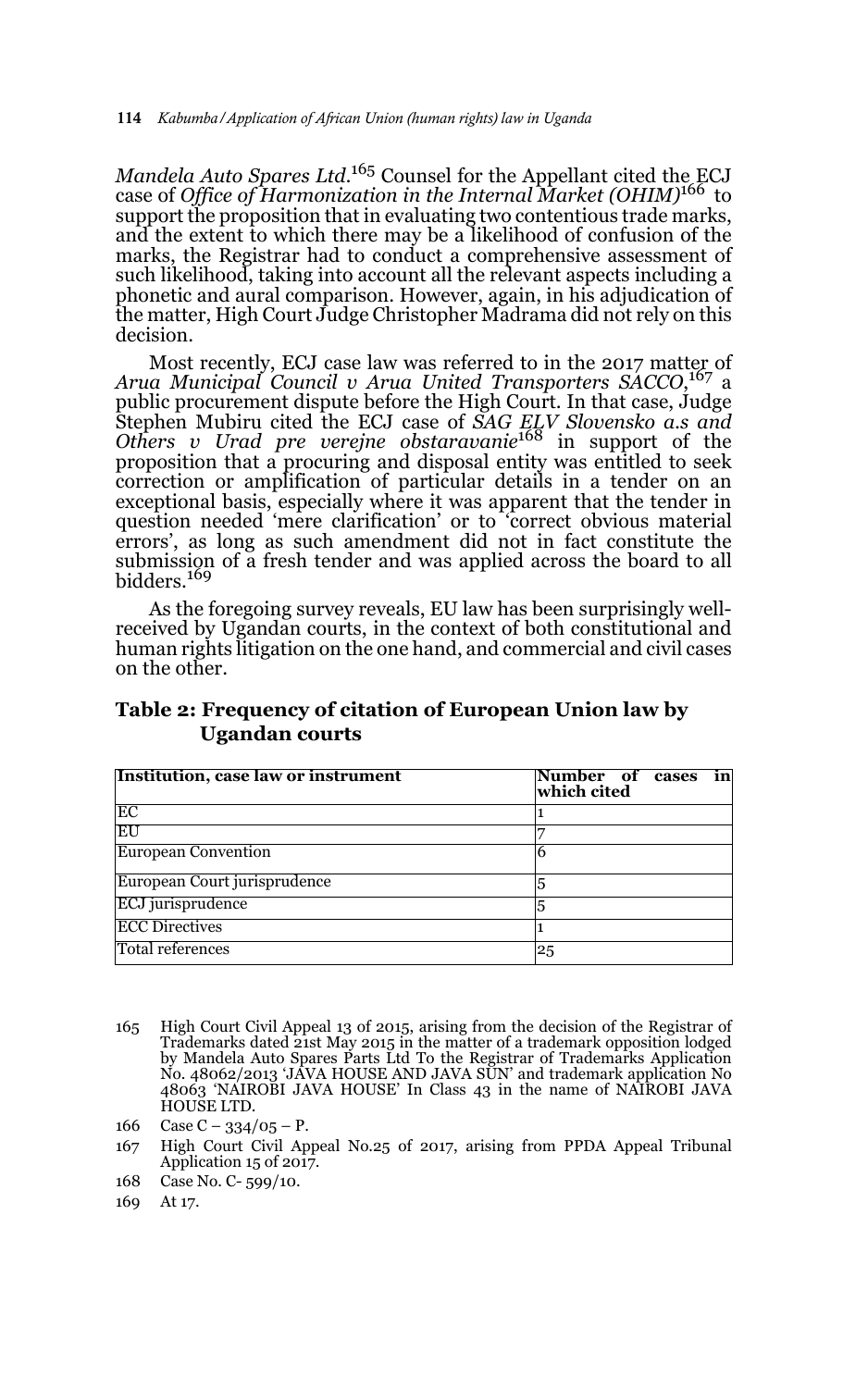## **4.2** The East African Community<sup>170</sup>

Like EU law, EAC law has also been frequently invoked before, and relied on by Ugandan courts in the context of both commercial and human rights-related litigation. It is noteworthy, in this respect, that a number of EAC laws have been domesticated, and thus strictly speaking, now apply as Ugandan law. These include: the East African Community Customs Management Act, 2004 (EACCMA); the East African Community Act (Commencement) Instrument, 2005; and the East African Community Customs Management Regulations, 2005.<sup>171</sup> The EACCMA has, in particular, generated significant commercial litigation;<sup>172</sup> and has in fact also created criminal liability.<sup>173</sup> Interestingly, the EAC is also present in the judicial system in terms of

- 170 The East African Community has seven organs: i) the Summit; ii) the Council of Ministers; iii) the Coordinating Committee; iv) the Sectoral Committees; v) the East African Court of Justice; vi) the East African Legislative Assembly and vii) the Secretariat. It is important to note that the East African Development Bank (EADB) is not actually one of the organs of the current EAC. The Bank was formed in 1967 under the first East African Cooperation Treaty. When the community collapsed in 1977, the Bank was re-constituted in 1980 under a separate Charter. As such, we do not, in this article, refer to case law which has referred to the EADB.
- 171 In addition, general statutes have begun to take the East African Community into account and to introduce accommodations in this regard. For instance, sec 12 (12) of the Trademarks Act of 2010 provides that a person who gives notice of an objection to a trademark may be required to furnish security for costs, but that this requirement does not apply to someone who resides or carries on business in the East African Community. For a general consideration of sec 12, see *Purplemoon (U) Ltd v Numaa Industries Ltd* High Court Misc Appln 1137 of 2016, arising from High Court Civil Suit 989 of 2016 (ruling of Judge Christopher Izama Madrama) at pp 18-22.
- 172 See, for instance, *Lumu Tonny v The Commissioner General Uganda Revenue Authority,* High Court Civil Suit 361 of 2004 (decision of Judge Lameck N Mukasa) concerning, among others, the power to seize goods under the Act, which would be subject to forfeiture; *Uganda Revenue Authority v Total Uganda Limited*, High Court Civil Appeal 8 of 2010 (decision of Judge Christopher Izama Madrama), relating to export of goods under the Act; *Uganda Development Bank v ABA Trade International Ltd and 3 Others,* High Court Civil Suit 357 of 2010 (decision of Judge Christopher Izama Madrama), as to whether the term 'owner' under the Act included a consignee; *Regal Pharmaceuticals Ltd v Maria Assumpta Pharmaceuticals Ltd,* High Court Company Cause 20 of 2010 (decision of Judge Christopher Madrama), as to whether pharmaceutical products were restricted goods under the Act; and *Messrs InCargo Freighters and Agents Ltd v The Commissioner of Customs URA* High Court Civil Suit 513 of 2012 (Ruling by Judge Christopher Madrama Izama), establishing that imported goods are subject to customs control under the Act.
- 173 There appear to have been prosecutions based on the provisions of the EACCMA. In this regard, the Court of Appeal in the 2014 case of *Commissioner Customs, Uganda Revenue Authority v Fred Kirenga* (Court of Appeal Misc Appln 91 of 2014, arising from Misc Appln 90 of 2014) noted, in terms of the background to those civil proceedings, that the respondent had on 5 August 2009 been charged and prosecuted for contravention of certain provisions of the EACCMA, before the Chief Magistrate's Court in Nakawa *vide* Criminal Case No.884 of 2009. That Court had acquitted Mr. Kirenga of those charges, and ordered the Uganda Revenue Authority to release to him 160 drums of Ethanol, which it had confiscated. It was the failure of the Authority to comply with this order that set into motion the civil proceedings that led to the present miscellaneous application.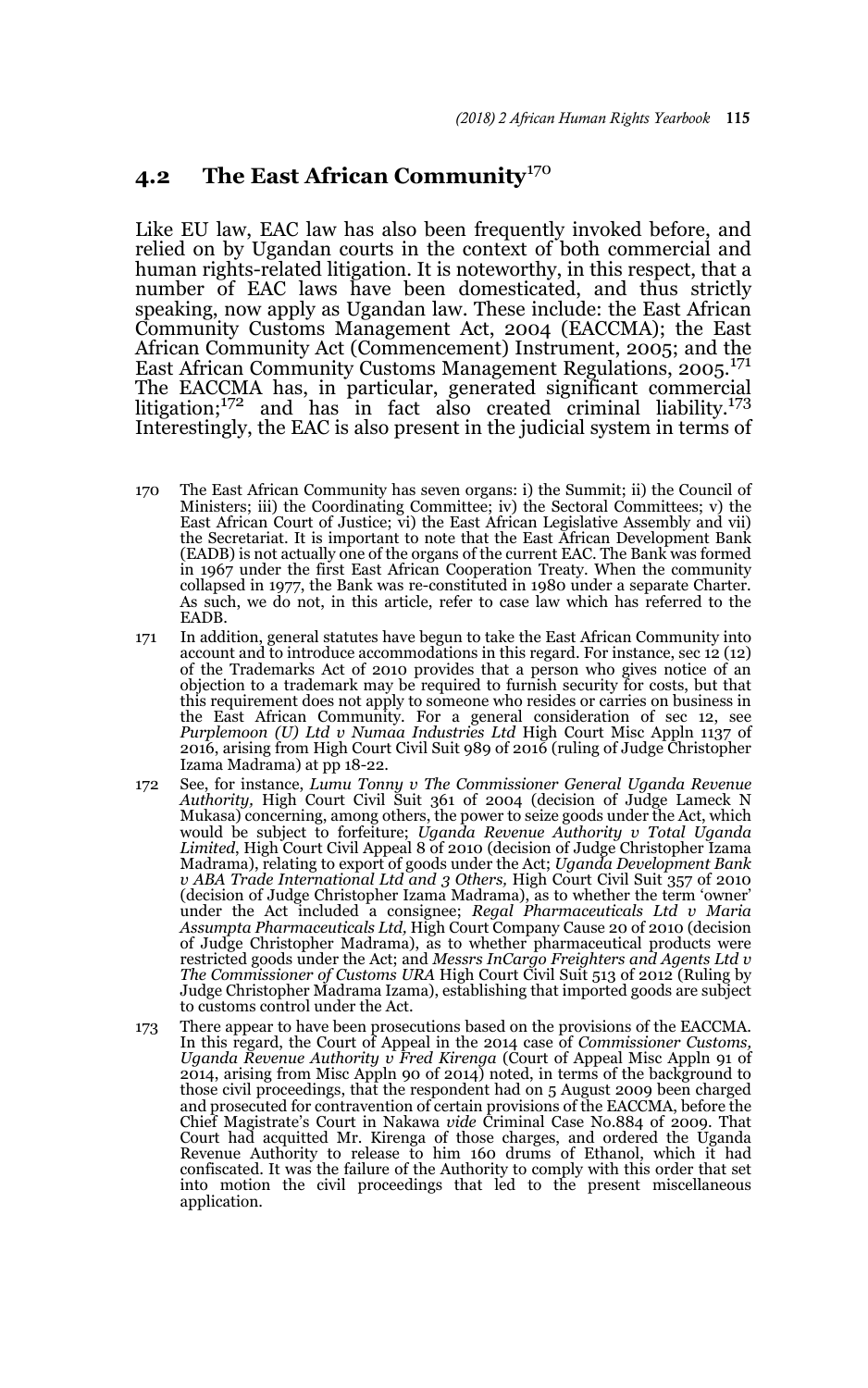litigation arising from the collapse of the original Community in 1977.<sup>174</sup>

#### **4.2.1 East African Community Treaty**

The Treaty establishing the East African Community (the EAC Treaty) has been relied upon in three cases, all filed in 2011.

In *Awadh,*175 counsel for the respondent urged the Constitutional Court to take into account the fact that, in terms of article 124 of the EAC Treaty, the member states of the Community had agreed to cooperate in respect of the maintenance of peace and security in the region. In particular, the member states had committed, under article 124(5) of the EAC Treaty, to cooperate in the fight against cross border crime, and to extend mutual assistance in criminal matters including through the arrest and repatriation of fugitives as well as through exchanging information relating to national frameworks for fighting crime. In upholding this contention, the Constitutional Court took special note of the fact that the EAC Treaty had been domesticated by<br>Kenya, Uganda and Tanzania.<sup>176</sup> In the case of Uganda, the Court observed that Parliament had passed the East African Community Treaty Act of 2002, which had entered into force on 15 January 2005 by the terms of Statutory Instrument No. 29 of 2005 - The East African<br>Community Act (Commencement) Instrument, 2005.<sup>177</sup> The Court also took note of, and relied upon, article 124 of the EAC Treaty, which had been stressed by counsel for the respondent.178 On these bases, the Court was of the view that neither the Ugandan Police nor the Director of Public Prosecutions had violated the Constitution by receiving and prosecuting the petitioners since, from the facts, there had been legitimate cooperation between Uganda, Kenya and Tanzania under the<br>terms of the EAC Treaty.<sup>179</sup>

Further, in *Akidi,*180 Judge Opio Aweri rendered a vigorously pro-EAC decision. He noted that Uganda, as a member of the international

- 177 At 71-72.
- 178 At 72.
- 179 As above.
- 180 n 64.

<sup>174</sup> See, for instance, *James Bahinguza and Edward Grace Lubega (on behalf of 622 other former employees of the defunct East African Airways) v Attorney General* C.A Misc Appln 269 of 2013, arising from H.C Misc Appln 448 of 2009, itself arising from H.C Misc Appln 763 of 2003 and High Court Civil Suit No.1010 of 1996 (seeking terminal benefits arising from the collapse of the East African Community); *Administrator General v Kakooza Umaru and Stanbic Bank* High Court Misc Appln 11 of 2017, arising from EMA 1381 of 2016, itself arising from High Court Civil Appeal 16 of 2009 (in which the respondent sued to access benefits accruing to his late father, arising from service to the defunct East African Community); *JL Okello v Uganda National Examinations Board* Supreme Court Civil Appeal 12 of 1987 (in which one issue related to whether the Uganda National Examinations Board, as successor to the East Africa Examination Council, had a subsisting claim to the land in dispute).

<sup>175</sup> n 37.

<sup>176</sup> At 71.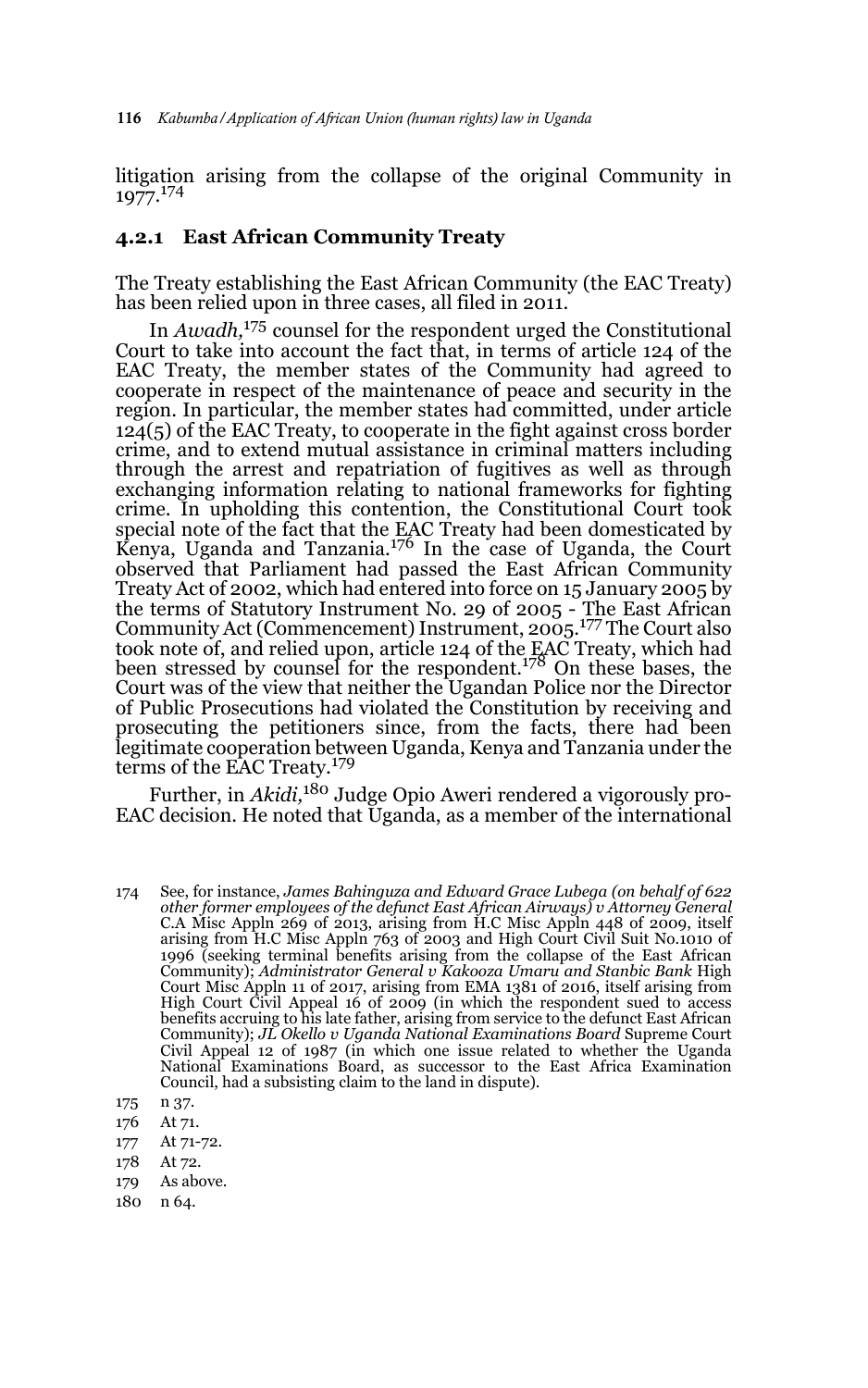community, was bound by a number of international treaties requiring<br>democratic practices, including the EAC Treaty.<sup>181</sup> In his view, article 123 of that Treaty required the development and consolidation of democracy and the rule of law and respect for human rights and<br>fundamental freedoms.<sup>182</sup>

Similarly, in *Toolit*, 183 Judge Opio Aweri noted that aside from domestic law on elections, Uganda was bound by a number of international and regional treaties, of which the EAC Treaty was among the 'most relevant'.184 As he had in the *Akidi* case above, he cited article 123 of the EAC Treaty as being especially pertinent with respect to the obligation to observe democratic practices.<sup>185</sup>

#### **4.2.2 East African Court of Justice**

The case law of the East African Court of Justice (EACJ) has been cited in a number of cases, straddling human rights, constitutional and electoral law as well as civil and commercial related fields. At the same time, this reception has not been unanimous, and there are some instances in which courts have ignored invitations to consider EACJ jurisprudence.

In the 2007 case of *Tim Kabaza and 2 Others v Chatha Investments Ltd,*186 for instance, High Court Judge Opio Aweri relied on the EACJ decision in *Prof Peter Anyang Nyong'o & others v The Attorney General of Kenya and Others*187 as authority for the propositions that: i) temporary injunctions were discretionary orders and thus required the careful and judicious consideration of all aspects of the case; ii) flexibility was to be preferred rather than hard and fast rules; and iii) courts should avoid determining issues that were the subject of the main case.<sup>188</sup>

Further reliance on EACJ jurisprudence occurred in the two earlier referenced High Court decisions also rendered by Judge Opio Aweri. In<br>the *Akidi c*ase<sup>189</sup> in particular, Judge Opio Aweri stressed the importance of EACJ case law. Counsel for the first respondent had cited the *Anyang' Nyongo* case and urged the Court to be guided by it. In response, counsel for the petitioner had argued that the case was not binding on the court, but was only persuasive at best. In rejecting the latter view, Judge Opio Aweri observed that Uganda, as part of the community of nations, was bound by a corpus of relevant treaty law,

- 187 East African Court of Justice Case Ref 1 of 2006.
- 188 At 4 (the Court should bear in mind the following guidelines').
- 189 n 64.

<sup>181</sup> At 5-6.

<sup>182</sup> At 6.

<sup>183</sup> n 67.

<sup>184</sup> At 7.

<sup>185</sup> As above.

<sup>186</sup> High Court Misc Appln No.745 of 2007, arising from High Court Civil Suit No.489 of 2007 (decision of Judge Rubby Aweri Opio).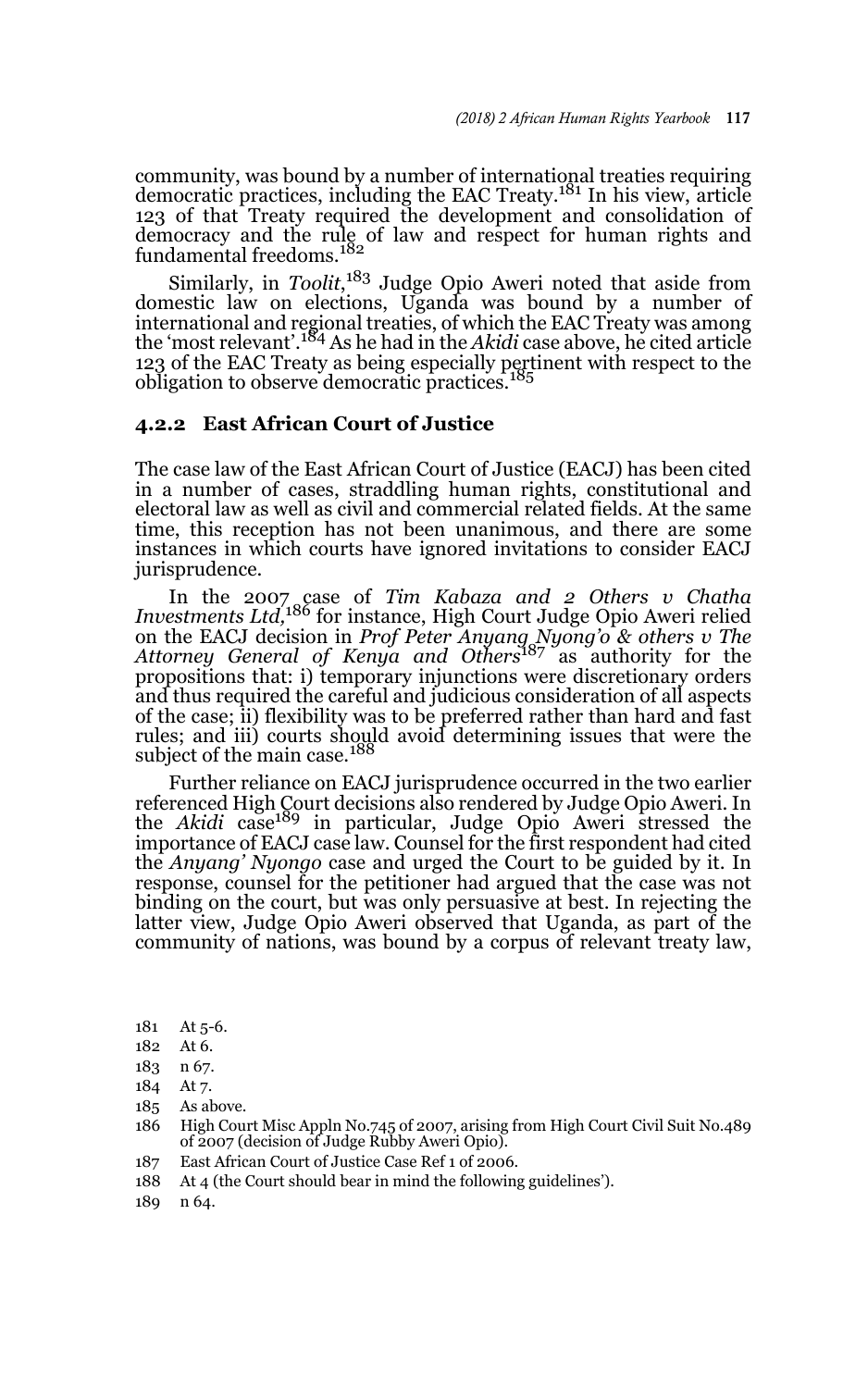including the EAC Treaty;<sup>190</sup> and that article 123 of that Treaty was pertinent to the rule of law and democracy.<sup>191</sup> According to him, the Treaty had also established the EACJ as a means of ensuring 'adherence to the law in the interpretation, application and compliance with the treaty'.192 On this basis, he rejected the notion that Uganda was not bound by EACJ decisions.<sup>193</sup> In his view, and specifically invoking the EACJ's decision in *Hon. Sitenda Sebalu v The Secretary General of the EAC, the Attorney General of the Republic of Uganda, Hon. Sam Njuba and Electoral Commission of Uganda*, 194 Judge Opio Aweri stressed that all member states of the EAC were 'bound by the decisions of the EACJ in respect of the articles of the Treaty such as article  $123'$ .<sup>195</sup> As such, the *Anyang' Nyongo* case was 'not only binding but also very persuasive'.196 He then proceeded to rely on the *Anyang' Nyongo* decision as authority for the proposition that a cause of action under common law, as stipulated in the *Auto Garage* case, was distinct from that created by Statute or other legislation. 197

Judge Opio Aweri also referred to EACJ case law in the *Toolit* case.<sup>198</sup> After describing the EAC Treaty as one of the 'most relevant' international treaties relating to democracy, which had to be borne in mind together with national law, he stressed the importance of article 123 of the Treaty in terms of its democracy-related obligations.<sup>199</sup> To this end, and again citing the EACJ cases of *Anyang' Nyongo*200 and *Sitenda Sebalu*, 201 he opined that the institution of the EACJ under the terms of the EAC Treaty had been intended to promote the adherence to law.<sup>202</sup> The jurisprudence of that body was therefore a relevant guide to the Court.

EACJ case law was similarly applied in the 2013 High Court case of *Betty Nalima and 4 Others v Sebyala Moses Kiwanuka and 4 Others.*203 In that matter, the court cited with approval the decision of the EACJ First Instance Division in *Mbidde Foundation Ltd and Another v Secretary General of the East African Community and Another*204 as authority for the proposition that, in considering a grant of a temporary injunction, the applicant had to show 'real prospects' for

190 At 5-6.

- 191 At 6.
- 192 As above.
- 193 As above.
- 194 EACJ Ref 1 of 2011.
- 195 As above.
- 196 As above.
- 197 As above.
- 198 n 67.
- 199 At 7.
- 200 n 187.
- 201 n 194.
- 202 As above.
- 203 High Court Misc Appln 396 of 2013, arising from High Court Civil Suit 209 of 2013 (Ruling of Judge Monica K Mugenyi).
- 204 East African Court of Justice (First Division) Applications 5 & 10 of 2014.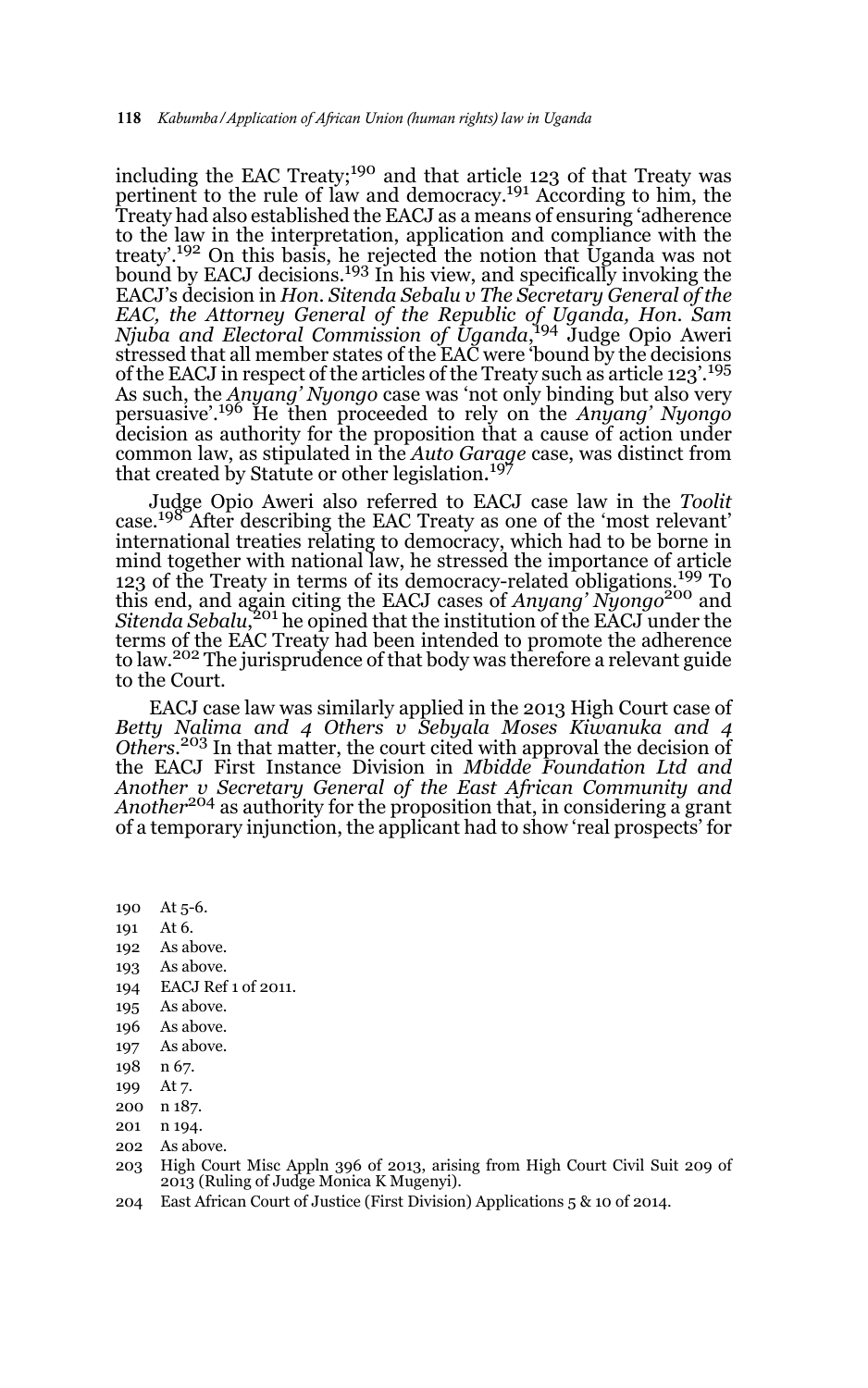succeeding in the claim for a permanent injunction rather than 'a strong *prima facie* case' in this respect.<sup>205</sup>

In addition, in the 2016 case of *Erasmus Masiko v John Imaniraguha and 2 Others*<sup>206</sup> the High Court relied on the EACJ First Instance Division decision in *Sitenda Sebalu v Secretary General of the East African Community*<sup>207</sup> as a basis for the view that the offence of contempt of court could be founded upon the failure to comply with court orders.<sup>208</sup>

The above cases constitute instances in which Ugandan courts have been receptive to EACJ jurisprudence, with some decisions perhaps being too 'EACJ-friendly'. For instance, while it might have been open to the court in *Akidi* to describe EACJ case law as 'very persuasive', it is difficult to find support, under Ugandan law, for the court's assertion, in that case, that EACJ decisions are 'binding' on Ugandan courts.

On the other hand, there have been a number of instances in which courts have been indifferent to EACJ case law. For instance, in the 2012 High Court case of *Hon. Abdu Katuntu and Another v MTN Uganda Ltd and 6 Others*209 counsel for the fifth defendant urged the Court 'to find wisdom in the holding<sup>'210</sup> of the EACJ Appellate division, in the matter of *Legal Brains Trust (LBT) Ltd v Attorney General*, with regard to the notion that a court of law was precluded from determining a moot or hypothetical question. Counsel for the Plaintiff, in urging the Court to disregard a number of preliminary objections to the suit, also pointed the Court to the decision of the EACJ in *James Katabazi and 21 others versus Secretary-General of the East African Community and Another.*<sup>211</sup> According to counsel, the EACJ in *Katabazi* found that it would be inappropriate to uphold a preliminary objection, if to do so would involve the ascertainment of facts in issue before the Court. In dismissing the suit, however, the High Court did not rely on either of the decisions of the EACJ urged upon it by the parties.

Similarly, in the 2014 High Court case of *Tororo Progressive Academy Limited v DFCU Limited and Bank of Uganda*212 counsel for the defendants cited the EACJ decision in *East African Law Society v Attorney General of Burundi and the Secretary General of the East African Community*<sup>213</sup> as authority for the notion that an interlocutory order did not have the effect of completely disposing of the matter in issue, but rather left additional questions for determination by the

- 205 At 4, para 10 of the ruling.
- 206 High Court Misc Appln 1481 of 2016, arising from High Court Civil Suit 125 of 2005 (Ruling of Judge Andrew K Bashaija).
- 207 Reference 8 of 2012.
- 208 At 11 ('the East African Court of Justice … extensively considered the issue of contempt of court and held that …').
- 209 High Court Civil Suit No.248 of 2012 (ruling by Judge Christopher Izama Madrama).

- 211 Reference 1 of 2007.
- 212 High Court Civil Suit 398 of 2014 (Ruling of Judge Kainamura).
- 213 Application No. 3 of 2014.

<sup>210</sup> At 9.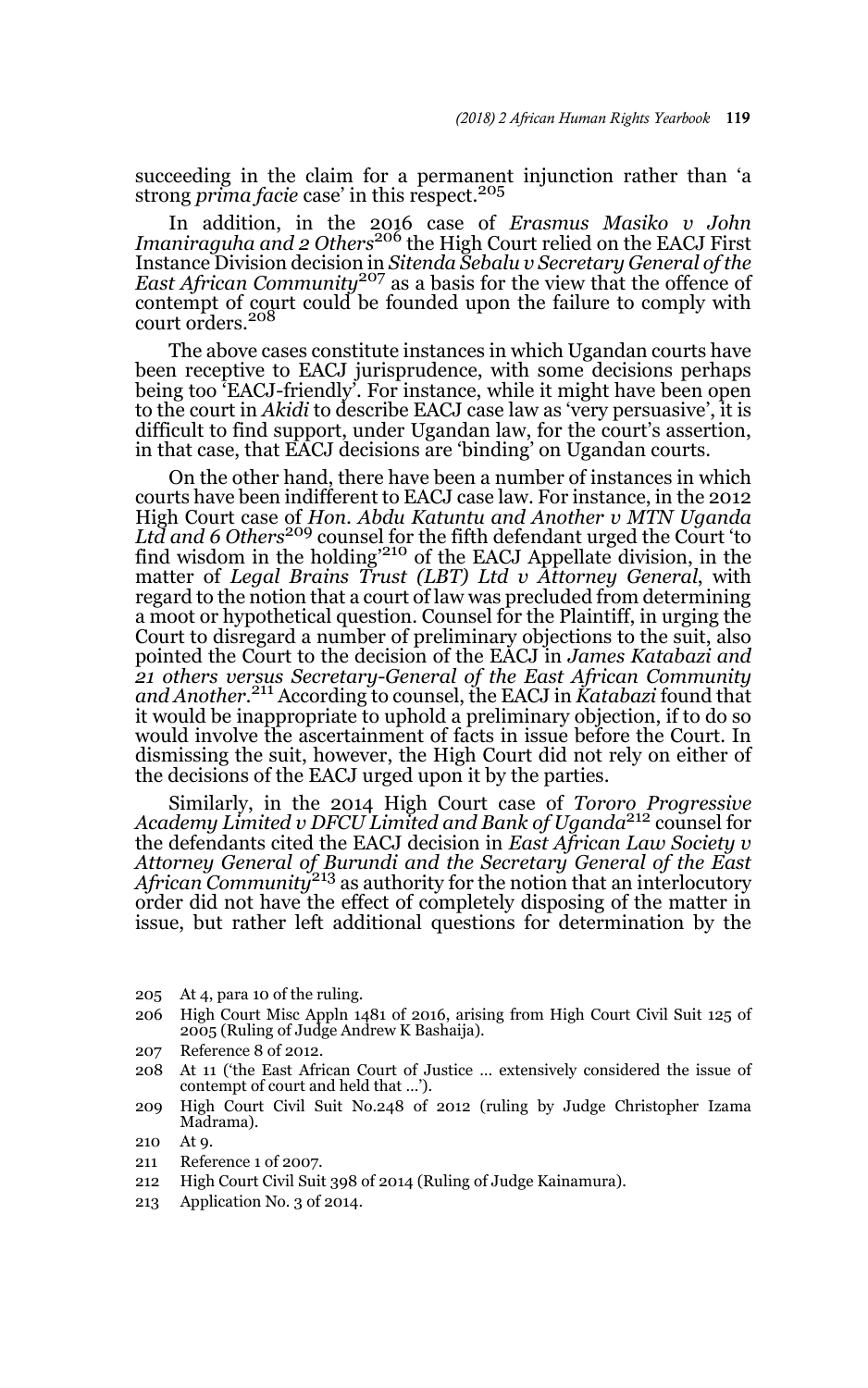court. However, in his own determination of the point, the High Court Judge did not rely on this case.

In *Legal Brains Trust (LBT) Ltd v Attorney General and National Council of Sports*, 214 another 2014 High Court case, counsel for the respondent relied on the EACJ decision in *Timothy Alvin Kakkoko v the Secretary General of the East African Community*<sup>215</sup> to contend that, in determining the award of a temporary injunction, a Court had to be satisfied that the applicant had a *prima facie* case with a likelihood of success. Again, in determining the matter, the High Court did not rely upon this authority.

The trend of judicial avoidance of EACJ jurisprudence was further evident in 2015 High Court case of *National Oil Distributors Ltd v Attorney General.*<sup>216</sup> In that matter, counsel for the respondent cited the EACJ's decision in *East African Law Society*<sup>217</sup> with regard to the nature of an interlocutory order, as distinct from a final order. Once again, however, in determining the question, the High Court Judge did not himself depend upon this authority.

Most recently, in the 2016 High Court case of *Hon. Acire Christopher v Hon Okumu Reagan Ronald and Electoral Commission*218 counsel for the first respondent referred to the case of *Sitenda Sebalu*219 relating to contempt of court for non-compliance of court orders and stipulated that in the instant case, no contempt could arise as the first respondent had not been obligated to do any act by the orders in question. However, in determining the matter, the High Court did not expressly rely on this authority.

The division in Ugandan jurisprudence regarding the reception of EACJ case law appears to run right down the middle: of the ten cases in which EACJ case law was cited, in five cases the courts relied on the EACJ authorities, while in the other five, the courts appear to have ignored those authorities. The apparent deadlock might be broken in favour of judicial indifference to EACJ case law, when it is considered that on the one hand, three of the five pro-EACJ decisions (*Kabaza, Akidi* and *Toolit*) were rendered by the same Judge – Opio Aweri, while on the other hand, of the five EACJ-neutral decisions, only two (*Katuntu* and *National Oil*) were by the same Judge – Izama Madrama. As such, it could be said that, on balance, however slight, Ugandan courts have been more indifferent than receptive to EACJ jurisprudence.

219 n 207.

<sup>214</sup> High Court Misc Appln No.638 of 2014, arising out of Misc Cause No.54 of 2014 (Ruling of Judge Elizabeth Ibanda Nahamya).

<sup>215</sup> Application 5 of 2012.

<sup>216</sup> High Court Misc Cause 241 of 2015 (Ruling by Judge Christopher Izama Madrama).

<sup>217</sup> n 213.

<sup>218</sup> Election Petition 4 of 2016 (decision of Judge David Matovu).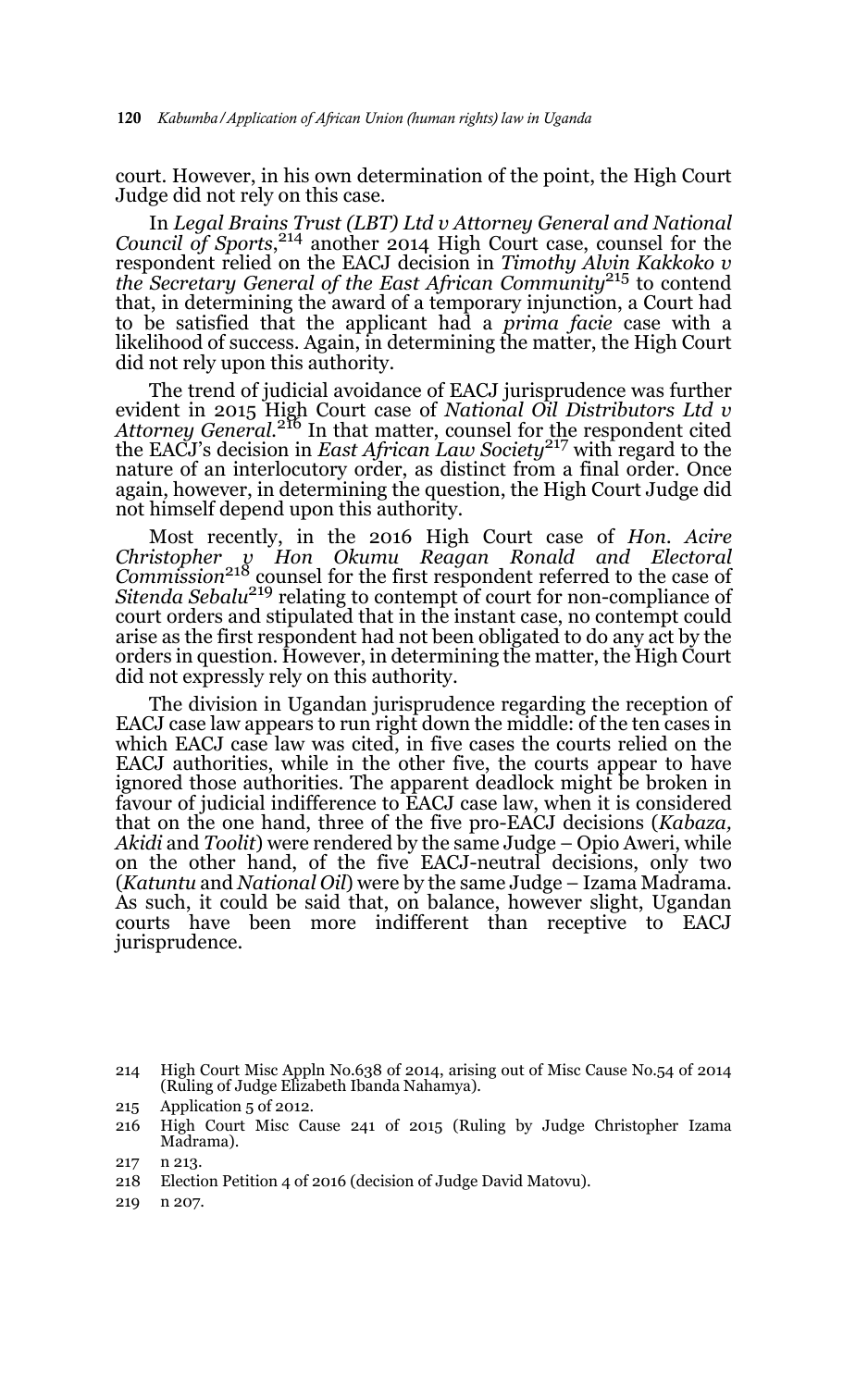At the same time, it bears noting that we were unable to find a case in which a Ugandan court expressly *declined* to rely on EACJ case law,<br>as has been the case with the jurisprudence of the European Court.<sup>220</sup> From this perspective, it is arguable that indifference is to be preferred to outright rejection, and that, the absence of the latter – taken together with those decisions in which EACJ authorities have in fact been relied upon – suggests that the door remains open for EACJ jurisprudence to feature even more prominently in Ugandan case law.

#### **4.2.3 East African Legislative Assembly**

The East African Legislative Assembly (EALA) has been referenced in two Ugandan court decisions – about eleven years apart.

In the 2006 case of *Jacob Oulanyah v Attorney General,*<sup>221</sup> before the Constitutional Court, the petitioner challenged the constitutionality of Rules 11 and 12 of the Rules of Procedure of Parliament. He contended that Parliament had unlawfully delegated its responsibility to elect Ugandan members of the EALA to political parties, through their respective caucuses, a decision which did not allow for the inclusion and participation of independent MPs. The Constitutional Court upheld this contention, noting that elections conducted in such a manner were not in fact decisions of Parliament – the designated electoral college under articles  $89(1)$  and  $94(1)$  of the Constitution.<sup>222</sup> The impugned rules, having been found to be in contravention of those provisions of the Constitution, were thus rendered null and void.

More recently, in the 2017 High Court case of *Yona Musinguzi v National Resistance Movement and Attorney General,*223 the applicant sought an interim injunction restraining the Parliament of Uganda from receiving the candidates from the National Resistance Movement (NRM) party for election to the EALA pending the determination of his election petition. In dismissing the application, the High Court had in mind the need to respect Uganda's commitments under the EAC Treaty. According to Judge Wolayo, the Court had to be mindful of the requirement, in section 4(2) of the EALA Act of 2011, for Parliament to elect representatives to EALA within 90 days of the expiry of the term of the present Parliament.<sup>224</sup> Section 4 effectively

- 221 Constitution Petition 25 of 2006.
- 222 This decision would be cited with approval by the Constitutional Court in *Dan Mugarura v Attorney General* Constitutional Petition 23 of 2009, at 27. The *Mugarura* case involved, among others, a challenge to the power of the Appointment Committee of Parliament to approve nominees for public office (in this case the Electoral Commission), as being inconsistent with articles 60(1) and (2) of the Constitution. The Court felt that this power was consistent with the Constitution, since such power was contemplated by the Constitution itself. This situation, according to the Court, could be distinguished from that in *Oulanyah* in so far as, in the latter instance, the delegation of the Parliament's power to political party causes was neither envisaged nor sanctioned by political parties.
- 223 High Court Misc Appln 103 of 2017, arising from Misc Appln No.102 of 2017 and Election Petition 1 of 2017 (ruling of Judge Wolayo).
- 224 At 3.

<sup>220</sup> See the decision of Judge Musota in *Kasha,* considered in Section 4.1.3 above.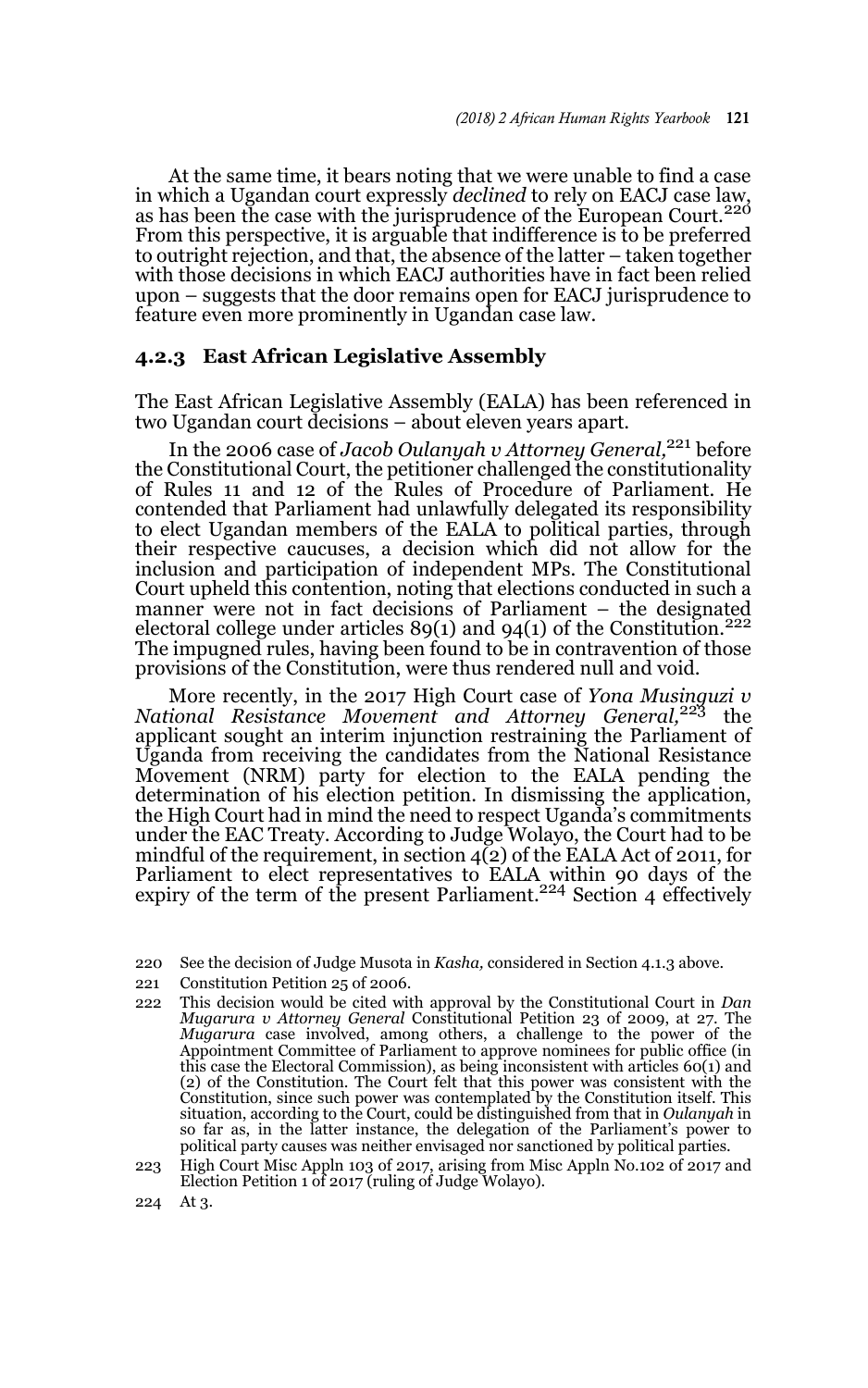required that 9 members be elected.<sup>225</sup> As such, to issue an order stopping some candidates for taking part in the election would be 'against the spirit' of section  $4(1)$ , (2) and (3) of the EALA Act.<sup>226</sup> In these circumstances, the Judge declined to issue the order sought.<sup>227</sup>

| Institution, case law or instrument | Number of cases in<br>which cited |
|-------------------------------------|-----------------------------------|
| <b>EAC Treaty</b>                   |                                   |
| <b>EACJ</b> jurisprudence           | 10                                |
| <b>EALA</b>                         | 2                                 |
| Total references                    | 15                                |

**Table 3: Frequency of citation of EAC law by Ugandan courts**

## **4.3 Other Regional Economic Communities in Africa**

We were unable to find any references, in Ugandan case law, to the laws of ECOWAS, AMU, CEN-SAD, ECCAS and IGAD. There were, however, some references to COMESA law and, curiously, to that of SADC, which are discussed below.

### **4.3.1 Common Market for Eastern and Southern Africa**

There is a respectable body of Ugandan case law that has referred to COMESA law, whether by reference to the institution as such, the Treaty, or the jurisprudence of the COMESA Court.

The earliest instance in this regard appears to be the 2009 Supreme Court case of *Concorp International Ltd v East and Southern African Trade and Development Bank.*228 In this case, a dispute arose regarding the restructuring of certain loans advanced by the respondent to the appellant. The respondent's counsel raised a preliminary objection, asserting the respondent's immunity from civil process. One of the issues before the Supreme Court was, therefore, as to whether in the absence of a waiver by the President of the respondent bank under the provisions of the COMESA Treaty, Ugandan courts had jurisdiction to entertain the matter. Having regard to the terms of the Treaty, as well as the facts of the instant case, the Court found that a waiver by the respondent's President was not required to clothe Ugandan courts with jurisdiction to try the case and therefore, dismissed the preliminary objection.

225 At 4.

- 226 As above.
- 227 As above.
- 228 Supreme Court Civil Appeal 11 of 2009.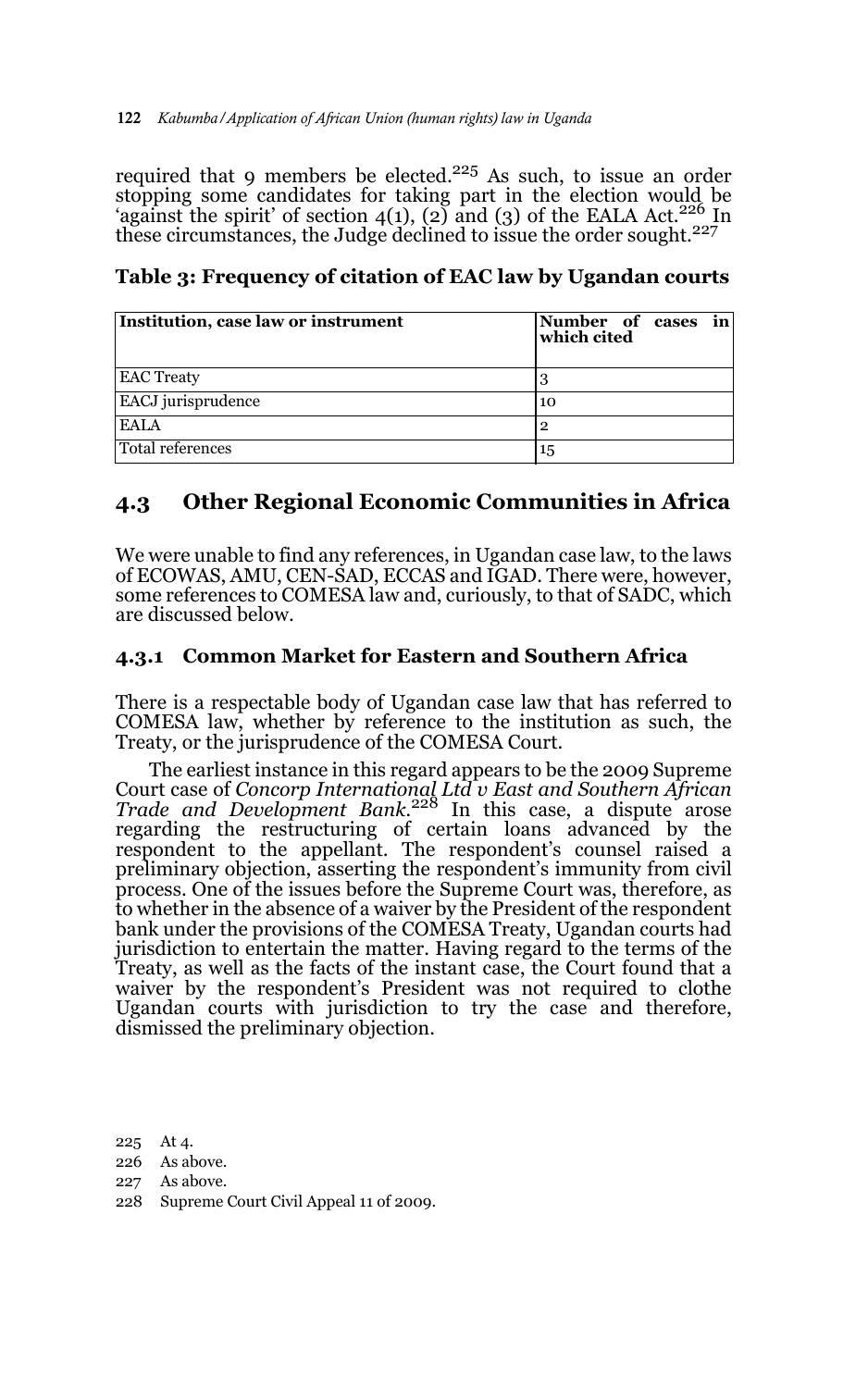Further, in the 2010 High Court case of *Regal Pharmaceuticals,*<sup>229</sup> the petitioner sought to recover monies from the respondent arising from goods allegedly supplied to the latter between 2007 and 2009. In this case, the references to COMESA were quite tangential. Part of the plaintiff's evidence consisted of annexures, which included a COMESA Certificate of Origin and a list of goods containing, among others, a COMESA number. Aside from these, there were no further references to, nor reliance upon, COMESA law by the respective counsel and the Judge.

More extensive reference to COMESA law was made in the 2011 High Court case of *Pearl Impex (U) Ltd and 2 Others v Attorney General and Kampala City Authority.*230 The plaintiffs, by way of originating summons, sought the assistance of the High Court with regard to the proper understanding of the meaning of a 'foreign investor' under Ugandan law, as well as regulatory requirements for the conduct of trade by such persons. In adjudicating the matter, Judge Madrama thought that the central questions before the court could not be adjudicated upon without reviewing a range of other bodies of law, including COMESA law, germane to the issue of trade and<br>investment.<sup>231</sup> In terms of the COMESA Treaty, one of its major objectives, under article 3 thereof, was the establishment of a common market, to spur growth and development, including through the creation of an environment conducive to transboundary investment.<sup>232</sup> As such the Investment Code Act of Uganda had to be read in light of the objectives of the COMESA Treaty.<sup>233</sup> The Uganda Investment Authority was also duty bound to ensure that Uganda's legal and policy framework was consistent with the process of regional integration and common markets as conceptualised, among others, under the COMESA Treaty.<sup>234</sup>

Later, in the 2012 High Court case of *Akiphar Pharmaceuticals Ltd v The Commissioner Customs Uganda Revenue Authority,*<sup>235</sup> the plaintiff alleged that the defendant had unlawfully auctioned its sugar, since the sugar should have been duty-free, having been imported from Swaziland (a COMESA member state). However, apart from this passing reference, based on the plaintiff's pleadings, no further reference to COMESA or COMESA law appears to have been made by the parties, and no further reference or reliance on this law was reflected in the judgment, which turned very much on the provisions of the EACCMA.<sup>236</sup>

230 High Court Civil Suit 3 of 2011 (decision of Judge Christopher Madrama).

- 232 As above.
- 233 At 16-17.
- 234 At 20-21.
- 235 High Court Civil Suit 366 of 2012 (before Judge Christopher Madrama Izama).
- 236 For a summary of Ugandan decisions referring to the EACCMA, see n 172.

<sup>229</sup> n 171.

<sup>231</sup> At 16.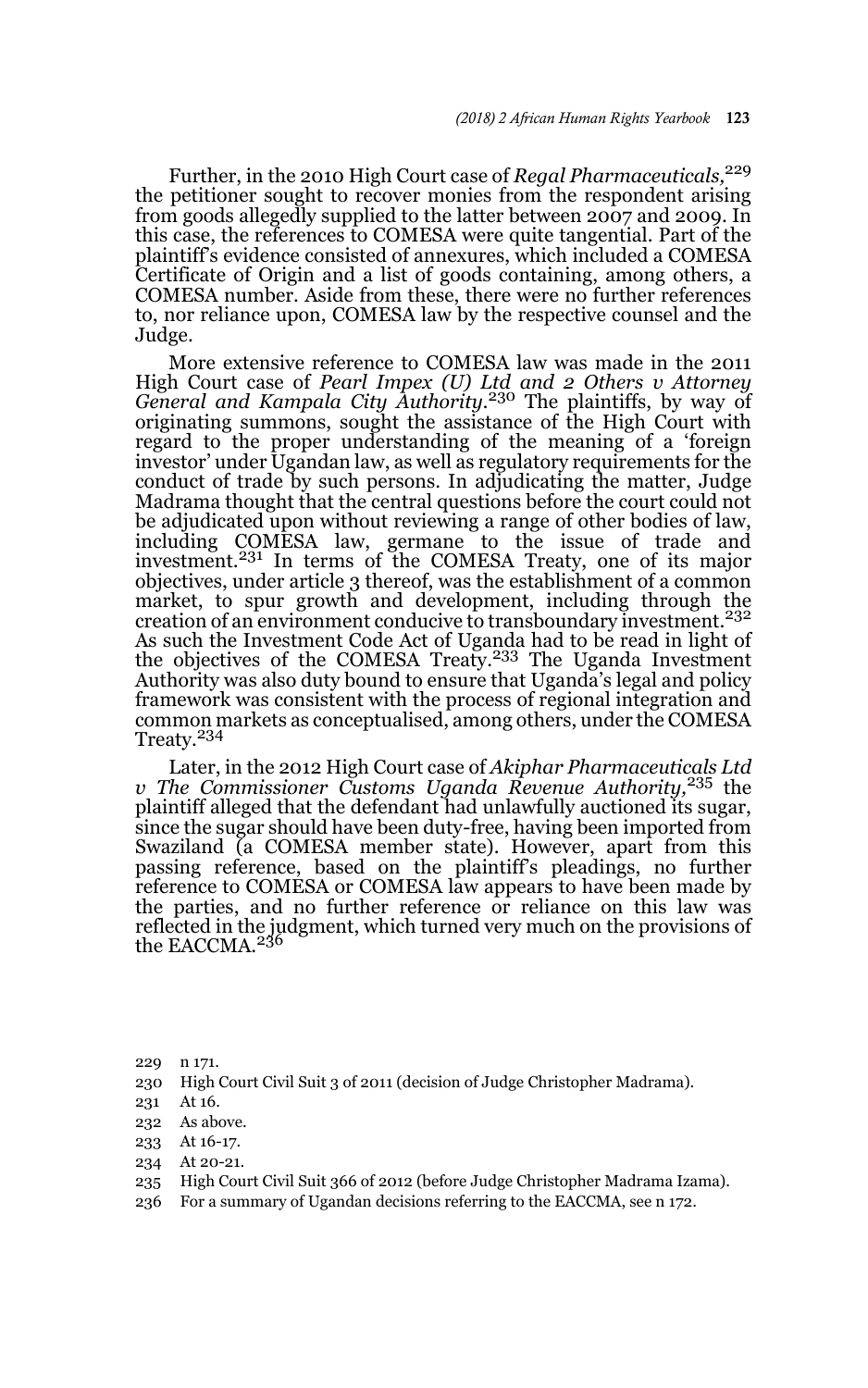In another 2012 matter, the High Court case of *Isaac Katongole v Excel Insurance Company Ltd*, 237 the plaintiff contended that the defendant had breached the terms of a third party insurance contract entered into under the COMESA Yellow Card Protocol. Relying on the terms of the Protocol on Transport and Communications (Annexure VII to the PTA Treaty), the defendant raised a preliminary objection, contending that the Ugandan court lacked jurisdiction, as the accident in question had occurred in Rwanda. However, having regard to the Protocol, as well as to the plaintiff's pleadings, the High Court Judge felt that the Court retained jurisdiction, in so far as the plaintiff's claim related to loss arising from the defendant's failure to supply accurate documentation, which would have enabled the plaintiff to obtain compensation from the Rwandan authorities.

More recently, in the 2016 High Court case of *Coil Ltd v Transtrade Services Ltd,*238 the plaintiff sought an order allowing it to attach the defendant's property in Uganda or, in the alternative, an order for security for costs, on account of the defendant being a Kenyan-based company. The reference to COMESA in this case was only a tangential one, and was a narration of the averments in one of the affidavits for the plaintiff – to the effect that defendant was likely to remove its assets from Uganda and that, in such a circumstance, the defendant's 'COMESA insurance' was unlikely to satisfy any judgment rendered in favour of the plaintiff.239 Aside from this passing reference, the Judge's determination of the matter did not turn on, or make any further reference to, COMESA law.

Finally, in the 2016 High Court case of *Clet Wandui Masiga v Association for Strengthening Agriculture in Eastern and Central Africa*,<sup>240</sup> the plaintiff, a former employee of the defendant, alleged that the defendant was infringing his copyright in respect to a livestock productivity manual and programme the defendant was implementing in various areas of Uganda. The defendant raised a preliminary objection to the suit, on the ground that it enjoyed diplomatic immunity from civil process in Uganda. In determining the validity of the objection, the Judge referred to the COMESA Court decision in the case of *Eastern and Southern African Trade and Development Bank (PTA bank) v Ogang*<sup>241</sup> as authority for the propositions that the privileges and immunities of an institution had to be determined from a perusal<br>of its constituent treaty or statute,<sup>242</sup> and that, in any case, no such treaty or statute would conceivably provide for the 'existence of a rogue organ or institution flouting with impunity all the rules of the organization from which it derive[d] birth'.243 In the end, the Judge

- 237 High Court Civil Suit 176 of 2012 (before Judge Christopher Madrama Izama).
- 238 High Court Misc Appn 14 of 2016, Arising from Civil Suit No.6 of 2016 (before Judge Stephen Mubiru).

- 242 At 12.
- 243 At 12 & 14.

<sup>239</sup> At 5.

<sup>240</sup> High Court Civil Suit 266, 267 and 268 of 2016 (before Judge Christopher Madrama Izama).

<sup>241 [2001] 1</sup> EA 46.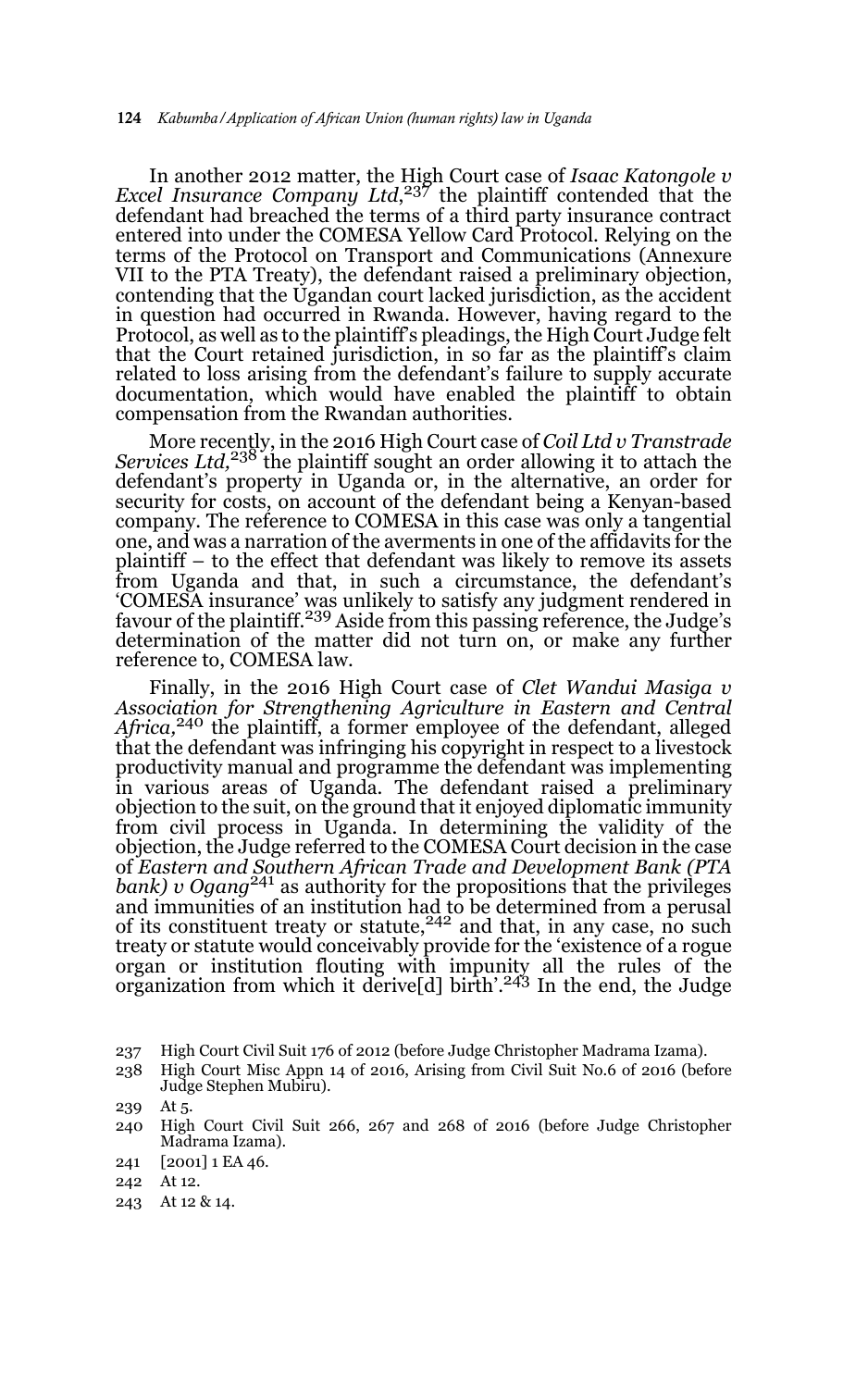upheld the preliminary objection, finding that the defendant in fact enjoyed the immunity it asserted.

#### **4.3.2 The Southern African Development Community**

Interestingly, although Uganda is certainly not a member of SADC, the SADC Treaty has found mention in Ugandan jurisprudence, courtesy of the two decisions by Judge Opio Aweri – *Akidi* and *Toolit* – previously referenced.

In the *Akidi* case*,* 244 Judge Opio Aweri appeared to be under the mistaken impression that Uganda was bound by the SADC Treaty, and invoked it as one of the instruments relevant to the determination of electoral disputes.<sup>245</sup>

Judge Opio Aweri took this reliance even further in his decision in the *Toolit* case.246 According to him, aside from the relevant domestic law relating to the conduct of elections, there were regional and international protocols which *bound* Uganda to ensure the holding of<br>democratic elections.<sup>247</sup> In his view, one of the 'most relevant' of these was the SADC Treaty, signed in 1992 in Namibia.<sup>248</sup> To him, the SADC Treaty 'emphasized the need for democratic consolidation, the development of principles governing democratic elections, development of principles governing democratic elections, transparency and credibility of elections and democratic governance as well as ensuring acceptance of election results by all contesting parties'.<sup>249</sup> To this end the Treaty stipulated a number of principles for the conduct of elections, that is to say: i) full participation of the citizens in the political process; ii) freedom of association; iii) political tolerance; iv) regular intervals for elections as provided in the respective national Constitutions; v) equal opportunity for all political parties to access the state media; vi) equal opportunity to exercise the right to vote and be voted for; vii) independence of the judiciary and impartiality of the electoral institutions; viii) voter education; ix) acceptance of electoral results and x) challenge of the election results as provided for in the law of the land.<sup>250</sup>

These decisions, in so far as they suggest that the SADC Treaty is binding upon Uganda, cannot be supported by a reference to Ugandan law as it currently stands.

244 n 64.

- 248 At 7-8.
- 249 At 8.
- 250 As above.

<sup>245</sup> At 6 ('As far as democracy and good governance is concerned we are bound by international protocols which emphasize among other things that our elections should be free and fair. See … SADC Treaty …').

<sup>246</sup> n 67.

<sup>247</sup> At 7.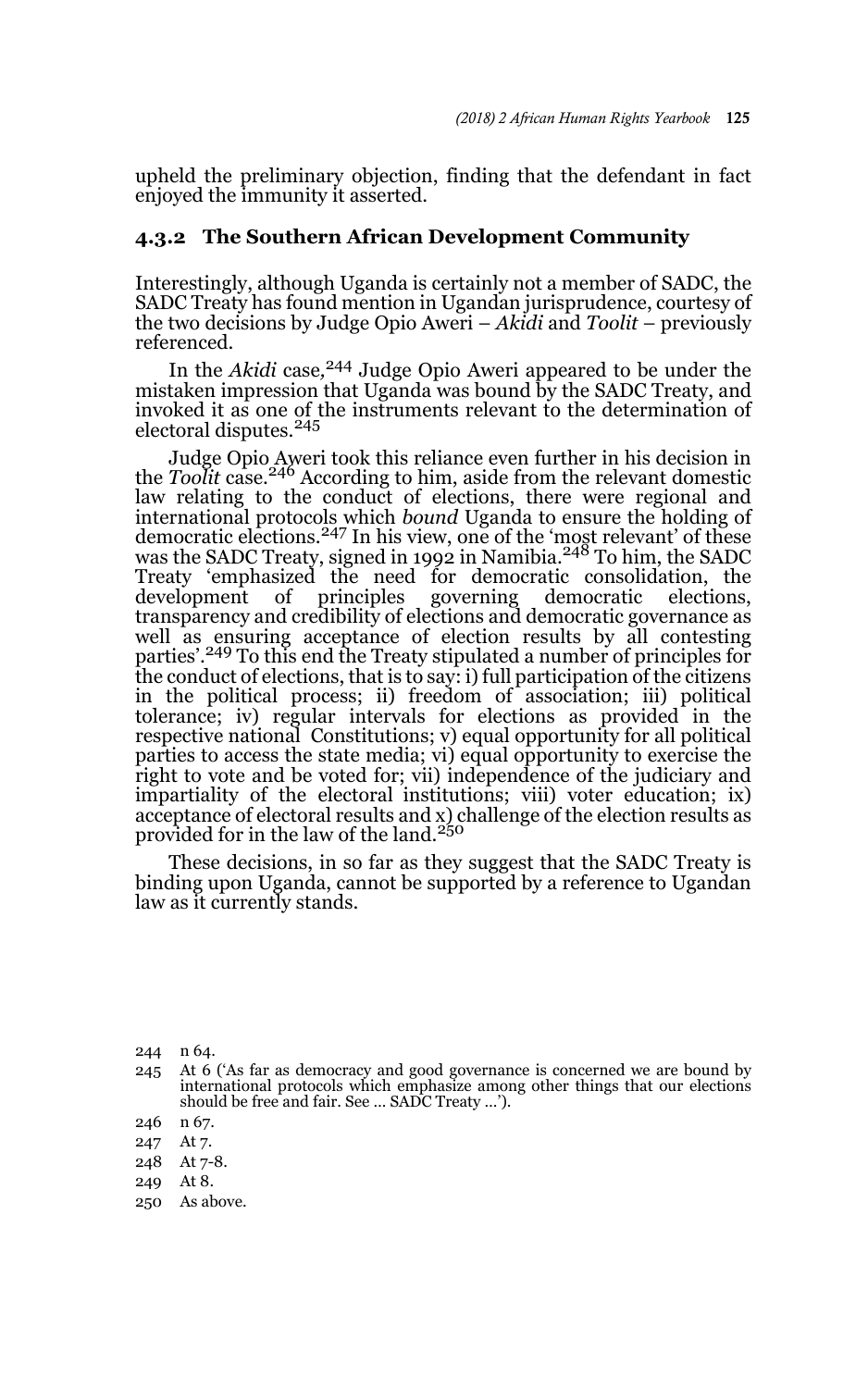| Institution, case law or instrument | Number of cases in<br>which cited |
|-------------------------------------|-----------------------------------|
| <b>COMESA</b>                       |                                   |
| SADC                                | $\overline{2}$                    |
| <b>ECOWAS</b>                       | റ                                 |
| AMU                                 | $\Omega$                          |
| <b>CEN-SAD</b>                      | n                                 |
| <b>IGAD</b>                         | $\Omega$                          |
| <b>ECCAS</b>                        | $\Omega$                          |
| Total references                    | q                                 |

## **Table 4: Frequency of citation of African REC law by Ugandan courts**

## **5 EMERGING TRENDS REGARDING THE INFLUENCE OF AU LAW IN THE UGANDAN LEGAL SYSTEM**

The preceding sections have provided an overview of the trends regarding the reception, in Ugandan jurisprudence, of the laws of various integration efforts. This provides a fair basis for a brief qualitative and quantitative assessment of the extent to which AU law in general, and AU human rights law in particular, has influenced the normative landscape in Uganda.

In Table 5 below, we set out a broad picture of the comparative trends in this respect.

| <b>Body of law</b> | Number of cases in<br>which cited |
|--------------------|-----------------------------------|
| AU                 | 31                                |
| EU                 | 25                                |
| <b>EAC</b>         | 15                                |
| <b>COMESA</b>      | 7                                 |
| <b>SADC</b>        | $\overline{2}$                    |
| <b>ECOWAS</b>      | $\Omega$                          |
| AMU                | $\Omega$                          |
| <b>CEN-SAD</b>     | $\Omega$                          |
| <b>IGAD</b>        | $\Omega$                          |
| <b>ECCAS</b>       | $\mathbf 0$                       |

| Table 5: Frequency of citation of AU law relative to the |  |
|----------------------------------------------------------|--|
| citation of the laws of other integration efforts        |  |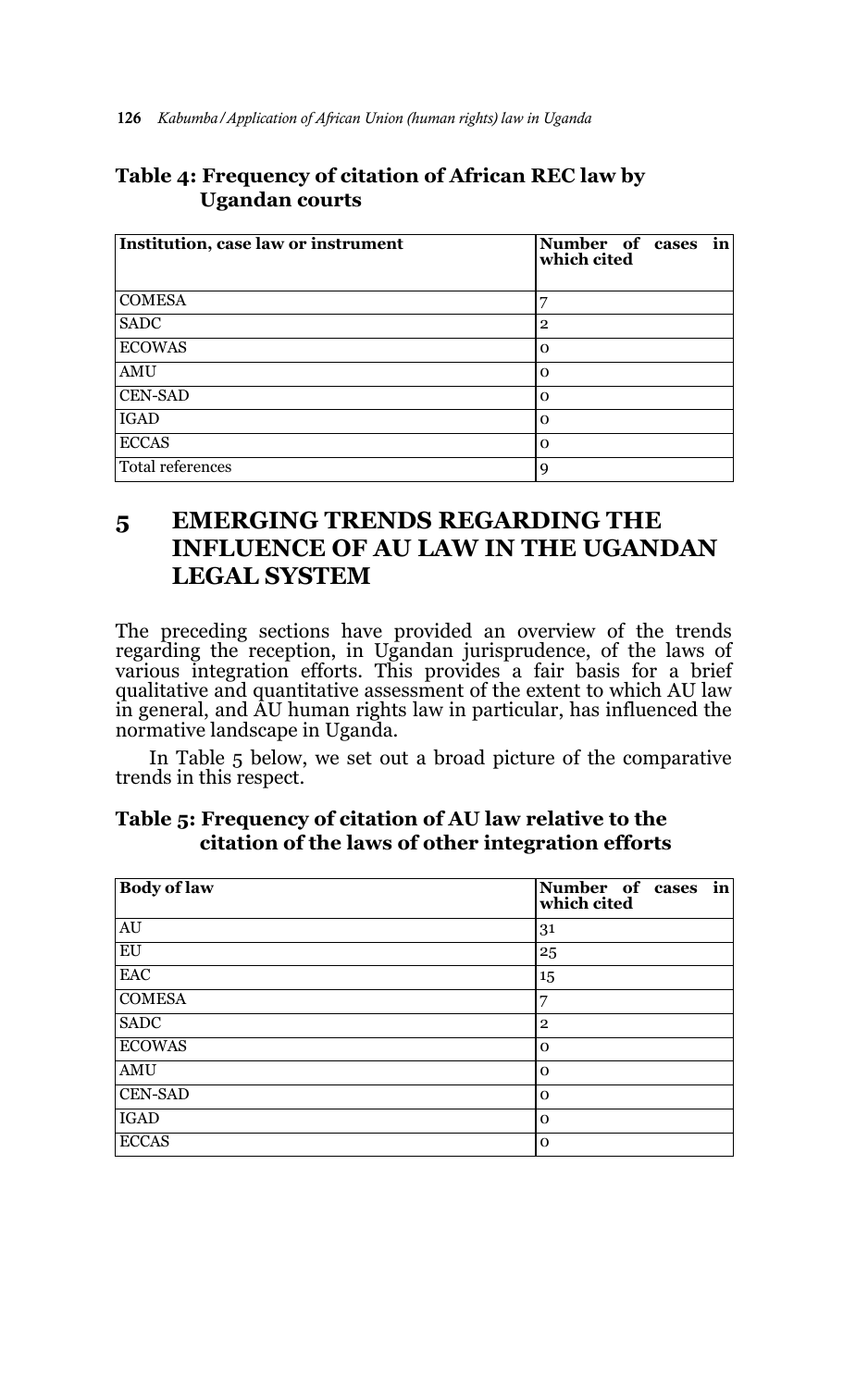At first blush, it might appear as if AU law has had the greatest success in influencing the adjudication of cases in Uganda, since it appears to have been referred to more frequently (31 times) than EAC law (15 times) and EU law (25 times). This initial assessment must, however, be tempered by two immediate observations. In the first place, as Uganda is obviously not a member of the EU, the frequency of citation, of EU law by Ugandan courts is disproportionately high relative to the reference to AU law. Secondly, given the only relatively recent re-establishment of the EAC, and the much longer uninterrupted existence of the AU (and its predecessor the OAU), the citation of AU law would be expected to be much higher compared to that of the newer EAC.

In addition, if one is to further analyse the disaggregated data contained in the preceding individual tables, the challenges of AU law in terms of its judicial reception in Uganda become even more apparent. In the first place, the majority of citations of AU law have arisen from references to the African Charter (12 times) and the African Children's Charter (8 times). In the latter case, these have mainly been very passing mentions – often a single, apparently *pro forma,* reference to the 'best interests of the child'-principle usually in the context of guardianship and adoption cases. Indeed, if the references to the African Children's Charter were to be discounted, AU law would fall to second place after EU, in terms of frequency of citations. Secondly, the influence of AU jurisprudence is relatively weak as compared to that from the EU and the EAC. For instance, decisions of the African Commission on Human Rights have only been cited 3 times, while Ugandan courts are yet to cite any decisions of the African Court or the African Children's Rights Committee. On the other hand, EU jurisprudence has been considered a total of 10 times (5 times for the European Court of Human Rights and 5 times for the European Court of Justice), while EACJ jurisprudence has been referenced 10 times. Thirdly, with the exception of one reference – to the AU Convention on Preventing and Combating of Corruption – the reception of AU law in the Ugandan judicial system has almost exclusively related to *human rights* law. By contrast, EU law and EAC law appear to have influenced not just human rights law but a broader variety of the legal landscape, including commercial and civil litigation.

On the whole, therefore, AU law appears to have had a disproportionately weak impact in the Ugandan legal system, relative to its longevity, reach and potential. A number of factors might account for this trend. In the first place, as a general matter, international law's reception in national courts may depend on the nature of the obligation in question, that is to say, whether it primarily seeks to influence domestic action or action on the international plane.<sup>251</sup> As Tzanakopoulos has noted:

… the 'directionality' of the international obligations assumed by states … has consequences for the position of domestic courts. What is meant by 'directionality'

<sup>251</sup> A Tzanakopoulos 'Domestic courts as the "natural judge" of international law: a change in physiognomy' in J Crawford and S Nouwen (eds) (2011) *Select Proceedings of the European Society of International Law* 155-168.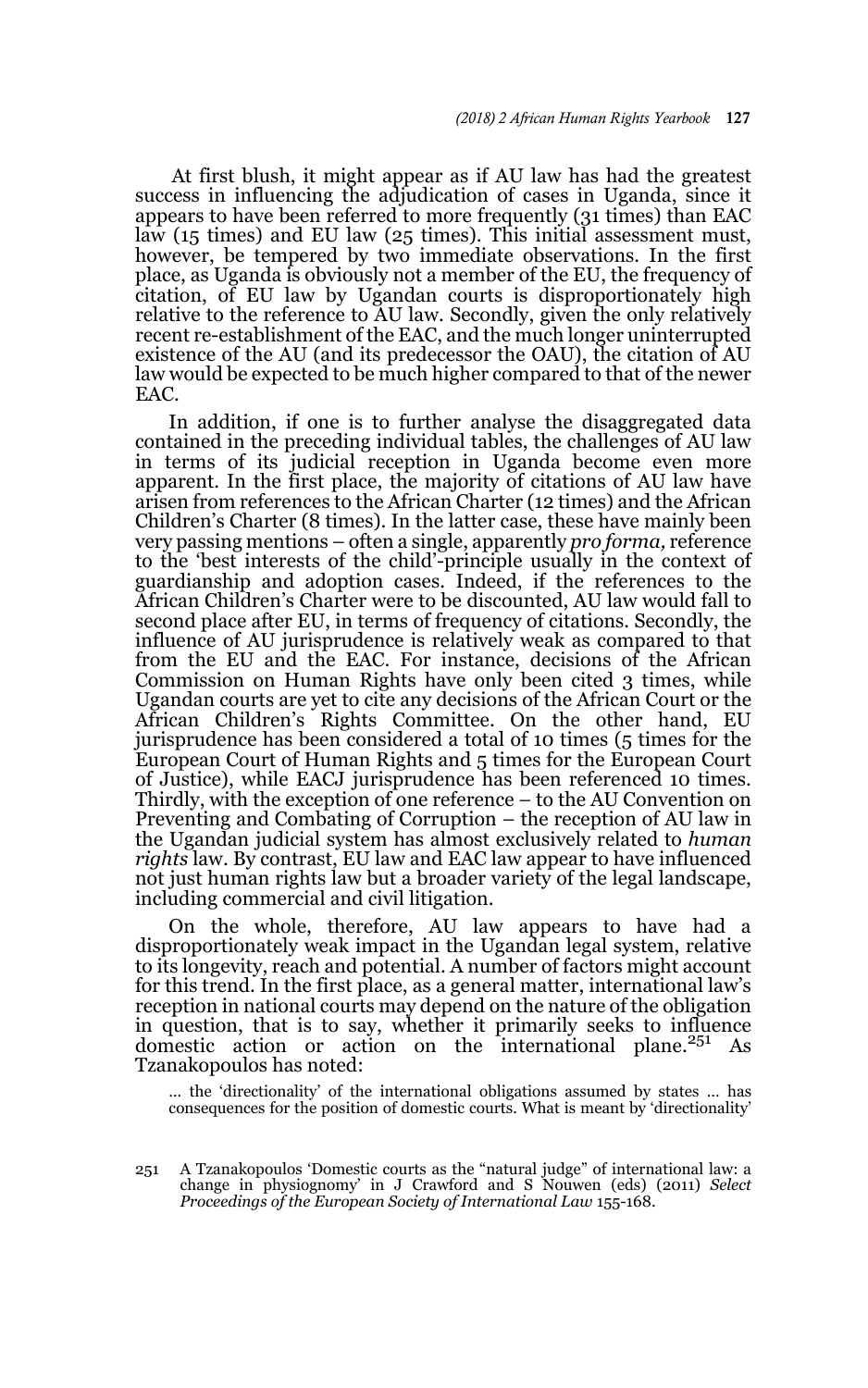is whether a given international obligation addresses the state with respect to its actions towards other states, i.e. whether it prescribes or proscribes certain conduct exclusively on the international level, or whether it addresses the state with respect to taking certain conduct or guaranteeing certain results within its domestic jurisdiction. In the former instance the international obligation is 'extrovert' or 'outward-looking': it addresses the state in its conduct on the international level towards other states. In the latter it is 'introvert' or 'inward- looking', it mandates conduct within the domestic jurisdiction. The prohibition of the use of force and the prohibition of intervention are obvious examples of outward-looking obligations, while obligations under human rights law, or under the law of immunity, are inward-looking obligations.<sup>252</sup>

In this regard, the fact that a significant number of obligations under AU law are directed towards Uganda's conduct on the international plane may explain the relatively limited presence of this body of law in the jurisprudence of Ugandan courts. This is also a convincing explanation for the predominance of AU *human rights* law in Ugandan judicial decisions, since those obligations are quintessentially 'inwardlooking'.<sup>253</sup> This further explains the relatively strong showing of EAC law, a great degree of whose obligations are directed towards changing the domestic landscape in member states in a range of fields (ranging from free movement of goods to free movement of persons).<sup>254</sup>

Secondly, few Ugandan law schools, if any, teach 'Integration Law' as a distinct area – much less 'AU Law'. This reality is also reflected in scholarship – with no Ugandan-authored book on AU law.<sup>255</sup> On the other hand, AU human rights law seems to have had more traction – perhaps because it is usually a standard staple of international human rights law courses. Similarly, there are a great number of EU law courses across the world, which Ugandan Judges might have undertaken in the course of post-graduate studies. The sheer volume of EU-focused legal texts, widely available in Uganda, as well as EUsupported capacity building courses for lawyers and Judges, $256$  might

- 252 Tzanakopoulos (n 251) 158.
- 253 Even then, as Viljoen has pointed out, there are a number of instances where AU human rights law could have been referred to, and applied, by Ugandan courts but where this did not happen. He cites, for instance, the decision of the Constitutional Court in *Salvatori Abuki and Another v Attorney General* Constitutional Case No.2 of 1997, which invalidated parts of the Witchcraft Act as being inconsistent with the constitutional guarantees relating to freedom from cruel, inhuman and degrading treatment or punishment. As he rightly notes, the Court could have referred to the African Charter, which contains a similar protection - see Viljoen (n 3) 542.
- 254 In addition, from this perspective, a sub-regional court with competence over both commercial disputes and human rights matters might be viewed as wielding a degree of influence – in the domestic plane – with which states might be uncomfortable. This might explain the poor fortunes of the SADC Tribunal, as well as why initiatives to clothe the EACJ with a human rights mandate seem to have stalled.
- 255 By contrast, there is a written text on EAC law by a prominent Ugandan legal scholar – see Ssempebwa (n 3).
- 256 See, for instance, J Arutu 'The recent judicial reforms in Uganda with emphasis on "ADR and mediation" Paper presented to the 3<sup>rd</sup> Magistrates and Registrars' Conference, 2012 https://www.jlos.go.ug/index.php/document-centre/media tion/258-recent-judicial-reforms-in-uganda-emphasis-on-alternative-dispute-res olution-adr-and-mediation/file (accessed 15 January 2019) at 1 ('Mediation has been an integral part of the Commercial Court Division since 2003 when it was piloted for a period of two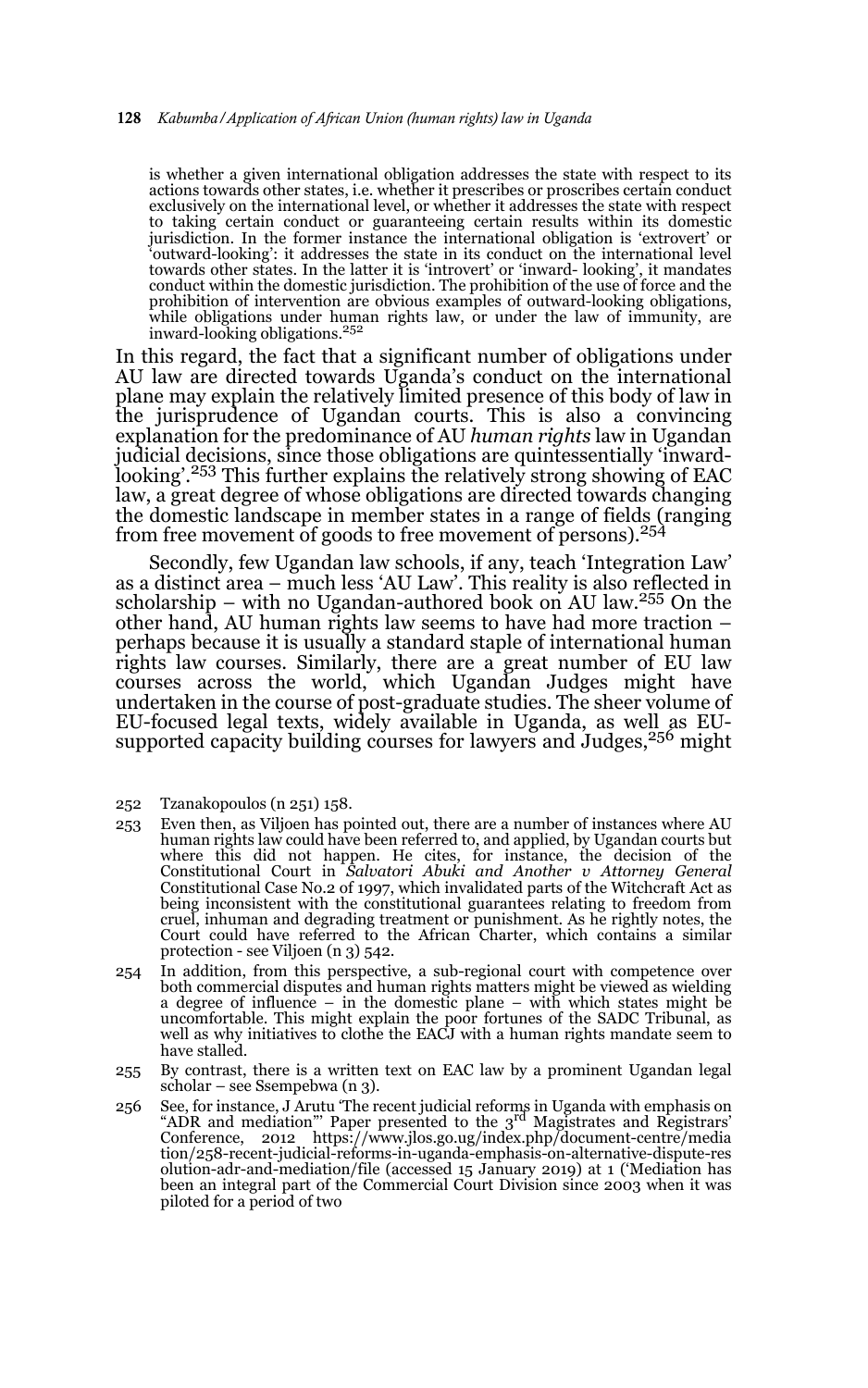also explain EU law's unduly prominent presence in Ugandan judicial decisions, relative to AU law.

Thirdly, EAC law appears to enjoy a potentially significant advantage over AU law in terms of the scope for a more reflexive interaction between that system and the domestic order. Under the EAC Treaty, domestic courts are entitled to refer matters relating to EAC law to the EACJ, which allows domestic courts to engage, in the judicial function, with their counterparts at the EAC level.<sup>257</sup> This interaction might then form a natural basis for greater attention to, and respect for, EACJ jurisprudence relative to the more apparently extrinsic jurisprudence of the AU. However, todate this right does not seem to have been invoked by any of the domestic courts in the East African Community, and there is no record of the EACJ having delivered any such preliminary rulings in the context of domestic litigation. Relatedly, service on the EACJ by Judges concurrently engaged by the Ugandan judiciary also seems to have created a window for enhanced familiarity with, and receptiveness to, EAC law. The EACfriendly decision in the 2013 High Court case of *Nalima*<sup>258</sup> might, for instance, in part be explained by this factor. By contrast, Ugandan jurists who have served on the African Commission have typically not been serving Judges in the Ugandan judiciary, potentially negatively affecting the permeation of that law into the domestic system.<sup>259</sup>

The above factors might explain – to different extents – the relatively weak imprint of AU law as a feature of the jurisprudence of Ugandan courts. However, on their own, they cannot fully explain the trends identified in this article. This is an important enquiry – one which merits more detailed research, one which preferably seeks the views of serving and retired Ugandan Judges. Ultimately, only they are

- 256 years with support from JLOS and EU under the Commercial Justice Reform Programme'). See also, Uganda Judiciary 'Denmark supports access to justice in Uganda' 28 May 2014 http://judiciary.go.ug/data/news/99/6850/Denmark %20Supports%20Access%20to%20Justice%20in%20Uganda..html (accessed 15 January 2019). The report recounts that Denmark, through its international development arm – the Danish International Development Agency (DANIDA) has supported Uganda's judiciary, including through, 'providing technical expertise' at least since 1989. It further notes that Denmark has 'constructed most of the Ugandan courts' and has trained more than 200 judicial officers, including Judges. These have received training in such areas as 'human rights, commercial transaction, management of courts, commercial law, European law and administration of Justice in Nordic countries' and that this training has been 'with a view of comparing and replicating it in Uganda'.
- 257 Art 34 of the Treaty for the Establishment of the East African Community appears to straddle the line between requiring such a reference and making it subject to the discretion of national courts. In the end, the language used points towards both obligation and discretion, with the latter being narrowly favoured. According to that provision: 'Where a question is raised before any court or tribunal of a Partner State concerning the interpretation or application of the provisions of this Treaty or the validity of the regulations, directives, decisions or actions of the Community, that court or tribunal shall, if it considers that a ruling on the question is necessary to enable it to give judgment, request the Court to give a preliminary ruling on the question'.

<sup>258</sup> n 203.

<sup>259</sup> For instance, the current Ugandan member of the Commission, Hon. Meddie Kaggwa, is Chair of the Uganda Human Rights Commission.